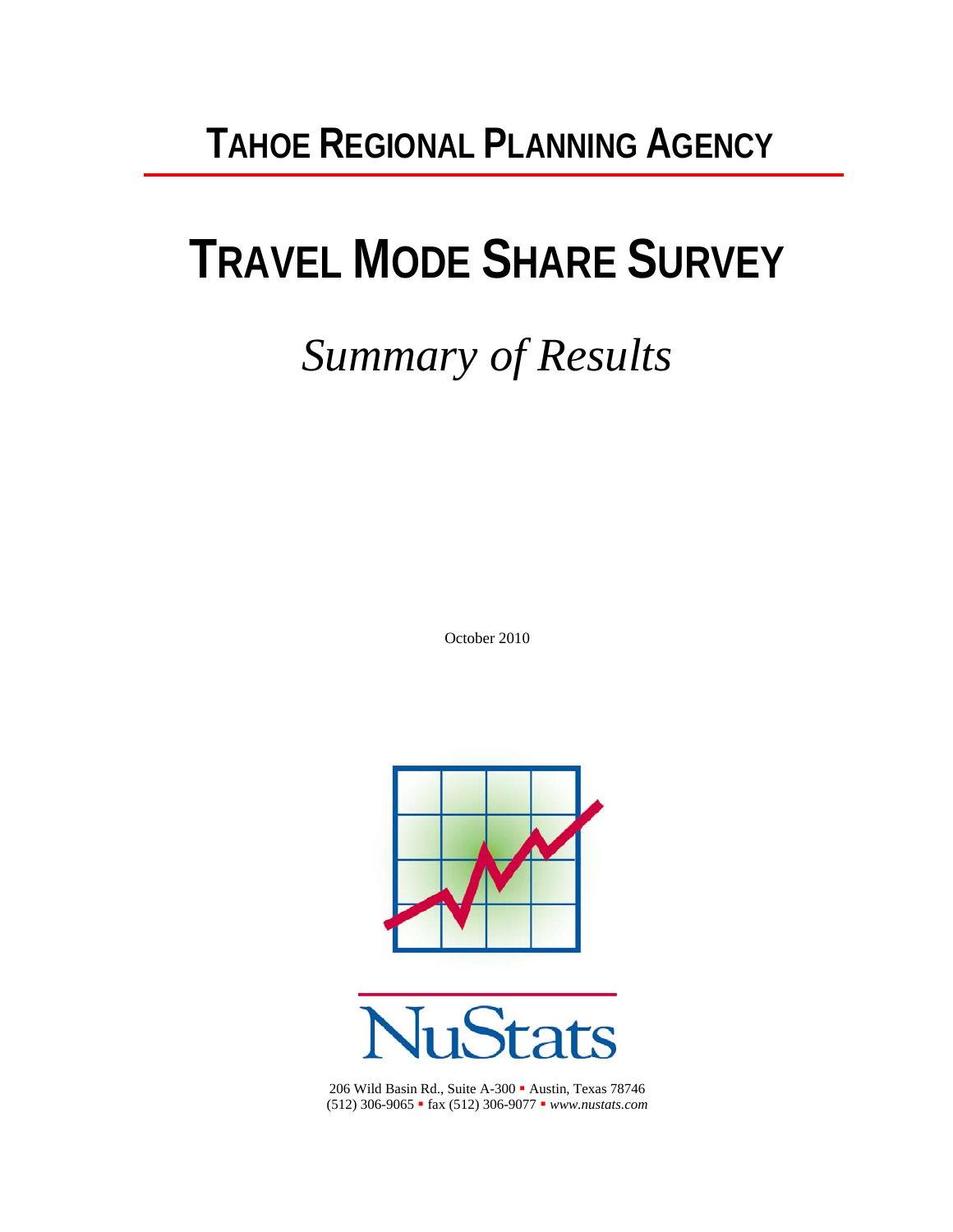

# **TABLE OF CONTENTS**

| 1. Introduction                               | 1              |
|-----------------------------------------------|----------------|
| <b>Survey Purpose</b>                         | 1              |
| <b>Survey Design</b>                          | 1              |
| <b>Survey Summary Outcomes</b>                | 1              |
| 2. Methodology                                | $\overline{2}$ |
| Surveyor Selection and Training               | $\overline{c}$ |
| <b>Survey Sites</b>                           | $\overline{2}$ |
| Data Collection Methodology                   | 7              |
| Survey Instrument                             | 13             |
| Data Processing                               | 15             |
| Geocoding                                     | 15             |
| 3. Data Results                               | 19             |
| <b>Mode Share Results</b>                     | 19             |
| Resident and Visitor Data                     | 21             |
| <b>Trip Characteristics</b>                   | 25             |
| <b>Respondent Characteristics</b>             | 26             |
| 4. Mode Split Comparison                      | 30             |
| Appendix A: Survey Instrument                 | 31             |
| <b>Appendix B: Data Frequencies</b>           | 33             |
| <b>Appendix C: Press Release</b>              | 39             |
| Appendix D: Interviewer Training Manual       | 40             |
| <b>Appendix E: Site-Specific Survey Rates</b> | 43             |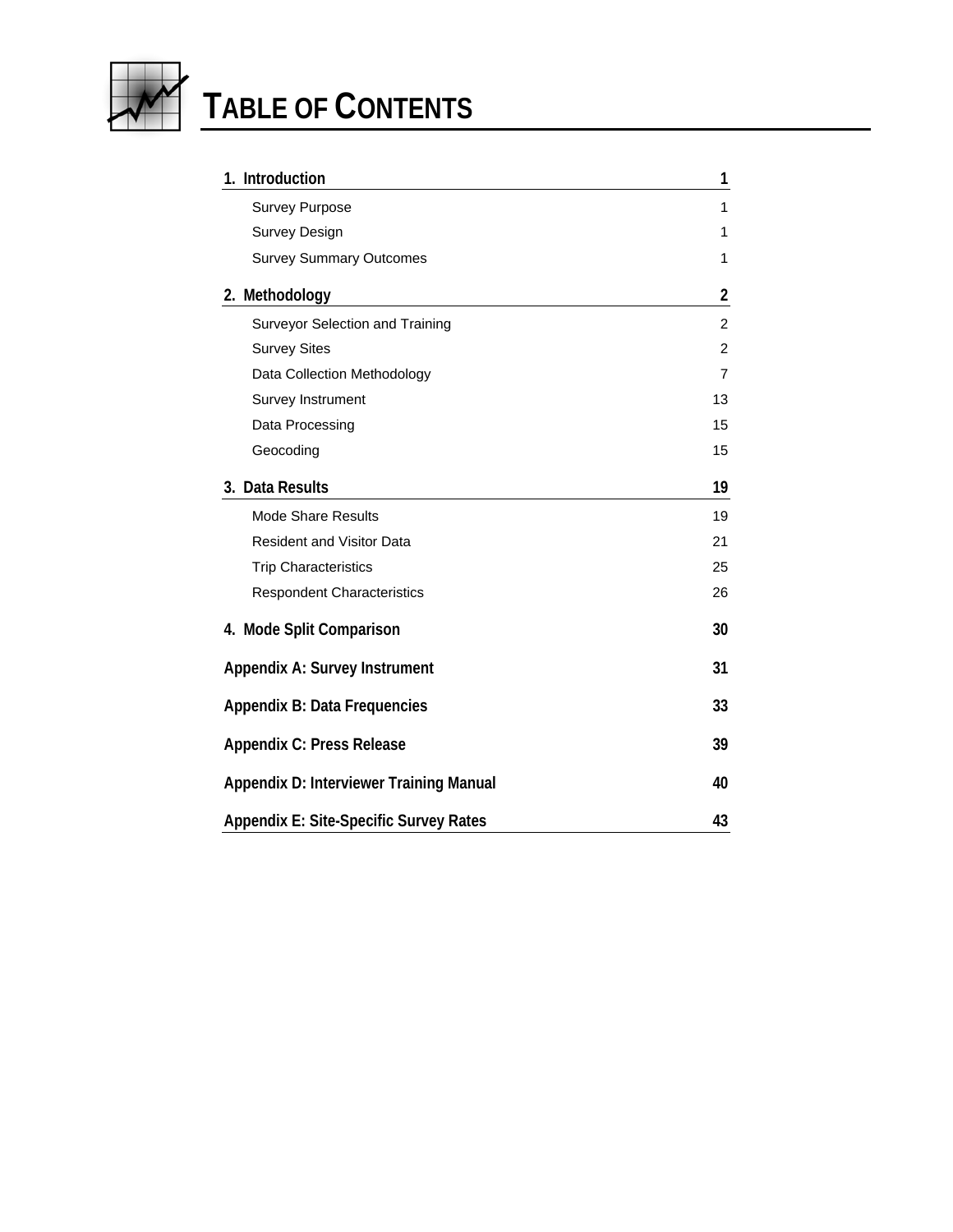

# **LIST OF TABLES AND FIGURES**

| Table 1: Survey Outcomes by Length of Visit and Interviewing Site                                           | 1  |
|-------------------------------------------------------------------------------------------------------------|----|
| Table 2: Site Selection and Collection Goal                                                                 | 3  |
| Table 3: Commercial Site Selection and Collection Goal                                                      | 5  |
| Table 4: Recreational Site Selection and Collection Goal                                                    | 6  |
| Table 5: Data Collection Methodology by Sample Type: Commercial                                             | 7  |
| Table 6: Data Collection Methodology by Sample Type: Recreation                                             | 8  |
| Table 7: Surveyor Staging Locations                                                                         | 9  |
| Table 8: Data Collection Day and Time Period                                                                | 12 |
| Table 9: Data Elements and Capture Methodology                                                              | 14 |
| Table 10: Geocoding Match Rate                                                                              | 15 |
| Table 11: Mode to Location by Total and Sample Type                                                         | 19 |
| Table 12a: Travel Size by Mode (Commercial), 2006 Survey                                                    | 19 |
| Table 12b: Travel Size by Mode (Commercial), 2010 Survey                                                    | 20 |
| Table 13a: Travel Size by Mode (Recreational), 2006 Survey                                                  | 20 |
| Table 13b: Travel Size by Mode (Recreational), 2010 Survey                                                  | 20 |
| Table 14: Travel Purpose by Length of Visit                                                                 | 23 |
| Table 15: Residence Status by Length of Visit                                                               | 23 |
| Table 16: Residence Status by Number of Visits to Lake Tahoe in Survey Year                                 | 24 |
| Table 17: Residence Status by Type of Lodging/Dwelling                                                      | 25 |
| Table 18: Residence Status by Trip Purpose (Commercial Sites)                                               | 25 |
| Table 19: Residence Status by Trip Purpose (Recreational Sites)                                             | 26 |
| Table 20: Residence Status by Age                                                                           | 26 |
| Table 21: Residence Status by Gender                                                                        | 27 |
| Table 22: Residence Status by Employment                                                                    | 27 |
| Table 23: Residence Status by Income                                                                        | 28 |
| Table 24: Residence Status by Trip Party Size                                                               | 28 |
| Table 25: Amount Plan to Spend by Length of Visit (Visitors Only)                                           | 29 |
| Table 26: Mode Split Comparison - Visitor Surveys and Travel Mode Share Survey                              | 30 |
| Figure 1: Overnight Lodging Locations of Survey Respondents                                                 | 16 |
| Figure 2: Overnight Lodging Locations of Survey Respondents interviewed at<br><b>Commercial Locations</b>   | 17 |
| Figure 3: Overnight Lodging Locations of Survey Respondents interviewed at<br><b>Recreational Locations</b> | 18 |
| Figure 4: Residence Status                                                                                  | 21 |
| Figure 5: Primary Purpose for Visit to Tahoe                                                                | 21 |
| Figure 6: Trip Purpose by Overnight or Day Visit                                                            | 22 |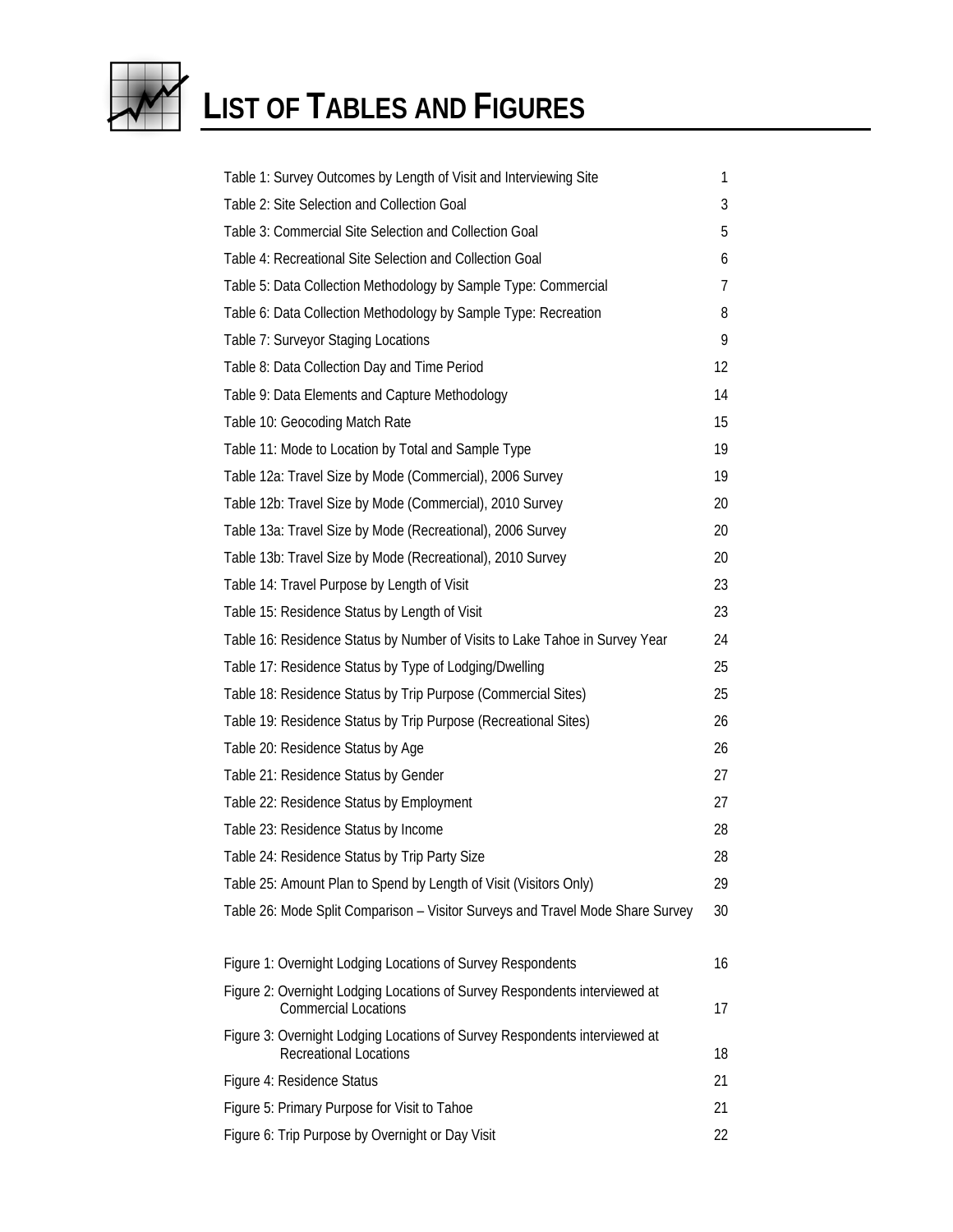| Figure 7: Length of Visit                                    | 22 |
|--------------------------------------------------------------|----|
| Figure 8: Number of Visits to Lake Tahoe in Survey Year      | 23 |
| Figure 9: Type of Lodging/Dwelling                           | 24 |
| Figure 10: Amount Plan to Spend on This Trip (Visitors Only) | 29 |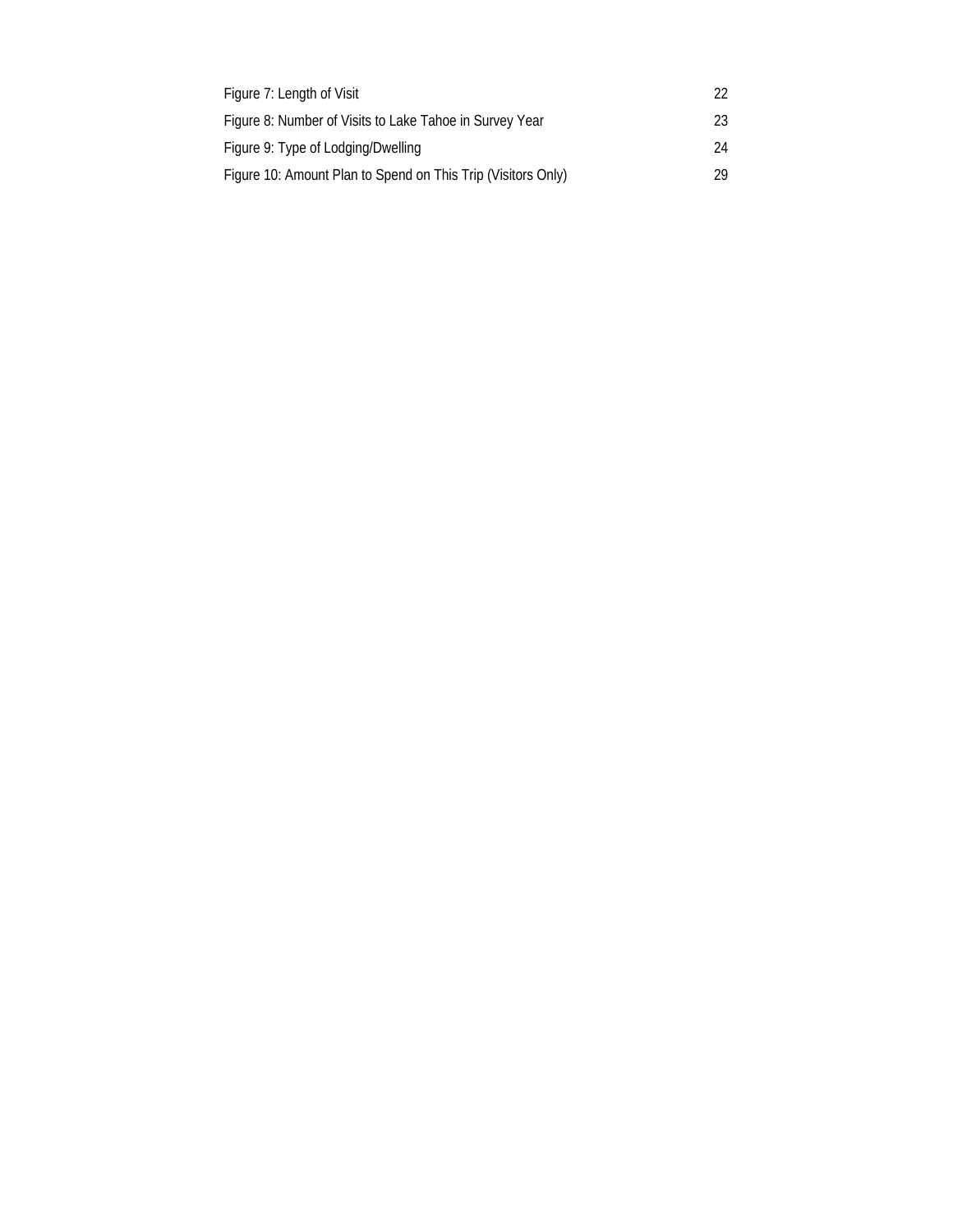<span id="page-4-1"></span><span id="page-4-0"></span>

This report documents the execution and summarizes the results of the 2010 Travel Mode Share (TMS) Survey for the Tahoe Basin. NuStats conducted the survey in August 2010 for the Tahoe Regional Planning Agency (TRPA).

## <span id="page-4-2"></span>**SURVEY PURPOSE**

The purpose of the survey was to capture accurate and reliable travel mode data of permanent residents, seasonal residents, and visitors to commercial and recreational sites within the Tahoe Basin. This survey will provide data necessary to support TRPA's current efforts to update its long-range regional plan.

#### <span id="page-4-3"></span>**SURVEY DESIGN**

Because the sample was a "choice" sample and not a probability sample, the resulting data set was neither weighted nor expanded to reflect population parameters.

#### <span id="page-4-4"></span>**SURVEY SUMMARY OUTCOMES**

A total of 1,393 interviews were conducted. Of these, 476 were with full-time residents, 122 were with seasonal residents, and 795 were with visitors. See Table 1 for further details.

<span id="page-4-5"></span>

| <b>SITE OF INTERVIEWING LOCATION</b> | FULL-TIME<br><b>RESIDENTS</b> | <b>SEASONAL</b><br><b>RESIDENTS</b> | <b>VISITORS</b> | TOTAL |
|--------------------------------------|-------------------------------|-------------------------------------|-----------------|-------|
| South Shore                          | 271                           | 60                                  | 518             | 849   |
| North Shore                          | 205                           | 62                                  | 277             | 544   |
| Total                                | 476                           | 122                                 | 795             | 1.393 |

#### **TABLE 1: SURVEY OUTCOMES BY LENGTH OF VISIT AND INTERVIEWING SITE**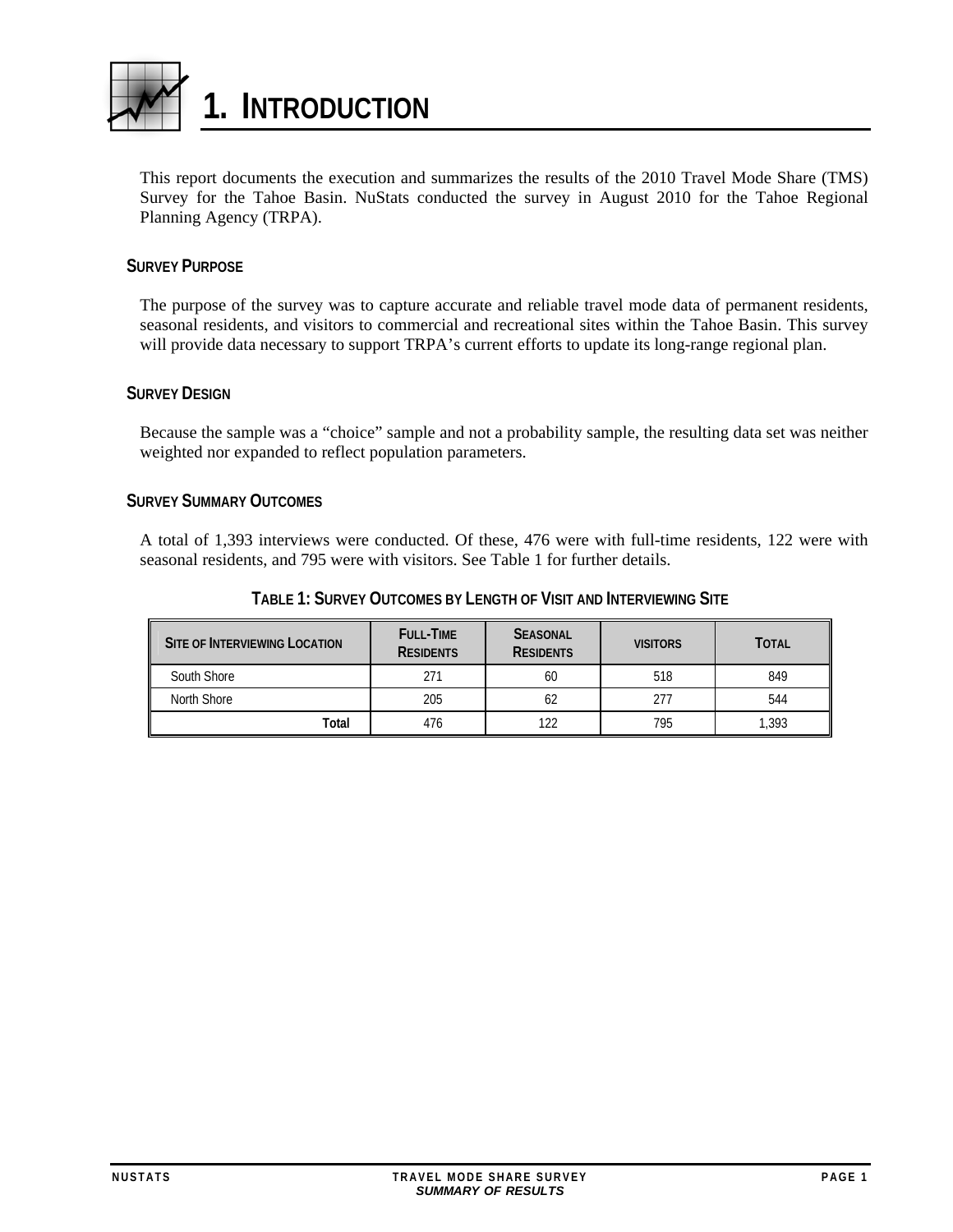<span id="page-5-1"></span><span id="page-5-0"></span>

### <span id="page-5-2"></span>**SURVEYOR SELECTION AND TRAINING**

The surveyor staff was secured through Blue Ribbon Employment, a temporary employment agency located in South Lake Tahoe. Individuals selected to conduct data collection activities were required to have lived in the Tahoe Basin area a minimum of two years, be familiar with recreational and commercial areas surrounding the Tahoe Basin area, have an outgoing personality, be a minimum of 18 years of age, have excellent speaking skills, and have reliable personal transportation.

Surveyors were required to attend a four-hour training session, which was held on Friday, August 13, 2010, at the TRPA office from 8:00 a.m. to 12:00 p.m. During the training session, surveyors were advised about the purpose of the study, work schedule (survey times and location), dress code, and data collection methodology, which stressed reading each question completely as worded, following skip patterns, and full collection of all data elements. The training session included a focused review of the questionnaire to familiarize the staff with each question and appropriate responses to be collected. Following the classroom-style training session, surveyors participated in mock interviews with each other prior to beginning actual data collection.

Documented training materials were provided to each surveyor to keep as reference. A copy of the Training Manual is included in Appendix D.

#### <span id="page-5-3"></span>**SURVEY SITES**

TRPA staff and NuStats jointly selected 52 data collection sites based on the following criteria:

- Balance between North Lake Tahoe and South Lake Tahoe split (40 percent of sites and collected data secured from North Lake Tahoe sites and 60 percent of sites and collected data secured from South Lake Tahoe sites);
- Balance between commercial and recreational activity sites (19 commercial sites and 33 recreational sites); and
- Anticipated activity level.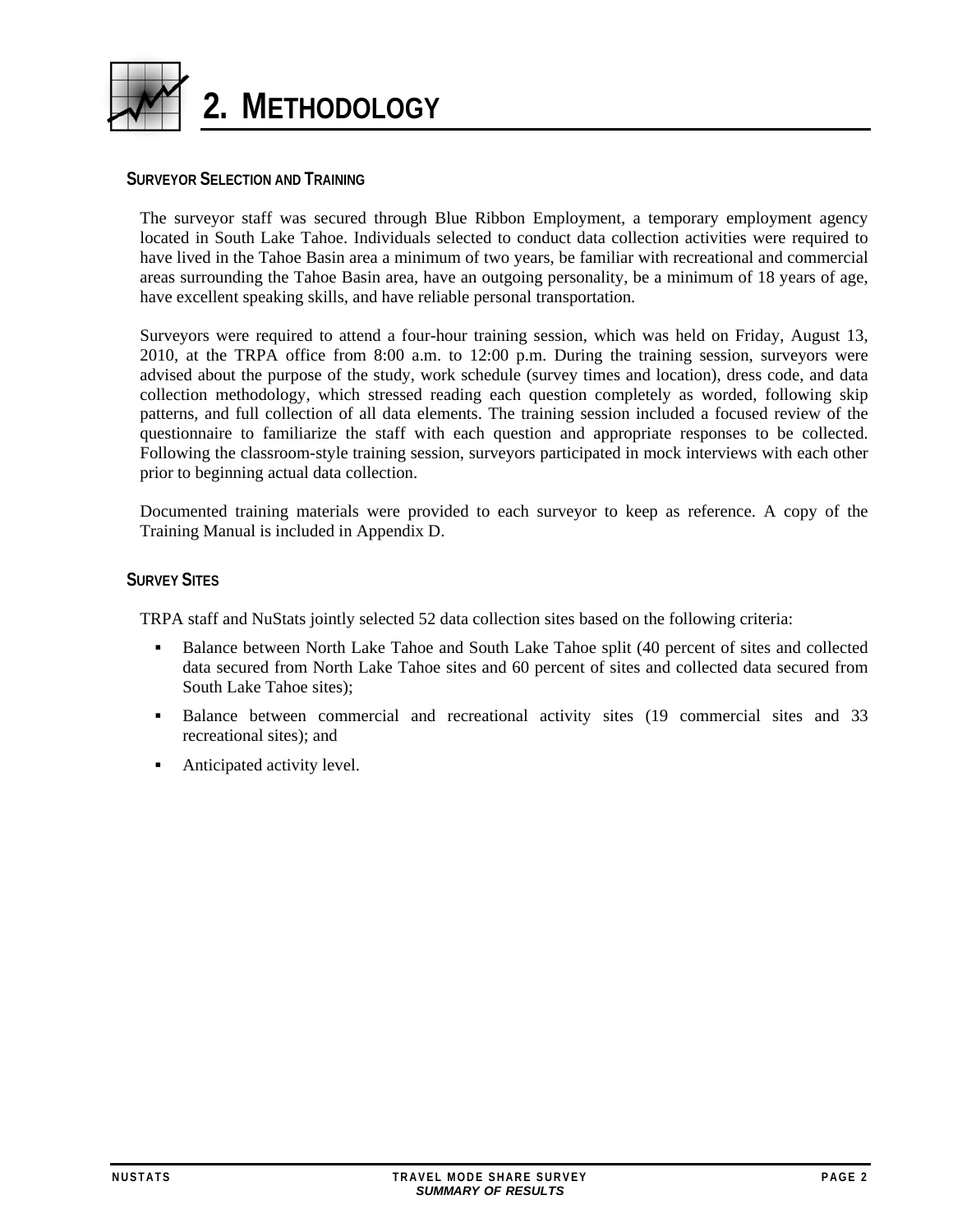<span id="page-6-0"></span>Tables 2 through 4 identify the final list of the 52 selected survey sites, sample types, locations, and collection goals.

<span id="page-6-1"></span>

| LOCATION                                                  | <b>SAMPLE TYPE</b> | <b>SHORE</b> | <b>GOAL</b> |
|-----------------------------------------------------------|--------------------|--------------|-------------|
| 64-ACRES BEACH/ PICNIC AREA                               | Recreational       | <b>NORTH</b> | 21          |
| <b>BALDWIN BEACH</b>                                      | Recreational       | SOUTH        | 25          |
| <b>BIJOU/AL TAHOE CP</b>                                  | Commercial         | <b>SOUTH</b> | 26          |
| CAL-NEVA (North Casinos)                                  | Commercial         | <b>NORTH</b> | 6           |
| <b>CAMP RICHARDSON RESORT</b>                             | Recreational       | <b>SOUTH</b> | 25          |
| CARNELIAN BAY LAKE ACCESS AND RESOURCE ENHANCEMENT - EAST | Recreational       | <b>NORTH</b> | 22          |
| <b>CAVE ROCK</b>                                          | Recreational       | SOUTH        | 25          |
| <b>COMMONS BEACH</b>                                      | Recreational       | <b>NORTH</b> | 21          |
| COMMUNITY BALL FIELDS-LTCC                                | Recreational       | SOUTH        | 25          |
| <b>DOLLAR HILL</b>                                        | Commercial         | <b>NORTH</b> | 6           |
| <b>EAGLE FALLS TRAILHEAD/ PICNIC AREA</b>                 | Recreational       | <b>SOUTH</b> | 25          |
| EAST SHORE BEACH TRAILHEAD (SECRET/ CHIMNEY)              | Recreational       | <b>NORTH</b> | 21          |
| EL DORADO BEACH/ BOAT RAMP                                | Recreational       | <b>SOUTH</b> | 25          |
| <b>GLEN ALPINE TRAILHEAD</b>                              | Recreational       | <b>SOUTH</b> | 25          |
| HOMEWOOD COMMERCIAL                                       | Commercial         | <b>NORTH</b> | 6           |
| INCLINE VILLAGE TENNIS COMPLEX                            | Recreational       | <b>NORTH</b> | 22          |
| <b>INCLINE VILLAGE TOURIST</b>                            | Commercial         | <b>NORTH</b> | 60          |
| INSPIRATION POINT                                         | Recreational       | <b>SOUTH</b> | 25          |
| KAHLE COMMUNITY PARK AND CENTER                           | Recreational       | SOUTH        | 25          |
| KINGS BEACH COMMERCIAL                                    | Commercial         | <b>NORTH</b> | 40          |
| KINGS BEACH LAKE ACCESS                                   | Recreational       | <b>NORTH</b> | 22          |
| KINGSBURY COMMUNITY PLAN                                  | Commercial         | SOUTH        | 27          |
| LAKE VALLEY STATE RECREATION AREA                         | Recreational       | <b>SOUTH</b> | 25          |
| LAKESIDE BEACH MARINA                                     | Recreational       | <b>SOUTH</b> | 25          |
| <b>LOGAN SHOALS VISTA</b>                                 | Recreational       | <b>SOUTH</b> | 25          |
| MEEKS BAY TRAILHEAD                                       | Recreational       | <b>NORTH</b> | 21          |
| <b>MEYERS</b>                                             | Commercial         | <b>SOUTH</b> | 5           |
| NORTH STATELINE NON CASINO                                | Commercial         | <b>NORTH</b> | 40          |
| NORTH TAHOE REGIONAL PARK                                 | Recreational       | <b>NORTH</b> | 22          |
| POPE BEACH                                                | Recreational       | <b>SOUTH</b> | 25          |
| RECREATION COMPLEX                                        | Recreational       | SOUTH        | 25          |
| <b>REGAN BEACH</b>                                        | Recreational       | <b>SOUTH</b> | 25          |
| ROUND HILL COMMUNITY PLAN                                 | Commercial         | <b>SOUTH</b> | 50          |
| SAND HARBOR MANAGEMENT AREA                               | Recreational       | <b>NORTH</b> | 22          |
| <b>SAWMILL POND</b>                                       | Recreational       | SOUTH        | 25          |

**TABLE 2: SITE SELECTION AND COLLECTION GOAL**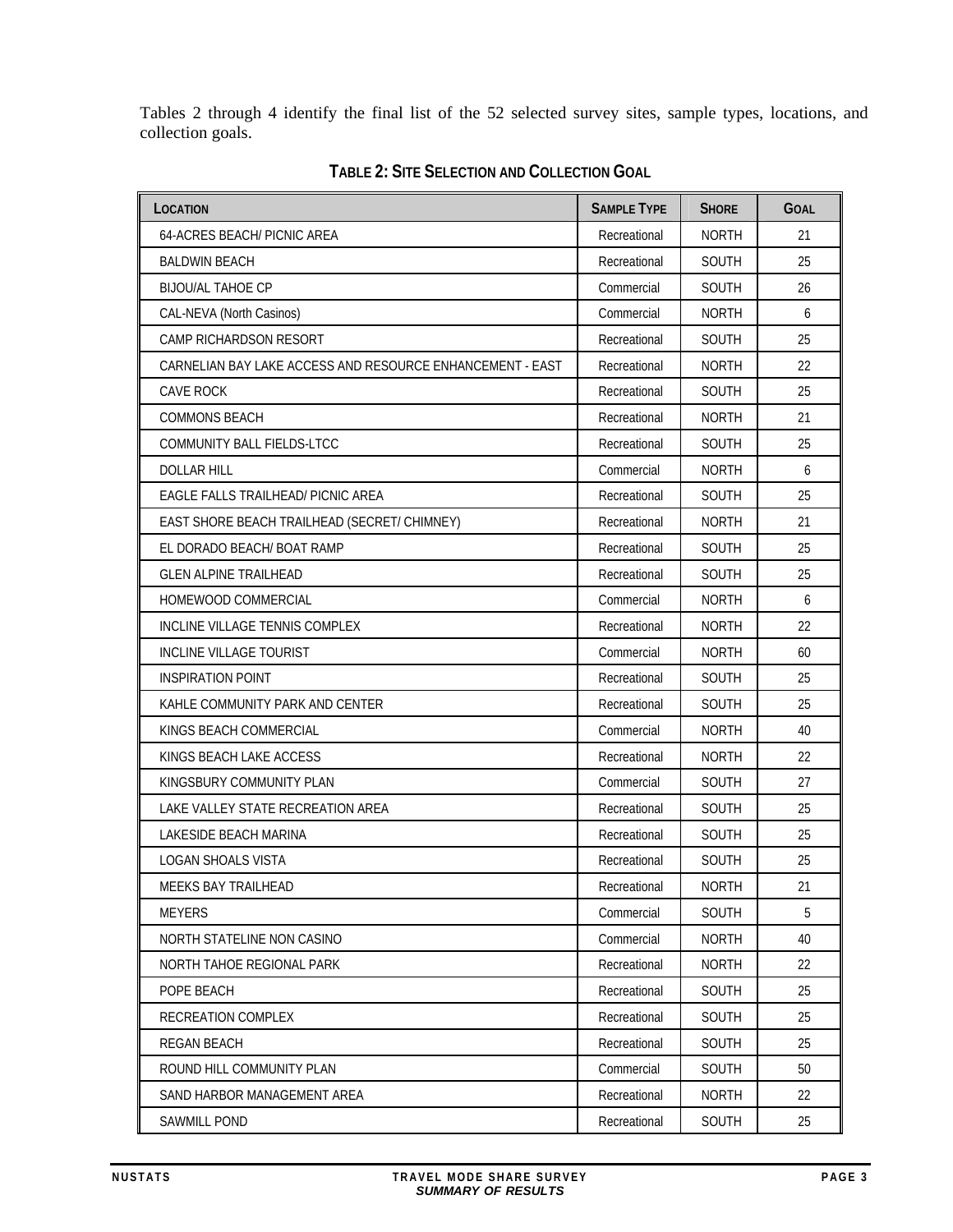| LOCATION                                           | <b>SAMPLE TYPE</b> | <b>SHORE</b> | <b>GOAL</b> |
|----------------------------------------------------|--------------------|--------------|-------------|
| SIERRA TRACT                                       | Commercial         | <b>SOUTH</b> | 27          |
| <b>SKI RUN</b>                                     | Commercial         | <b>SOUTH</b> | 50          |
| <b>SOUTH STATELINE</b>                             | Commercial         | SOUTH        | 60          |
| <b>SOUTH Y COMMERCIAL</b>                          | Commercial         | <b>SOUTH</b> | 60          |
| <b>SPOONER LAKE</b>                                | Recreational       | <b>NORTH</b> | 21          |
| STATELINE COMMUNITY PLAN                           | Commercial         | <b>SOUTH</b> | 60          |
| SUGAR PINE POINT STATE PARK                        | Recreational       | <b>NORTH</b> | 22          |
| <b>SUNNYSIDE</b>                                   | Commercial         | <b>NORTH</b> | 6           |
| <b>TAHOE CITY</b>                                  | Commercial         | <b>NORTH</b> | 60          |
| <b>TAHOE CITY MARINA</b>                           | Recreational       | <b>NORTH</b> | 21          |
| TAHOE PARADISE PARK                                | Recreational       | <b>SOUTH</b> | 25          |
| TAHOE STATE RECREATION AREA – SIERRA TERRACE DRIVE | Recreational       | <b>NORTH</b> | 21          |
| TAHOE STATE RECREATION AREA - WILLIAM LAYTON PARK  | Recreational       | <b>NORTH</b> | 21          |
| TAHOE VISTA COMMERCIAL                             | Commercial         | <b>NORTH</b> | 6           |
| TAHOMA COMMERCIAL                                  | Commercial         | <b>NORTH</b> | 5           |
| ZEPHYR COVE MARINA / RESORT / MS DIXIE             | Recreational       | <b>SOUTH</b> | 25          |
| <b>Grand Total</b>                                 |                    |              | 1,350       |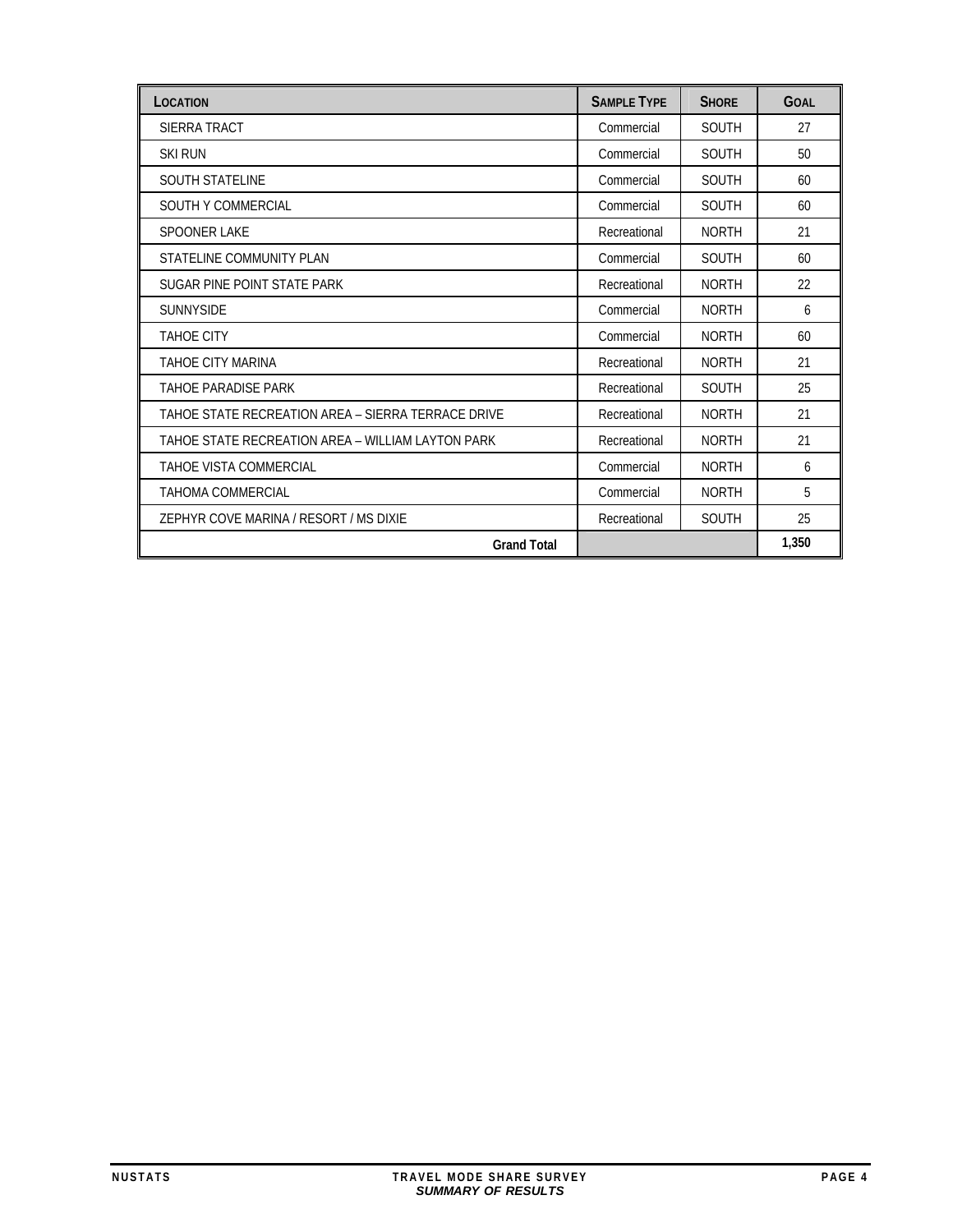<span id="page-8-1"></span><span id="page-8-0"></span>

| LOCATION                       | <b>SAMPLE TYPE</b> | <b>SHORE</b> | <b>GOAL</b> |
|--------------------------------|--------------------|--------------|-------------|
| <b>BIJOU/AL TAHOE CP</b>       | Commercial         | <b>SOUTH</b> | 26          |
| CAL-NEVA (North Casinos)       | Commercial         | <b>NORTH</b> | 6           |
| <b>DOLLAR HILL</b>             | Commercial         | <b>NORTH</b> | 6           |
| HOMEWOOD COMMERCIAL            | Commercial         | <b>NORTH</b> | 6           |
| <b>INCLINE VILLAGE TOURIST</b> | Commercial         | <b>NORTH</b> | 60          |
| KINGS BEACH COMMERCIAL         | Commercial         | <b>NORTH</b> | 40          |
| KINGSBURY COMMUNITY PLAN       | Commercial         | <b>SOUTH</b> | 27          |
| <b>MEYERS</b>                  | Commercial         | <b>SOUTH</b> | 5           |
| NORTH STATELINE NON CASINO     | Commercial         | <b>NORTH</b> | 40          |
| ROUND HILL COMMUNITY PLAN      | Commercial         | <b>SOUTH</b> | 50          |
| SIERRA TRACT                   | Commercial         | <b>SOUTH</b> | 27          |
| <b>SKI RUN</b>                 | Commercial         | <b>SOUTH</b> | 50          |
| <b>SOUTH STATELINE</b>         | Commercial         | <b>SOUTH</b> | 60          |
| SOUTH Y COMMERCIAL             | Commercial         | <b>SOUTH</b> | 60          |
| STATELINE COMMUNITY PLAN       | Commercial         | <b>SOUTH</b> | 60          |
| <b>SUNNYSIDE</b>               | Commercial         | <b>NORTH</b> | 6           |
| <b>TAHOE CITY</b>              | Commercial         | <b>NORTH</b> | 60          |
| TAHOE VISTA COMMERCIAL         | Commercial         | <b>NORTH</b> | 6           |
| <b>TAHOMA COMMERCIAL</b>       | Commercial         | <b>NORTH</b> | 5           |
| <b>Grand Total</b>             |                    |              | 600         |

**TABLE 3: COMMERCIAL SITE SELECTION AND COLLECTION GOAL**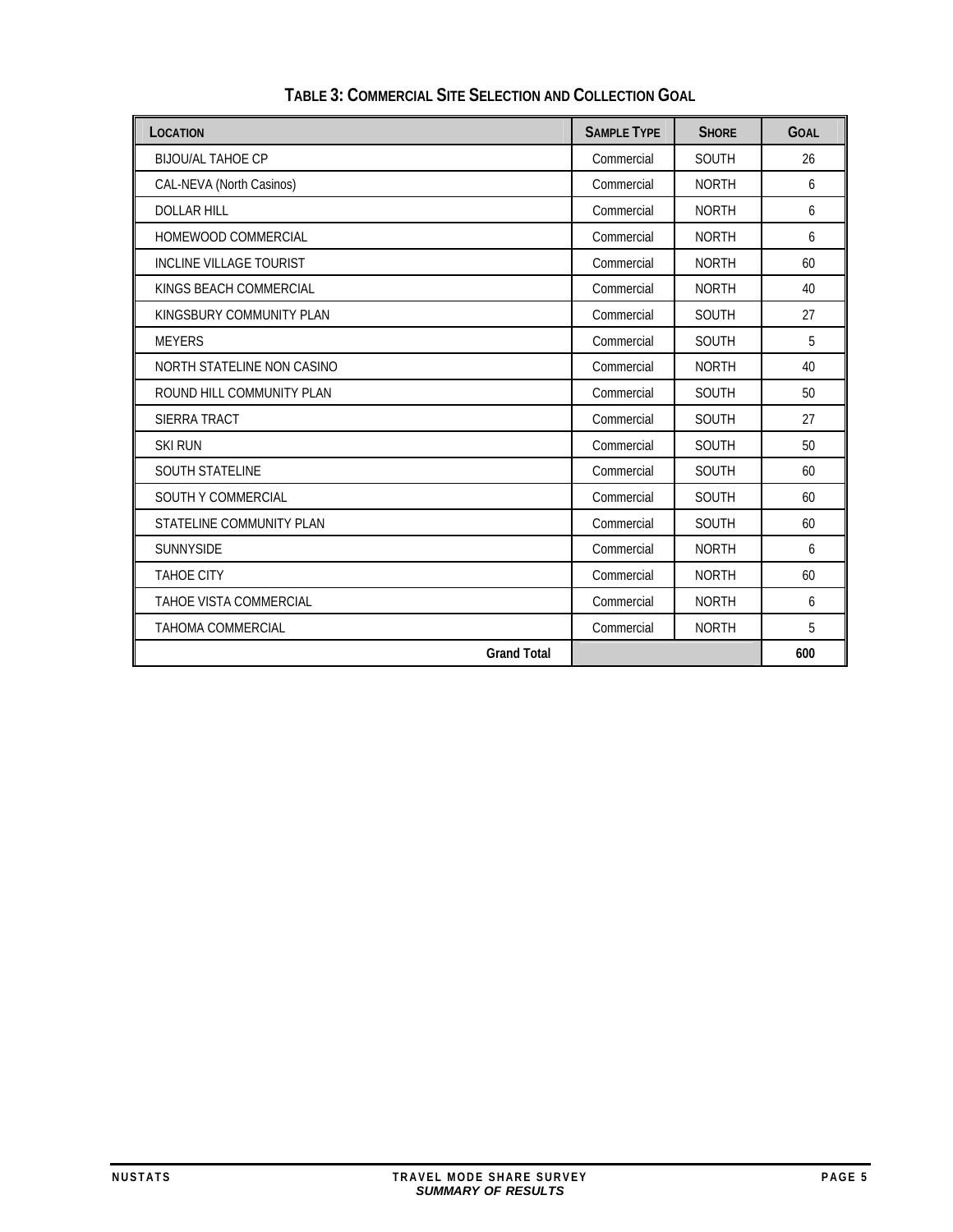<span id="page-9-1"></span><span id="page-9-0"></span>

| LOCATION                                                  | <b>SAMPLE TYPE</b> | <b>SHORE</b> | <b>GOAL</b> |
|-----------------------------------------------------------|--------------------|--------------|-------------|
| 64-ACRES BEACH/ PICNIC AREA                               | Recreational       | <b>NORTH</b> | 21          |
| <b>BALDWIN BEACH</b>                                      | Recreational       | SOUTH        | 25          |
| CAMP RICHARDSON RESORT                                    | Recreational       | <b>SOUTH</b> | 25          |
| CARNELIAN BAY LAKE ACCESS AND RESOURCE ENHANCEMENT - EAST | Recreational       | <b>NORTH</b> | 22          |
| CAVE ROCK                                                 | Recreational       | <b>SOUTH</b> | 25          |
| <b>COMMONS BEACH</b>                                      | Recreational       | <b>NORTH</b> | 21          |
| COMMUNITY BALL FIELDS-LTCC                                | Recreational       | SOUTH        | 25          |
| EAGLE FALLS TRAILHEAD/ PICNIC AREA                        | Recreational       | <b>SOUTH</b> | 25          |
| EAST SHORE BEACH TRAILHEAD (SECRET/ CHIMNEY)              | Recreational       | <b>NORTH</b> | 21          |
| EL DORADO BEACH/ BOAT RAMP                                | Recreational       | <b>SOUTH</b> | 25          |
| <b>GLEN ALPINE TRAILHEAD</b>                              | Recreational       | <b>SOUTH</b> | 25          |
| INCLINE VILLAGE TENNIS COMPLEX                            | Recreational       | <b>NORTH</b> | 22          |
| INSPIRATION POINT                                         | Recreational       | <b>SOUTH</b> | 25          |
| KAHLE COMMUNITY PARK AND CENTER                           | Recreational       | SOUTH        | 25          |
| KINGS BEACH LAKE ACCESS                                   | Recreational       | <b>NORTH</b> | 22          |
| LAKE VALLEY STATE RECREATION AREA                         | Recreational       | SOUTH        | 25          |
| LAKESIDE BEACH MARINA                                     | Recreational       | <b>SOUTH</b> | 25          |
| LOGAN SHOALS VISTA                                        | Recreational       | <b>SOUTH</b> | 25          |
| MEEKS BAY TRAILHEAD                                       | Recreational       | NORTH        | 21          |
| NORTH TAHOE REGIONAL PARK                                 | Recreational       | <b>NORTH</b> | 22          |
| POPE BEACH                                                | Recreational       | SOUTH        | 25          |
| RECREATION COMPLEX                                        | Recreational       | <b>SOUTH</b> | 25          |
| REGAN BEACH                                               | Recreational       | <b>SOUTH</b> | 25          |
| SAND HARBOR MANAGEMENT AREA                               | Recreational       | <b>NORTH</b> | 22          |
| SAWMILL POND                                              | Recreational       | <b>SOUTH</b> | 25          |
| <b>SPOONER LAKE</b>                                       | Recreational       | <b>NORTH</b> | 21          |
| SUGAR PINE POINT STATE PARK                               | Recreational       | <b>NORTH</b> | 22          |
| TAHOE CITY MARINA                                         | Recreational       | <b>NORTH</b> | 21          |
| TAHOE PARADISE PARK                                       | Recreational       | <b>SOUTH</b> | 25          |
| TAHOE STATE RECREATION AREA – SIERRA TERRACE DRIVE        | Recreational       | <b>NORTH</b> | 21          |
| TAHOE STATE RECREATION AREA – WILLIAM LAYTON PARK         | Recreational       | <b>NORTH</b> | 21          |
| ZEPHYR COVE MARINA / RESORT / MS DIXIE                    | Recreational       | <b>SOUTH</b> | 25          |
| <b>Grand Total</b>                                        |                    |              | 750         |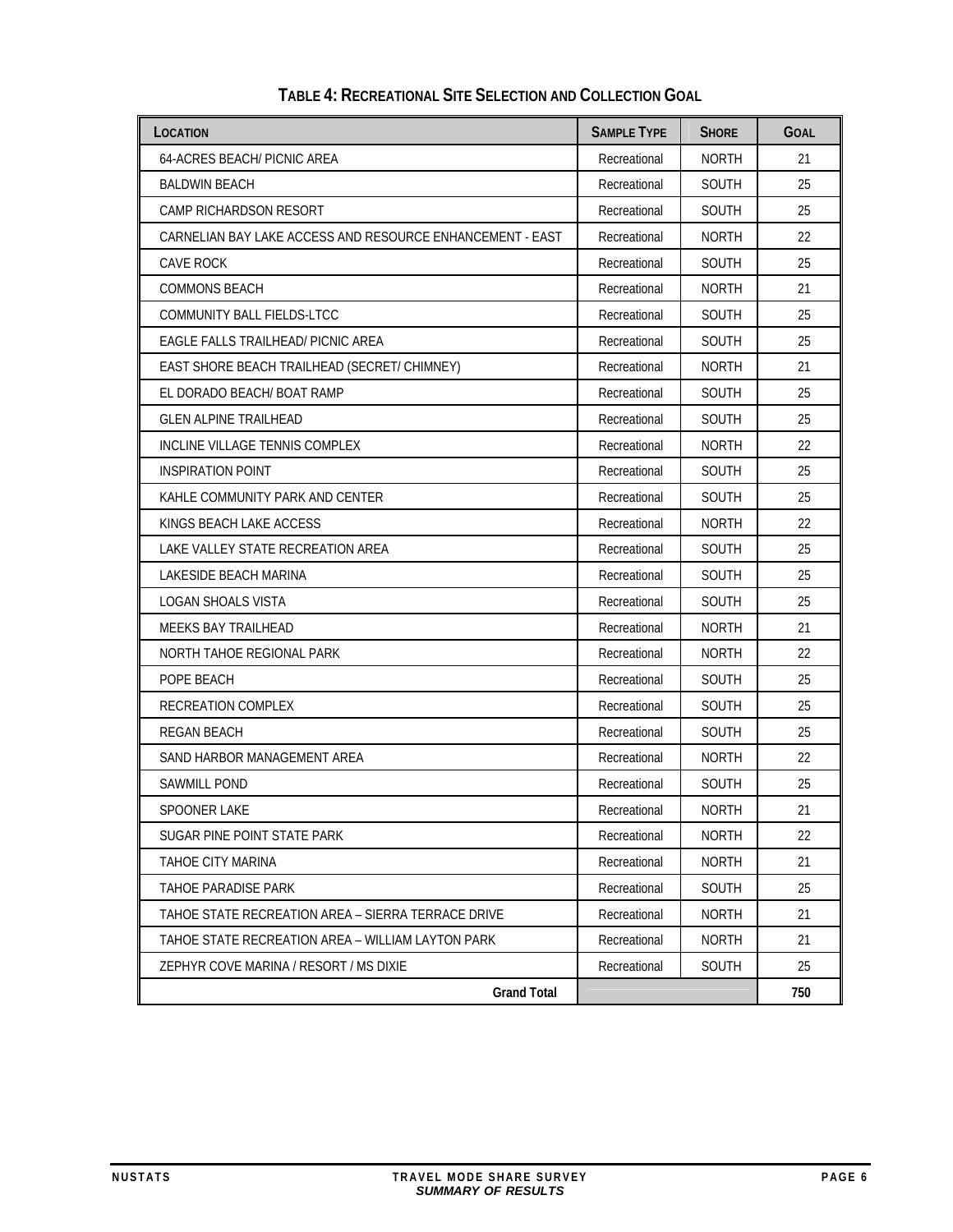### <span id="page-10-1"></span><span id="page-10-0"></span>**DATA COLLECTION METHODOLOGY**

All data collection activities were conducted by trained staff using intercept interview methodology. Interviews averaged four to five minutes in length and were conducted with one member of a traveling party (visitor, seasonal resident, or full-time resident) age 18 or older.

<span id="page-10-2"></span>Surveyors were provided with sampling instructions prior to the start of data collection efforts at each survey site. The sampling instructions defined whether to conduct a census sample of every travel party encountered (at low activity sites), or sample every Nth travel party at higher activity sites. Tables 5 and 6 identify the sampling methodology conducted at each site by commercial and recreational survey location, respectively.

| LOCATION                       | <b>SAMPLE TYPE</b> | <b>SAMPLING</b>        |
|--------------------------------|--------------------|------------------------|
| <b>BIJOU/AL TAHOE CP</b>       | Commercial         | Census                 |
| CAL-NEVA (North Casinos)       | Commercial         | Census                 |
| <b>DOLLAR HILL</b>             | Commercial         | Census                 |
| HOMEWOOD COMMERCIAL            | Commercial         | Census                 |
| <b>INCLINE VILLAGE TOURIST</b> | Commercial         | Every 3rd travel party |
| KINGS BEACH COMMERCIAL         | Commercial         | Census                 |
| KINGSBURY COMMUNITY PLAN       | Commercial         | Census                 |
| <b>MEYERS</b>                  | Commercial         | Census                 |
| NORTH STATELINE NON CASINO     | Commercial         | Census                 |
| ROUND HILL COMMUNITY PLAN      | Commercial         | Census                 |
| SIERRA TRACT                   | Commercial         | Census                 |
| <b>SKI RUN</b>                 | Commercial         | Census                 |
| <b>SOUTH STATELINE</b>         | Commercial         | Every 3rd travel party |
| SOUTH Y COMMERCIAL             | Commercial         | Every 3rd travel party |
| STATELINE COMMUNITY PLAN       | Commercial         | Every 3rd travel party |
| <b>SUNNYSIDE</b>               | Commercial         | Census                 |
| <b>TAHOE CITY</b>              | Commercial         | Every 3rd travel party |
| <b>TAHOE VISTA COMMERCIAL</b>  | Commercial         | Census                 |
| <b>TAHOMA COMMERCIAL</b>       | Commercial         | Census                 |

**TABLE 5: DATA COLLECTION METHODOLOGY BY SAMPLE TYPE: COMMERCIAL**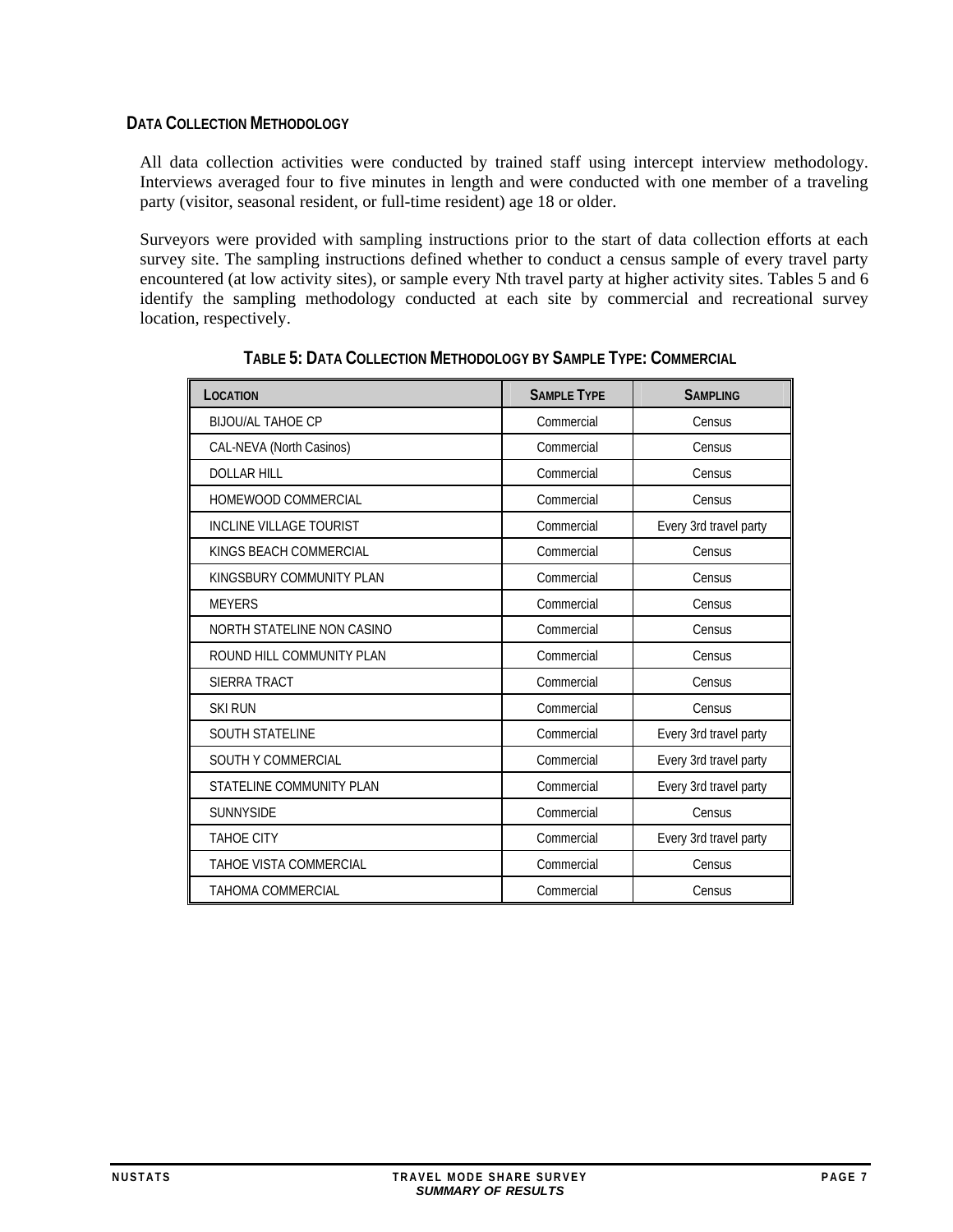<span id="page-11-1"></span><span id="page-11-0"></span>

| LOCATION                                                  | <b>SAMPLE TYPE</b> | <b>SAMPLING</b> |
|-----------------------------------------------------------|--------------------|-----------------|
| 64-ACRES BEACH/ PICNIC AREA                               | Recreational       | Census          |
| <b>BALDWIN BEACH</b>                                      | Recreational       | Census          |
| CAMP RICHARDSON RESORT                                    | Recreational       | Census          |
| CARNELIAN BAY LAKE ACCESS AND RESOURCE ENHANCEMENT - EAST | Recreational       | Census          |
| CAVE ROCK                                                 | Recreational       | Census          |
| <b>COMMONS BEACH</b>                                      | Recreational       | Census          |
| COMMUNITY BALL FIELDS-LTCC                                | Recreational       | Census          |
| EAGLE FALLS TRAILHEAD/ PICNIC AREA                        | Recreational       | Census          |
| EAST SHORE BEACH TRAILHEAD (SECRET/ CHIMNEY)              | Recreational       | Census          |
| EL DORADO BEACH/ BOAT RAMP                                | Recreational       | Census          |
| <b>GLEN ALPINE TRAILHEAD</b>                              | Recreational       | Census          |
| INCLINE VILLAGE TENNIS COMPLEX                            | Recreational       | Census          |
| <b>INSPIRATION POINT</b>                                  | Recreational       | Census          |
| KAHLE COMMUNITY PARK AND CENTER                           | Recreational       | Census          |
| KINGS BEACH LAKE ACCESS                                   | Recreational       | Census          |
| LAKE VALLEY STATE RECREATION AREA                         | Recreational       | Census          |
| LAKESIDE BEACH MARINA                                     | Recreational       | Census          |
| LOGAN SHOALS VISTA                                        | Recreational       | Census          |
| MEEKS BAY TRAILHEAD                                       | Recreational       | Census          |
| NORTH TAHOE REGIONAL PARK                                 | Recreational       | Census          |
| POPE BEACH                                                | Recreational       | Census          |
| RECREATION COMPLEX                                        | Recreational       | Census          |
| <b>REGAN BEACH</b>                                        | Recreational       | Census          |
| SAND HARBOR MANAGEMENT AREA                               | Recreational       | Census          |
| <b>SAWMILL POND</b>                                       | Recreational       | Census          |
| <b>SPOONER LAKE</b>                                       | Recreational       | Census          |
| SUGAR PINE POINT STATE PARK                               | Recreational       | Census          |
| <b>TAHOE CITY MARINA</b>                                  | Recreational       | Census          |
| <b>TAHOE PARADISE PARK</b>                                | Recreational       | Census          |
| TAHOE STATE RECREATION AREA - SIERRA TERRACE DRIVE        | Recreational       | Census          |
| TAHOE STATE RECREATION AREA - WILLIAM LAYTON PARK         | Recreational       | Census          |
| ZEPHYR COVE MARINA / RESORT / MS DIXIE                    | Recreational       | Census          |

# **TABLE 6: DATA COLLECTION METHODOLOGY BY SAMPLE TYPE: RECREATION**

Surveyors were instructed to tally any travel party that refused to participate in the study. This refusal tally was used to calculate the response rate. Overall, the response rate for the study was 68 percent and is detailed by site in Appendix E of this report.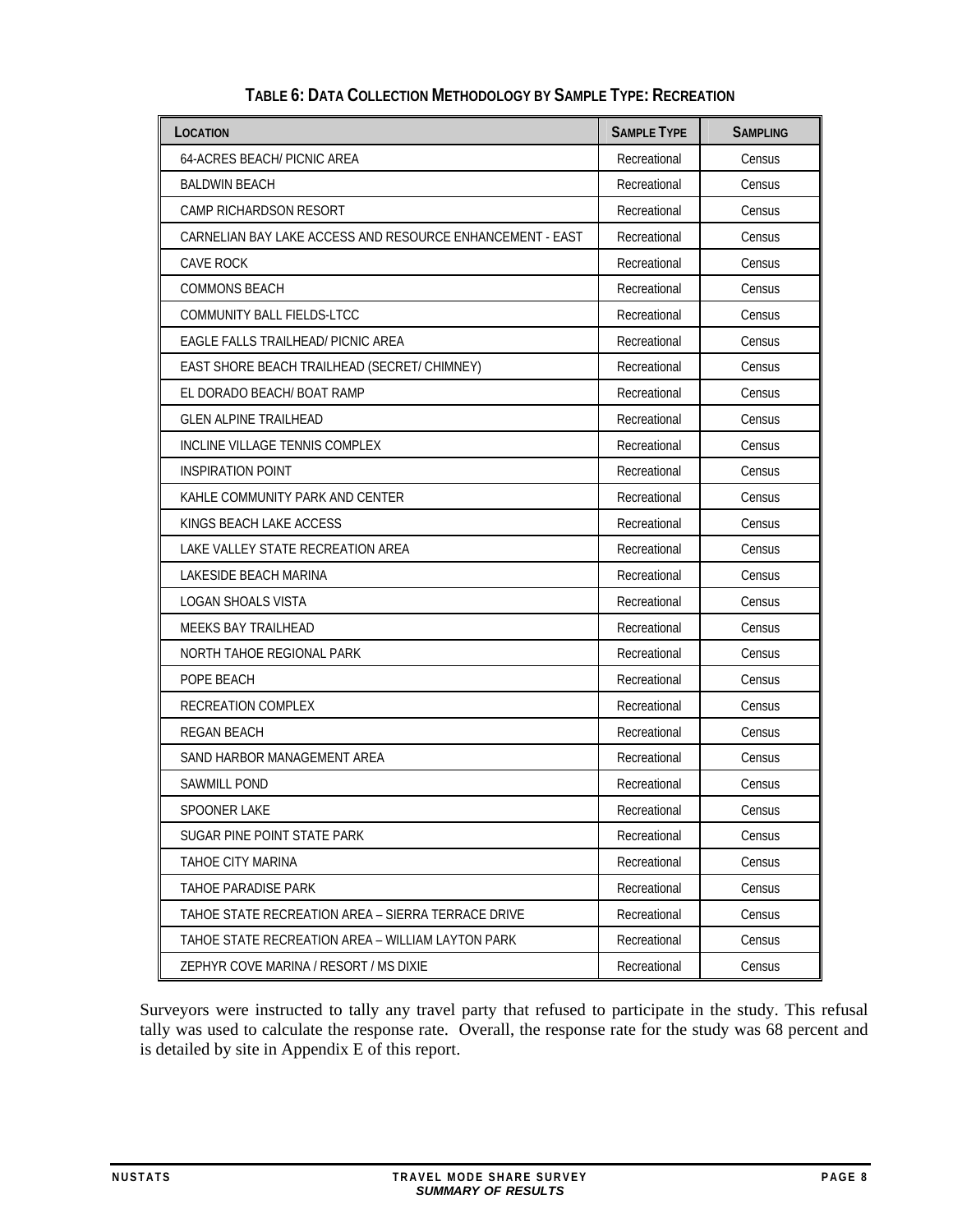# <span id="page-12-0"></span>**Publicity**

Coulter and Associates was responsible for the development and placement of a comprehensive media notice detailing the sponsor, purpose, and dates of the upcoming study. The media notice was released to local print and electronic media sources approximately four days prior to data collection. See Appendix C for the Press Release.

# **Logistics**

Following survey site selection, TRPA, NuStats, and Coulter and Associates conducted a joint effort to contact appropriate individuals at each site to advise about the study purpose, secure permission to conduct survey activities at the site, and define the survey timeframe. Contact was made by a variety of modes including e-mail, telephone, and U.S. mail services.

Upon securing permission to survey at the sites, TRPA and NuStats conducted an extensive site review at each of the 52 survey locations prior to the start of data collection in order to identify surveyor staging locations that would minimize bias for encountering respondents traveling by one specific travel mode. For example, surveyors were not staged in parking lots where they would encounter nearly 100 percent of travel by private automobile. Nor were surveyors staged near bus stop locations where the majority of respondents would be traveling by public transportation.

A deliberate effort was made to stage surveyors at locations at each site that allowed for the highest degree of intercepting potential respondents who may travel to the site by a variety of travel modes. These included main entrances (at parks for example), sidewalks (in front of commercials centers), or main activity points (such as beaches and trailheads). Table 7 identifies the number of surveyors and their staging location at each survey site.

<span id="page-12-1"></span>

| LOCATION                                       | <b>STAGING LOCATION</b>                                                                                                                                                                                                        |
|------------------------------------------------|--------------------------------------------------------------------------------------------------------------------------------------------------------------------------------------------------------------------------------|
| South Stateline                                | 1 at Raley's Shopping Center Mall, including restaurants at front<br>1 along Hwy 50 from Alpen Sierra Coffee to Wildwood<br>1 from Heavenly Village to Embassy Suites<br>1 inside Heavenly Village annex (miniature golf park) |
| Stateline Community Plan                       | 1 from Stateline to Lake Parkway/Mont Bleu side<br>٠<br>1 at casino back entrances on Horizon side                                                                                                                             |
| Tahoe Paradise Park                            | 2 around pond, picnic benches, and playground<br>٠                                                                                                                                                                             |
| Sawmill Pond                                   | 1 around pond and at trailhead<br>٠                                                                                                                                                                                            |
| <b>Meyers</b>                                  | 1 on golf course side in retail area<br>٠<br>1 on hardware store side in retail area                                                                                                                                           |
| South Y Commercial                             | 1 person at Y Outlet shops and south on 50<br>٠<br>1 person on Millers Outlet side to north boundary on Hwy 50<br>1 person at K-Mart center and south on Hwy 50<br>٠                                                           |
| Spooner Lake                                   | 2 covering all parking lot areas, restroom, trailheads                                                                                                                                                                         |
| East Shore Beach Trailhead<br>(Secret/chimney) | 2 at trailhead and parking lot<br>п                                                                                                                                                                                            |
| Cave Rock                                      | 2 covering boat launch, kayak launch, parking lot, and restroom areas<br>٠                                                                                                                                                     |
| Logan Shoals Vista                             | 2 covering parking lot and lookout area<br>٠                                                                                                                                                                                   |
| Kahle Community Park and<br>Center             | 2 covering parking lot, play ground, volleyball field                                                                                                                                                                          |

# **TABLE 7: SURVEYOR STAGING LOCATIONS**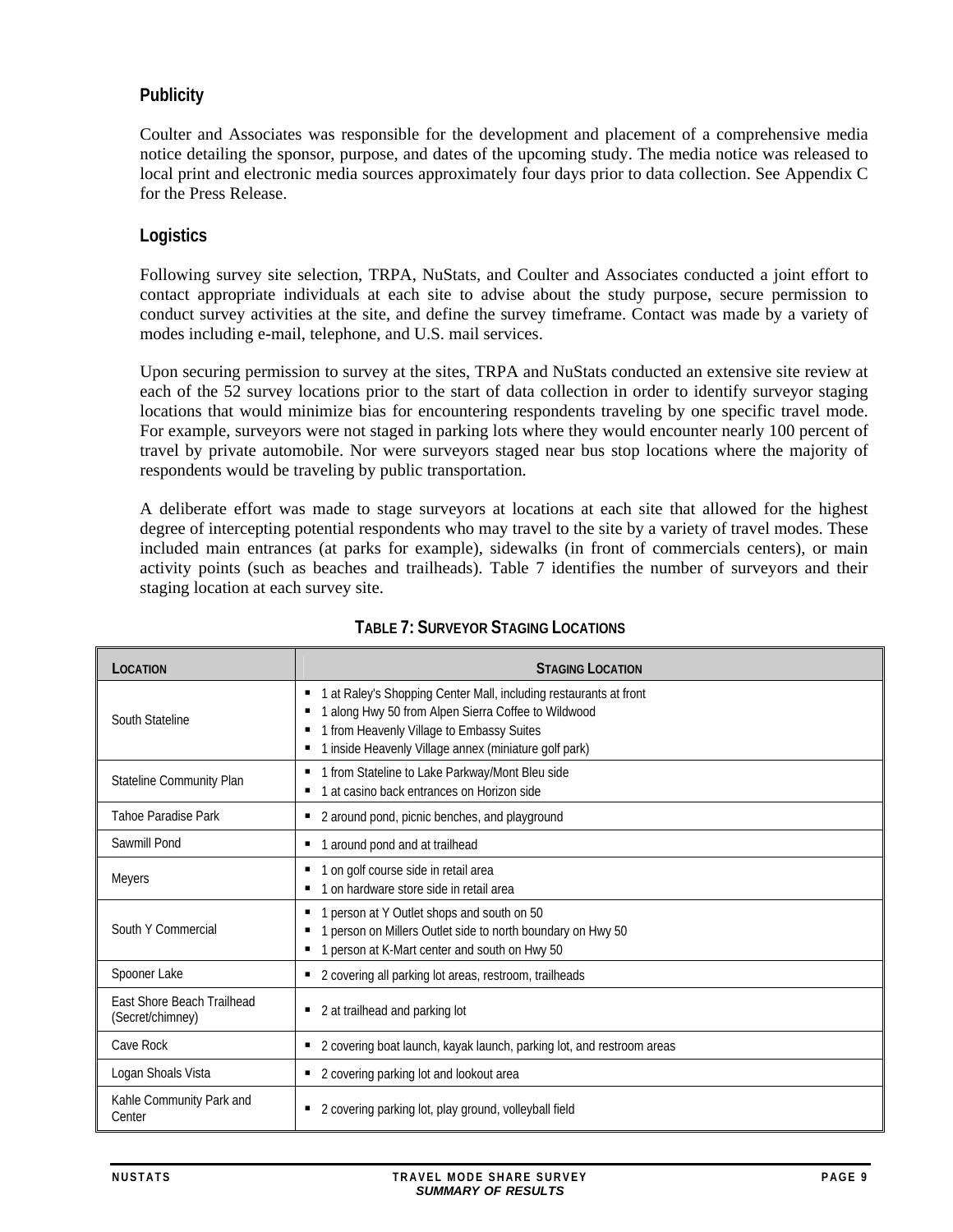| LOCATION                       | <b>STAGING LOCATION</b>                                                                                                                                                                                                                                                                                                         |
|--------------------------------|---------------------------------------------------------------------------------------------------------------------------------------------------------------------------------------------------------------------------------------------------------------------------------------------------------------------------------|
| Bijou/al Tahoe                 | " 1 from Safeway to Big Daddy's on Hwy 50, in the Rite Aid Strip Center<br>■ 1 in Rite Aid strip center<br>■ 1 along Harrison Ave<br>" 1 between Longs Drugs and Heidi's Restaurant<br>■ 1 from west of Safeway on both sides of street to Harrison                                                                             |
| Ski Run                        | ■ 1 at both sides of Hwy 50 between IHOP and McDonalds<br>" 1 at Ski Run Mall and up to Chevron Station at Hwy 50<br>1 along Hwy 50 from Ski Run to Fairway<br>■ 1 at Ski Run Mini Mall<br>1 at Mulligan Mini Mall to Ravel Lodge<br>" 1 covering stores between Larch Ave/Bowers Ave/Tamarack Ave/Sonora Ave                   |
| <b>Recreation Complex</b>      | • 2 at playground<br>1 at recreation center entrance                                                                                                                                                                                                                                                                            |
| El Dorado Beach/Boat Ramp      | ■ 1 by bathroom<br>■ 1 along beachfront                                                                                                                                                                                                                                                                                         |
| Lakeside Beach Marina          | ■ 1 on beach<br>■ 1 in parking lot                                                                                                                                                                                                                                                                                              |
| Zephyr Cove Marina/Resort      | " 1 along beach, volleyball court, and boat rental area<br>1 along parking lot sidewalk, restrooms, and snack shop<br>■ 1 around lodge and restaurant                                                                                                                                                                           |
| Round Hill Community Plan      | Along sidewalk in front of all stores, 7-11 to Sam's Place                                                                                                                                                                                                                                                                      |
| Kingsbury Community Plan       | " 1 from Kahle Community Park entrance to Bank of America strip mall on North side of Kingsbury Grade<br>1 on South side of Kingsbury Grade also from Bank of America strip mall to Khale Community Park entrance<br>1 from Khale Community Park entrance to HWY 50 on both sides<br>٠<br>1 at Lakeside Casino and liquor store |
| Meeks Bay Trailhead            | ■ 2 at parking areas and trailhead                                                                                                                                                                                                                                                                                              |
| Sugar Pine Point State Park    | ■ 2 at parking lot, bathrooms, entrance station                                                                                                                                                                                                                                                                                 |
| Tahoma Commercial              | " 1 person covering from laundry mart mini-mart to PDQ food mart on both sides of Hwy 89                                                                                                                                                                                                                                        |
| Eagle Falls                    | ■ 2 at parking lot (at trailhead and on Hwy 89), trailhead, and restroom                                                                                                                                                                                                                                                        |
| <b>Inspiration Point</b>       | ■ 1 at parking area (across street and within lookout) and overlook                                                                                                                                                                                                                                                             |
| North Casinos                  | ■ 1 at Crystal Bay, Biltmore, and Cal-Neva casino entrances                                                                                                                                                                                                                                                                     |
| North Stateline Non Casino     | • 2 Post office near Biltmore and surrounding stores                                                                                                                                                                                                                                                                            |
| Tahoe Vista Commercial         | Both sides of Hwy 28 North of National Ave, at Post Office                                                                                                                                                                                                                                                                      |
| Incline Village Commercial     | ■ 1 at Raley's center and strip center on same side<br>1 on south side of Hwy 28 from 7-11 center to stores in block with Starbucks<br>■ 2 at stores on all 4 corners of Northwood Blvd and Village Center strip center                                                                                                         |
| Incline Village Tennis Complex | ■ 1 at soccer field, 1 in front of recreation complete<br>1 at tennis courts<br>٠                                                                                                                                                                                                                                               |
| King Beach Lake Access         | • 2 along beach and parking lot                                                                                                                                                                                                                                                                                                 |
| Kings Beach Commercial         | ■ 2 from Beach Street to Beaver Street along both sides of Hwy 28                                                                                                                                                                                                                                                               |
| Carnelian Bay Lake Access      | • 2 along beach access area to marina                                                                                                                                                                                                                                                                                           |
| Sand Harbor Management Area    | 1 at parking lot<br>■ 1 on beach and boat launch                                                                                                                                                                                                                                                                                |
| 64-Acre Beach/Picnic Area      | ■ 2 in parking area, picnic area, and raft launch                                                                                                                                                                                                                                                                               |
| Commons Beach                  | ■ 2 in parking lot, beach front, playground, and stairway down from Hwy 28 to beach                                                                                                                                                                                                                                             |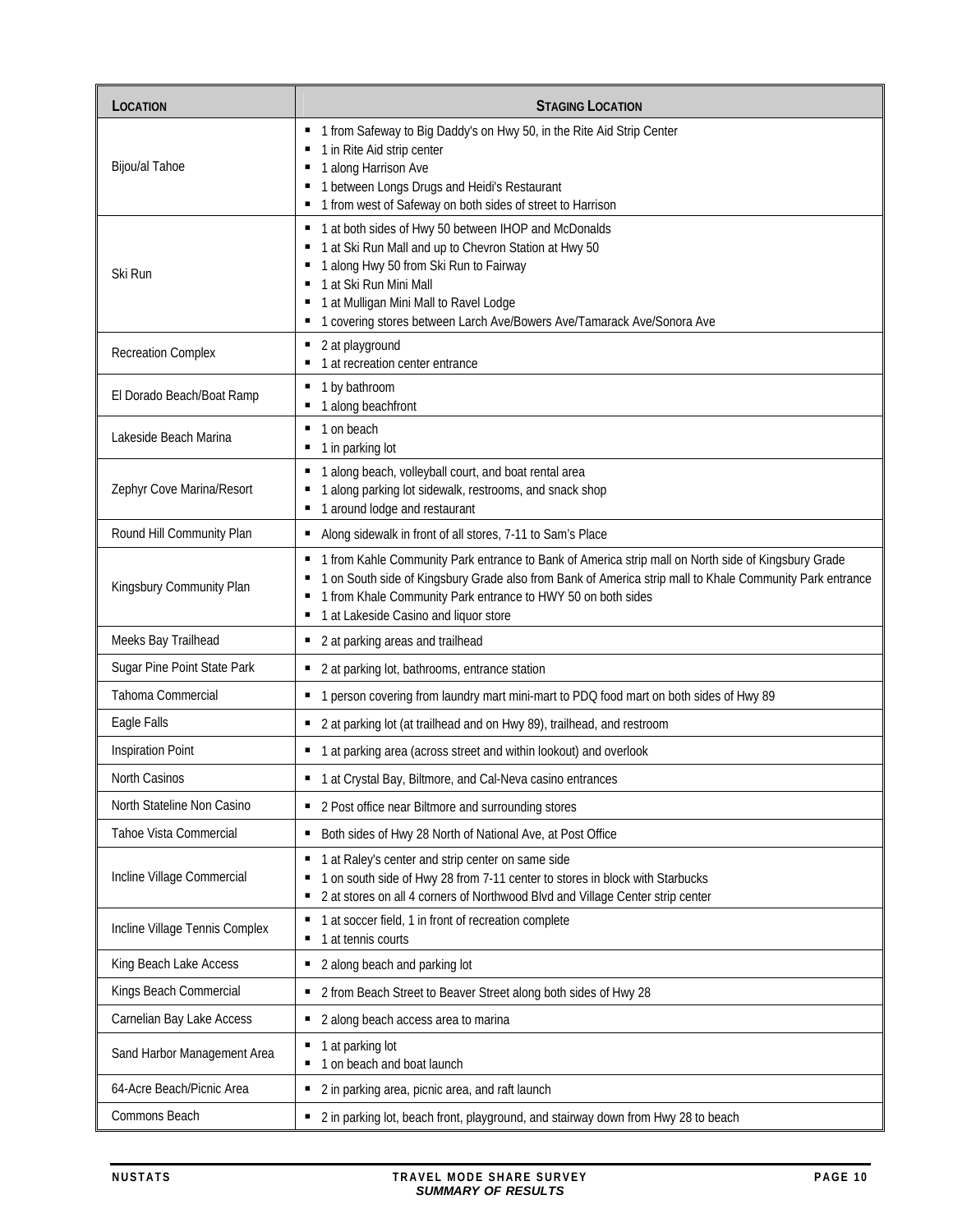| LOCATION                                             | <b>STAGING LOCATION</b>                                                                                                                                                                                                                                    |
|------------------------------------------------------|------------------------------------------------------------------------------------------------------------------------------------------------------------------------------------------------------------------------------------------------------------|
| Tahoe City                                           | " 1 on north side of Hwy 28 from Lighthouse Center (East) to Albertson's at Hwy 28 and Hwy 89 intersection<br>1 on South side of Hwy 28 from Lighthouse Center (East) to Chevron Station/raft rental (West) including<br>Fanny Bridge and Comstock Village |
| Tahoe City Marina                                    | ■ 2 at boat docks and shore area                                                                                                                                                                                                                           |
| Community Ball Fields-LTCC                           | ■ 1 at soccer field                                                                                                                                                                                                                                        |
| <b>Baldwin Beach</b>                                 | 1 near restrooms and picnic area<br>1 along beach                                                                                                                                                                                                          |
| Glen Alpine Trailhead                                | ■ 1 at trailhead<br>■ 1 at parking area                                                                                                                                                                                                                    |
| North Tahoe Regional Park                            | ■ 2 at ball fields, play ground, picnic areas, and restrooms                                                                                                                                                                                               |
| Dollar Hill                                          | ■ 1 covering East and West side of Hwy 28 from 7-11 (Fabian Road) to Old Mill Road                                                                                                                                                                         |
| Sunnyside                                            | ■ 1 covering both sides of Hwy 89 from General Store to Pineland Drive                                                                                                                                                                                     |
| Homewood Commercial                                  | " 1 covering both sides of Hwy 89 near Obexers Marina                                                                                                                                                                                                      |
| Sierra Tract                                         | " 1 from Sierra to Lodi on both sides of Hwy 50<br>1 from Sierra to Blue Lake on both sides of Hwy 50                                                                                                                                                      |
| Regan Beach                                          | • 2 along beachfront, parking area, concession stand, and playground                                                                                                                                                                                       |
| Camp Richardson Resort                               | 1 at stores by ice cream shop and general market<br>٠<br>1 at beach, restaurant area, and boat rental area                                                                                                                                                 |
| Tahoe State Recreation Area<br>(William Layton Park) | 2 at entrance to park (by bridge), picnic area, museum, and riverfront<br>ш                                                                                                                                                                                |
| <b>MS Dixie Entrance</b>                             | ■ 1 At ticket window, boarding line, walkway to boats                                                                                                                                                                                                      |
| Lake Valley State Recreation Area                    | ■ 2 At entrance to country club                                                                                                                                                                                                                            |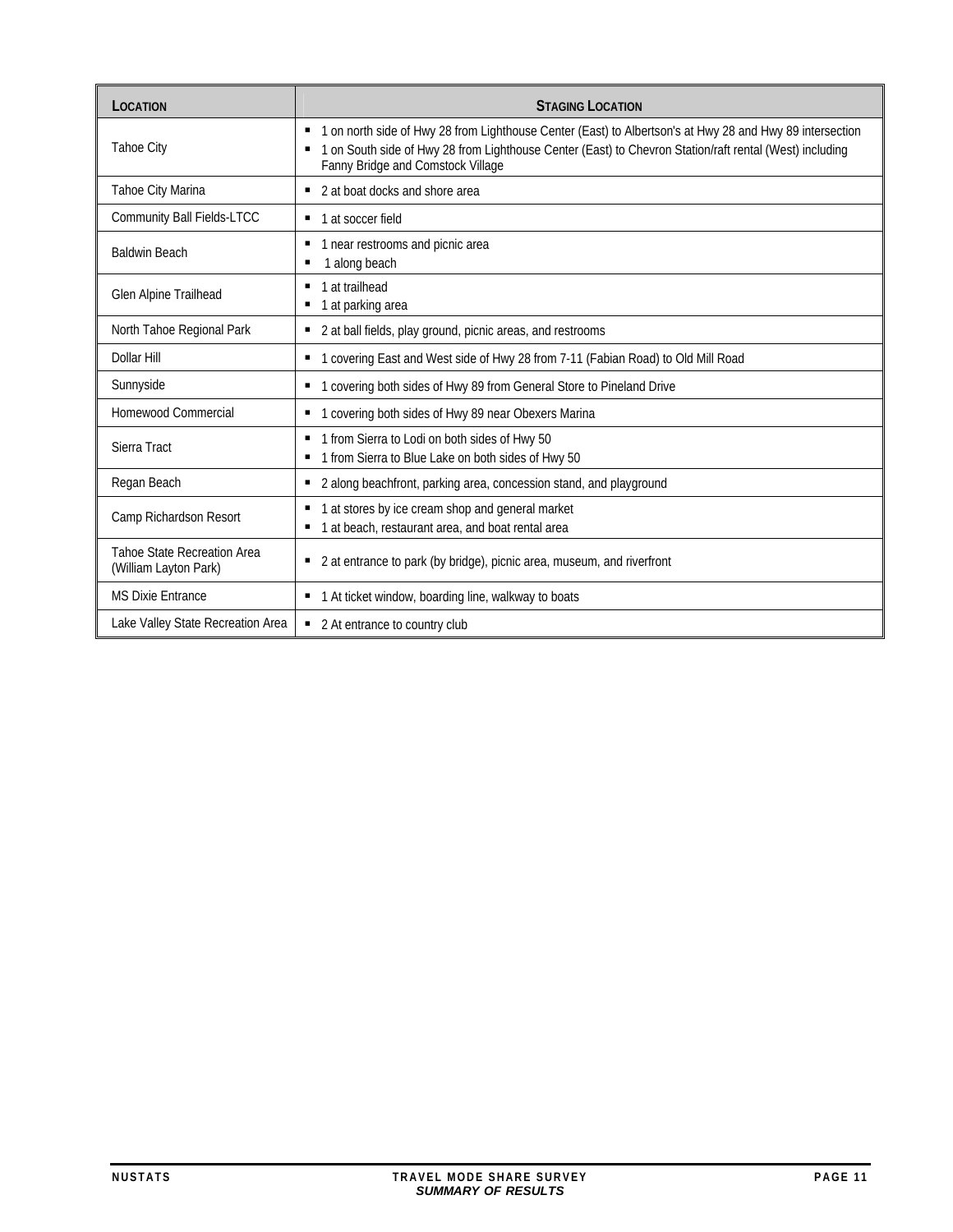# <span id="page-15-0"></span>**Survey Dates**

Data collection was conducted over for 11 days, from August 13 to August 23, 2010. Sites to be surveyed each day were scheduled based on their proximity to each other and anticipated activity level on the day of the week they were scheduled to be surveyed. Table 8 identifies the date and timeframe of survey activities.

<span id="page-15-1"></span>

| LOCATION                                                  | <b>SURVEY DAY</b> | <b>SURVEY</b><br><b>DATE</b> | <b>TIMES</b>    |
|-----------------------------------------------------------|-------------------|------------------------------|-----------------|
| 64-ACRES BEACH/ PICNIC AREA                               | Saturday          | 8/21/2010                    | 4:30pm-6:00pm   |
| <b>BALDWIN BEACH</b>                                      | Wednesday         | 8/18/2010                    | 10:00am-2:30pm  |
| <b>BALDWIN BEACH</b>                                      | Sunday            | 8/22/2010                    | 10:00am-4:30pm  |
| <b>BIJOU/AL TAHOE CP</b>                                  | Saturday          | 8/14/2010                    | 10:00am-2:00pm  |
| CAL-NEVA (North Casinos)                                  | Sunday            | 8/15/2010                    | 11:30am-12:30pm |
| CAMP RICHARDSON RESORT                                    | Wednesday         | 8/18/2010                    | 10:00am-2:30pm  |
| CARNELIAN BAY LAKE ACCESS AND RESOURCE ENHANCEMENT - EAST | Saturday          | 8/21/2010                    | 10:00am-1:00pm  |
| <b>CAVE ROCK</b>                                          | Monday            | 8/16/2010                    | 10:00am-2:30pm  |
| <b>COMMONS BEACH</b>                                      | Saturday          | 8/21/2010                    | 1:30pm-4:00pm   |
| COMMUNITY BALL FIELDS-LTCC                                | Wednesday         | 8/18/2010                    | 3:00pm-5:00pm   |
| <b>DOLLAR HILL</b>                                        | Sunday            | 8/15/2010                    | 10:00am-11:00am |
| EAGLE FALLS TRAILHEAD/ PICNIC AREA                        | Tuesday           | 8/17/2010                    | 10:00am-2:30pm  |
| <b>EAGLE FALLS TRAILHEAD/ PICNIC AREA</b>                 | Sunday            | 8/22/2010                    | 10:00am-4:30pm  |
| EAST SHORE BEACH TRAILHEAD (SECRET/ CHIMNEY)              | Thursday          | 8/19/2010                    | 4:00pm-5:30pm   |
| EL DORADO BEACH/ BOAT RAMP                                | Friday            | 8/13/2010                    | 1:00pm-4:00pm   |
| <b>GLEN ALPINE TRAILHEAD</b>                              | Tuesday           | 8/17/2010                    | 10:00am-2:30pm  |
| HOMEWOOD COMMERCIAL                                       | Sunday            | 8/15/2010                    | 10:00am-11:00am |
| INCLINE VILLAGE TENNIS COMPLEX                            | Sunday            | 8/15/2010                    | 10:00am-1:00pm  |
| <b>INCLINE VILLAGE TOURIST</b>                            | Sunday            | 8/15/2010                    | 1:00pm-4:00pm   |
| INCLINE VILLAGE TOURIST                                   | Monday            | 8/23/2010                    | 10:00am-2:30pm  |
| <b>INSPIRATION POINT</b>                                  | Tuesday           | 8/17/2010                    | 3:00pm-5:30pm   |
| <b>INSPIRATION POINT</b>                                  | Sunday            | 8/22/2010                    | 9:00am-3:30pm   |
| KAHLE COMMUNITY PARK AND CENTER                           | Monday            | 8/16/2010                    | 10:00am-1:30pm  |
| KINGS BEACH COMMERCIAL                                    | Friday            | 8/20/2010                    | 10:00am-4:00pm  |
| KINGS BEACH COMMERCIAL                                    | Monday            | 8/23/2010                    | 10:00am-2:30pm  |
| KINGS BEACH LAKE ACCESS                                   | Saturday          | 8/21/2010                    | 4:30pm-6:00pm   |
| KINGSBURY COMMUNITY PLAN                                  | Saturday          | 8/14/2010                    | 10:00am-2:00pm  |
| LAKE VALLEY STATE RECREATION AREA                         | Friday            | 8/13/2010                    | 1:00pm-4:00pm   |
| LAKESIDE BEACH MARINA                                     | Saturday          | 8/14/2010                    | 2:30pm-4:30pm   |
| LOGAN SHOALS VISTA                                        | Monday            | 8/16/2010                    | 2:00pm-5:00pm   |
| MEEKS BAY TRAILHEAD                                       | Friday            | 8/20/2010                    | 10:00am-3:00pm  |
| <b>MEYERS</b>                                             | Friday            | 8/13/2010                    | 1:00pm-4:00pm   |

# **TABLE 8: DATA COLLECTION DAY AND TIME PERIOD**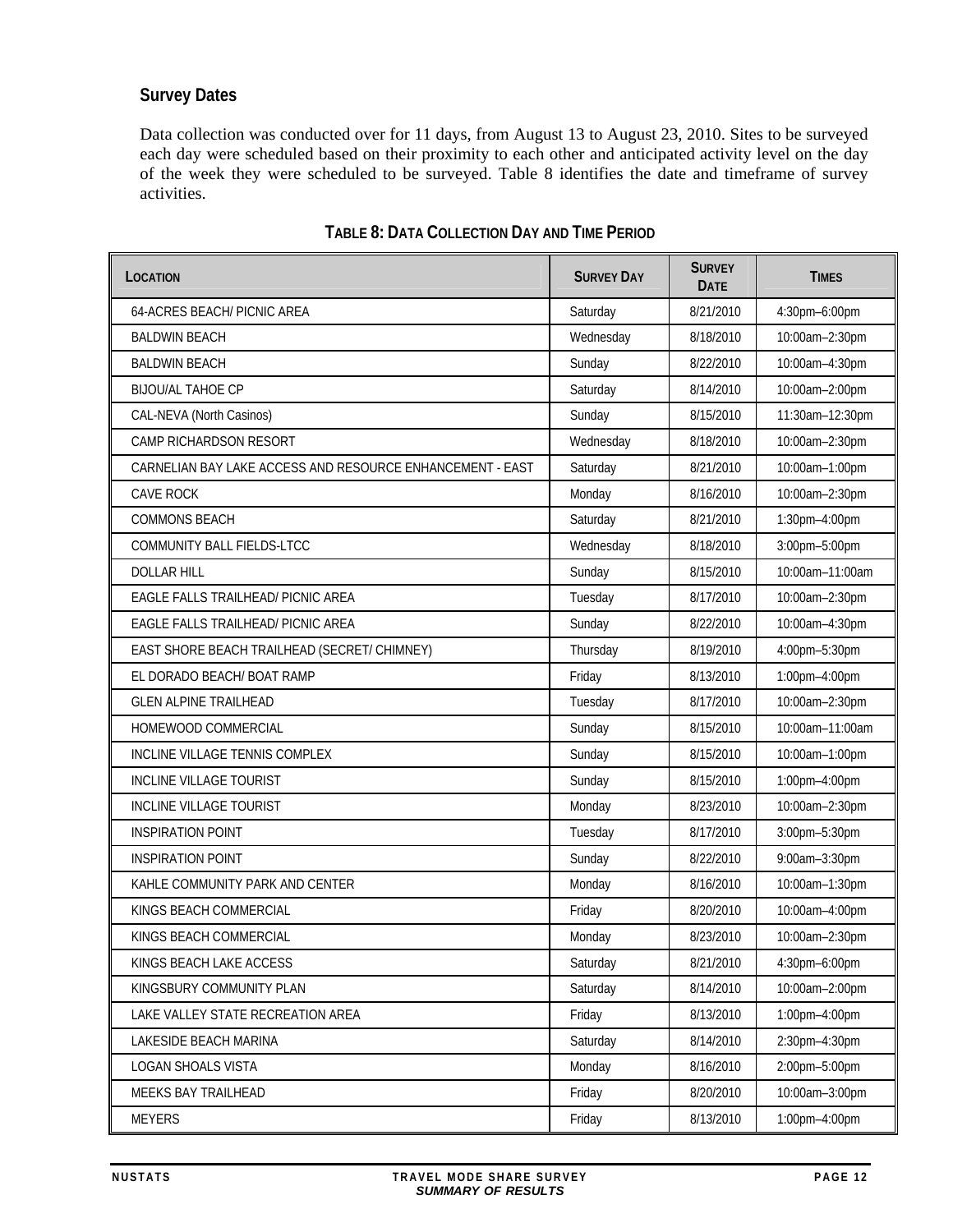<span id="page-16-0"></span>

| LOCATION                                           | <b>SURVEY DAY</b> | <b>SURVEY</b><br><b>DATE</b> | <b>TIMES</b>    |
|----------------------------------------------------|-------------------|------------------------------|-----------------|
| NORTH STATELINE NON CASINO                         | Friday            | 8/20/2010                    | 10:00am-4:00pm  |
| NORTH TAHOE REGIONAL PARK                          | Sunday            | 8/15/2010                    | 11:30am-3:00pm  |
| POPE BEACH                                         | Tuesday           | 8/17/2010                    | 3:00pm-5:30pm   |
| RECREATION COMPLEX                                 | Monday            | 8/16/2010                    | 9:00am-11:00am  |
| <b>REGAN BEACH</b>                                 | Saturday          | 8/14/2010                    | 2:30pm-4:30pm   |
| ROUND HILL COMMUNITY PLAN                          | Wednesday         | 8/18/2010                    | 10:00am-5:00pm  |
| SAND HARBOR MANAGEMENT AREA                        | Thursday          | 8/19/2010                    | 4:00pm-5:30pm   |
| <b>SAWMILL POND</b>                                | Monday            | 8/16/2010                    | 1:00pm-5:00pm   |
| SIERRA TRACT                                       | Saturday          | 8/14/2010                    | 10:00am-2:00pm  |
| <b>SKI RUN</b>                                     | Thursday          | 8/19/2010                    | 10:00am-3:30pm  |
| <b>SOUTH STATELINE</b>                             | Thursday          | 8/19/2010                    | 10:00am-3:30pm  |
| SOUTH Y COMMERCIAL                                 | Tuesday           | 8/17/2010                    | 10:00am-4:00pm  |
| SPOONER LAKE                                       | Thursday          | 8/19/2010                    | 4:00pm-5:30pm   |
| STATELINE COMMUNITY PLAN                           | Monday            | 8/16/2010                    | 10:00am-4:00pm  |
| SUGAR PINE POINT STATE PARK                        | Saturday          | 8/21/2010                    | 10:00am-1:00pm  |
| <b>SUNNYSIDE</b>                                   | Sunday            | 8/15/2010                    | 10:00am-11:00am |
| <b>TAHOE CITY</b>                                  | Friday            | 8/20/2010                    | 10:00am-4:00pm  |
| <b>TAHOE CITY</b>                                  | Monday            | 8/23/2010                    | 10:00am-2:30pm  |
| TAHOE CITY MARINA                                  | Saturday          | 8/21/2010                    | 1:30pm-4:00pm   |
| TAHOE PARADISE PARK                                | Friday            | 8/13/2010                    | 1:00pm-4:00pm   |
| TAHOE STATE RECREATION AREA - SIERRA TERRACE DRIVE | Saturday          | 8/21/2010                    | 10:00am-2:00pm  |
| TAHOE STATE RECREATION AREA - WILLIAM LAYTON PARK  | Saturday          | 8/21/2010                    | 2:30pm-5:00pm   |
| TAHOE VISTA COMMERCIAL                             | Sunday            | 8/15/2010                    | 11:30am-12:30pm |
| <b>TAHOMA COMMERCIAL</b>                           | Sunday            | 8/15/2010                    | 10:00am-11:00am |
| ZEPHYR COVE MARINA / RESORT / MS DIXIE             | Monday            | 8/16/2010                    | 3:00pm-5:00pm   |

# <span id="page-16-1"></span>**SURVEY INSTRUMENT**

The survey instrument was designed as an intercept instrument with respondent-provided data recorded verbatim by interviewers. The questionnaire consisted of 22 primarily self-coded questions. The questionnaire was designed to obtain information in three major categories: residential status, travel patterns, and respondent demographics. A copy of the questionnaire is in Appendix A. Unweighted data frequencies for non-locational data elements are presented in Appendix B. As noted in Table 9, some of the required data elements were captured by means other than as a question on the questionnaire. This approach had multiple benefits: (1) the questionnaire was shorter to enhance response and (2) data quality was improved by circumventing respondent-provided information.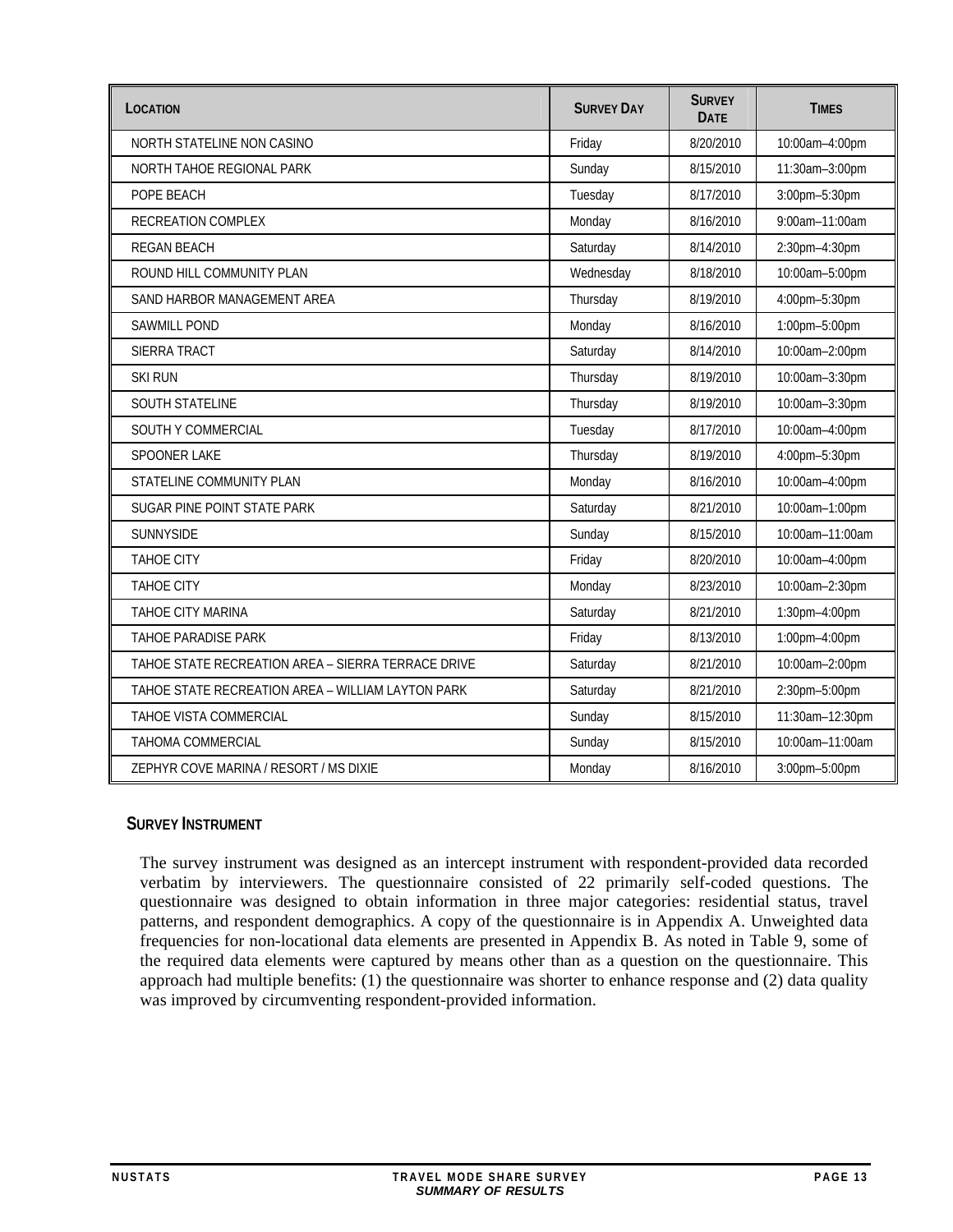| Data Element              | <b>Capture Method</b> |
|---------------------------|-----------------------|
| <b>Survey Date</b>        | Control file          |
| Survey Day                | Control file          |
| Data Collection Time      | Control file          |
| Survey Location           | Control file          |
| <b>Full-Time Resident</b> | Respondent reported   |
| Seasonal Resident         | Respondent reported   |
| Visitor                   | Respondent reported   |
| <b>Visitor Purpose</b>    | Respondent reported   |
| Length of Stay            | Respondent reported   |
| Number of Visits          | Respondent reported   |
| Housing Type              | Respondent reported   |
| Address                   | Respondent reported   |
| Origin                    | Respondent reported   |
| Origin Place              | Respondent reported   |
| <b>Travel Mode</b>        | Respondent reported   |
| <b>Trip Purpose</b>       | Respondent reported   |
| Duration                  | Respondent reported   |
| <b>Travel Party Size</b>  | Respondent reported   |
| Visitor Party Size        | Respondent reported   |
| <b>Employment Status</b>  | Respondent reported   |
| Age                       | Respondent reported   |
| Income                    | Respondent reported   |
| Visitor Spending          | Respondent reported   |
| Gender                    | Visual determination  |

# <span id="page-17-1"></span><span id="page-17-0"></span>**TABLE 9: DATA ELEMENTS AND CAPTURE METHODOLOGY**

# **In-Field Questionnaire Editing**

Following data collection, completed questionnaires underwent a cursory field review for editing and correction. This process involved checking that all questions were answered, verifying that cross-street information was correct, and confirming that the collection site location was indicated. After each questionnaire was reviewed, a preliminary assessment was made that identified the questionnaire as a complete or non-complete. All questionnaires were sent to NuStats' home office in Austin, Texas for scanning and verification.

In addition to questionnaire review, the NuStats Field Manager documented each day's activity, including preliminary estimation of completed questionnaires, survey date, time, staging locations and data collection methodology in an Excel spreadsheet control file.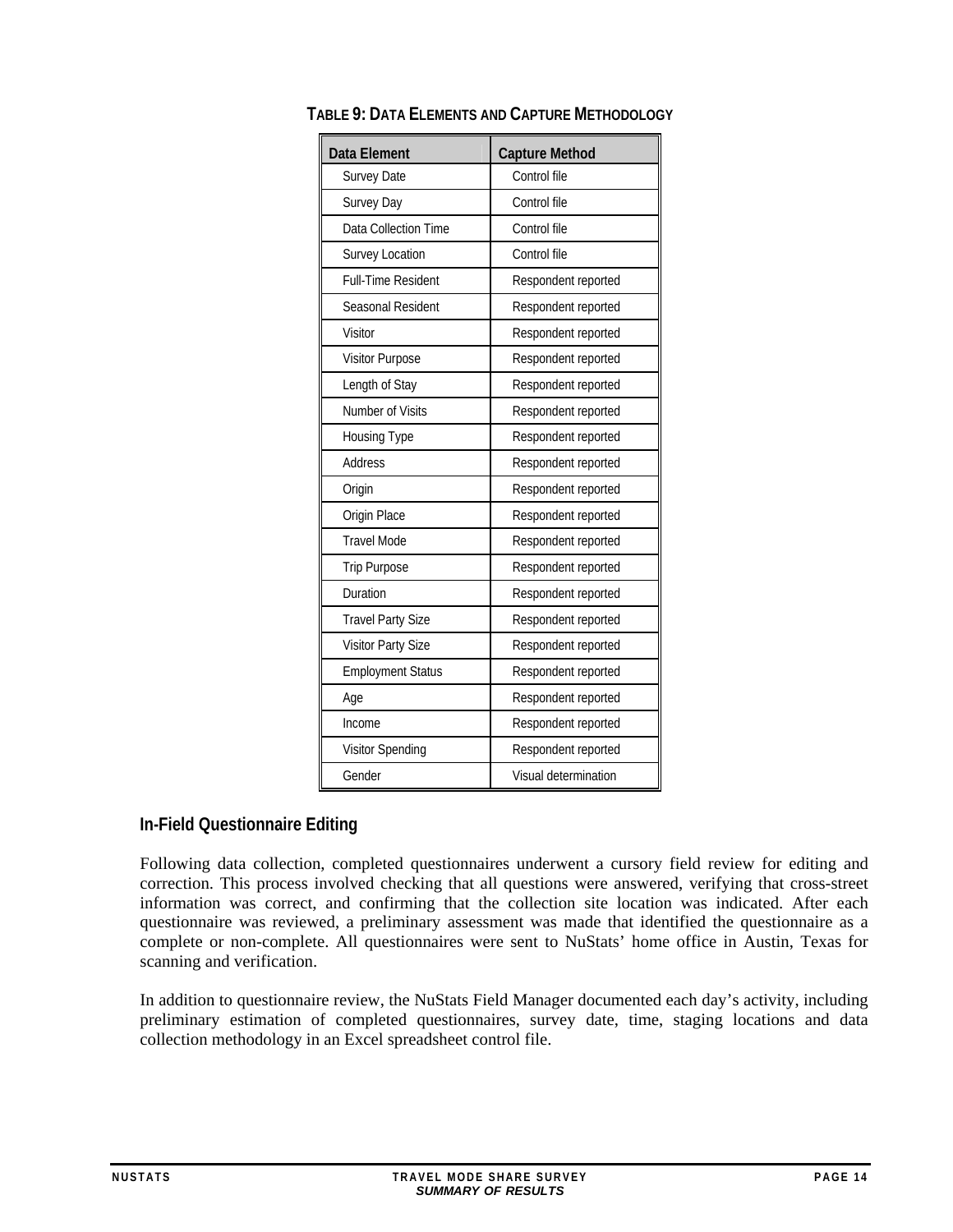#### <span id="page-18-1"></span><span id="page-18-0"></span>**DATA PROCESSING**

Data entry was conducted using scanning technology in order to minimize human error resulting from traditional data entry methods. The scanning process involved scanning batches of approximately 100 questionnaires to produce an image file of the documents. Data results derived from the image files were individually reviewed and verified by comparing the scanned image to the data contained in the data file. Text data (primarily origin address information or open-ended responses) were reviewed for the purpose of correcting misspellings and verifying that the scanner correctly read numeric data.

After questionnaires had been scanned and verified, these data were merged with the control file information (survey site, collection date, time, etc.) to create a master database. This database was reviewed, edited, and corrected using both manual and automated edit checks. The results of the data processing were linked to the field management system so that an accurate accounting of survey progress and status was maintained.

#### <span id="page-18-2"></span>**GEOCODING**

The survey location data consisted of one location—overnight lodging location for those respondents who were staying overnight either in temporary or permanent housing.

<span id="page-18-3"></span>The geocode match rate is shown in Table 10.

|  |  | TABLE 10: GEOCODING MATCH RATE |
|--|--|--------------------------------|
|--|--|--------------------------------|

| LOCATION TYPE | Matched | UNMATCHED | TOTAL | <b>MATCHED</b> |
|---------------|---------|-----------|-------|----------------|
| Lodging       | .250    | 143       | .393  | 90%            |

#### **Home Address**

Geocoding of respondent-provided housing address data consisted of two stages. An automated batch run was first attempted in order to successfully geocode the addresses. The batch run attempted to match exact addresses or cross-streets obtained from respondents to a street coverage file provided by the TRPA. Addresses or cross-streets matching the coverage file were assigned an X/Y coordinate and a value of "M" for matched, and placed in the "AV\_STATUS" field. Addresses or cross-streets not matched during the batch run were flagged with an "AV\_STATUS" value of "U" for unmatched, and passed to the next stage of geocoding.

Figure 1 below provides a graphical representation of all geocoded locations. Figures 2 and 3 map commercial and recreational sites, respectively.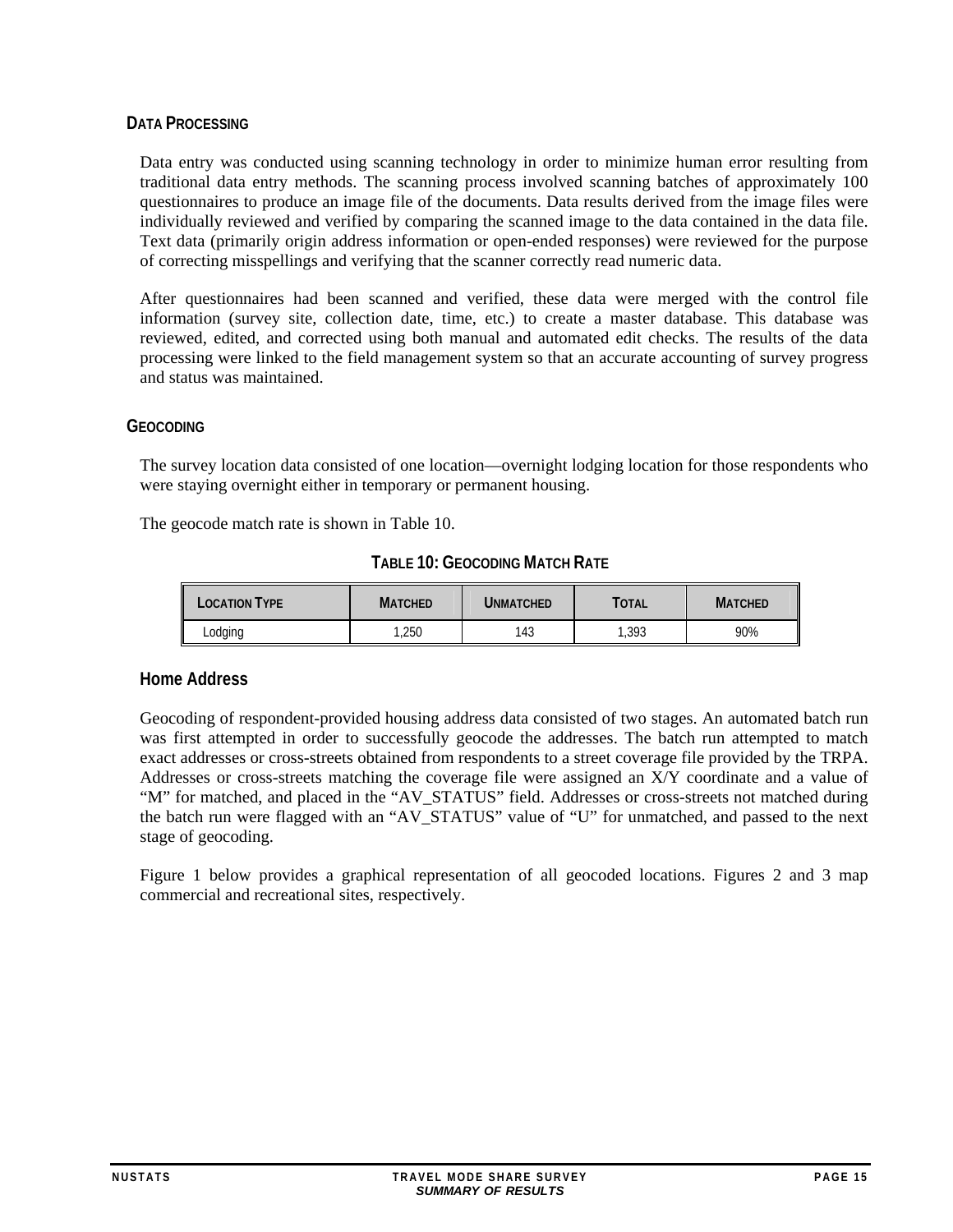<span id="page-19-1"></span><span id="page-19-0"></span>

**FIGURE 1: OVERNIGHT LODGING LOCATIONS OF SURVEY RESPONDENTS**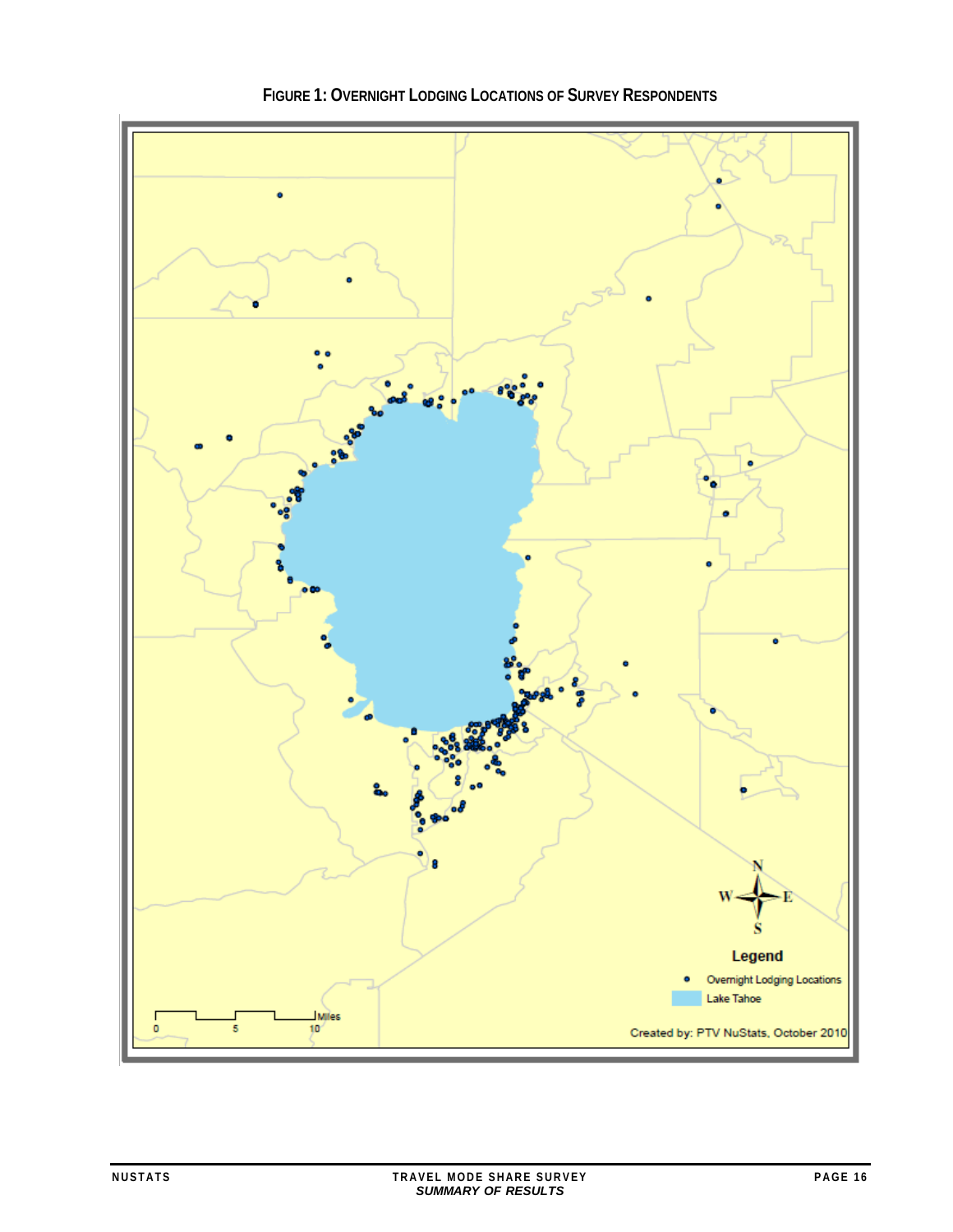<span id="page-20-1"></span><span id="page-20-0"></span>

**FIGURE 2: OVERNIGHT LODGING LOCATIONS OF SURVEY RESPONDENTS INTERVIEWED AT COMMERCIAL LOCATIONS**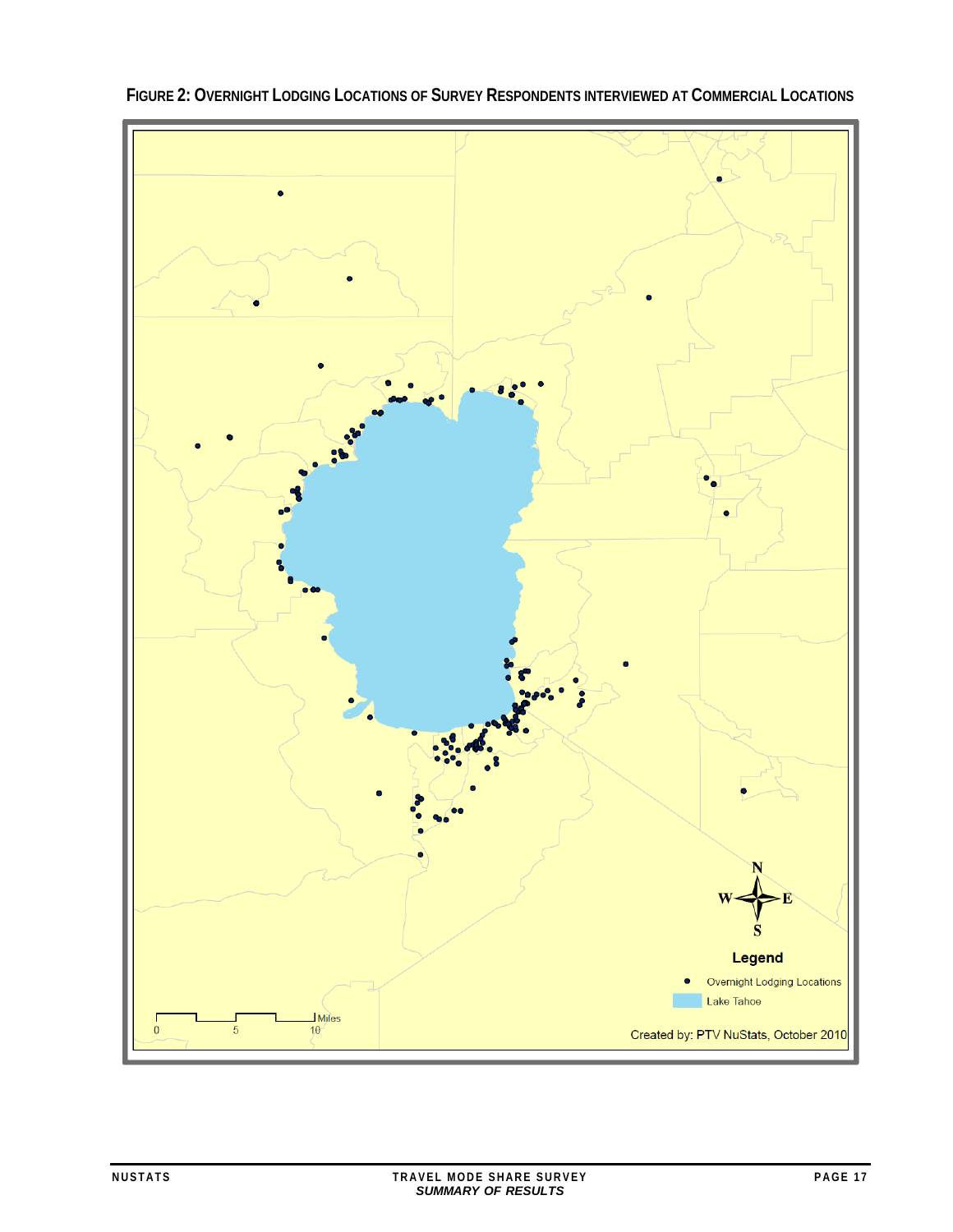<span id="page-21-1"></span>

<span id="page-21-0"></span>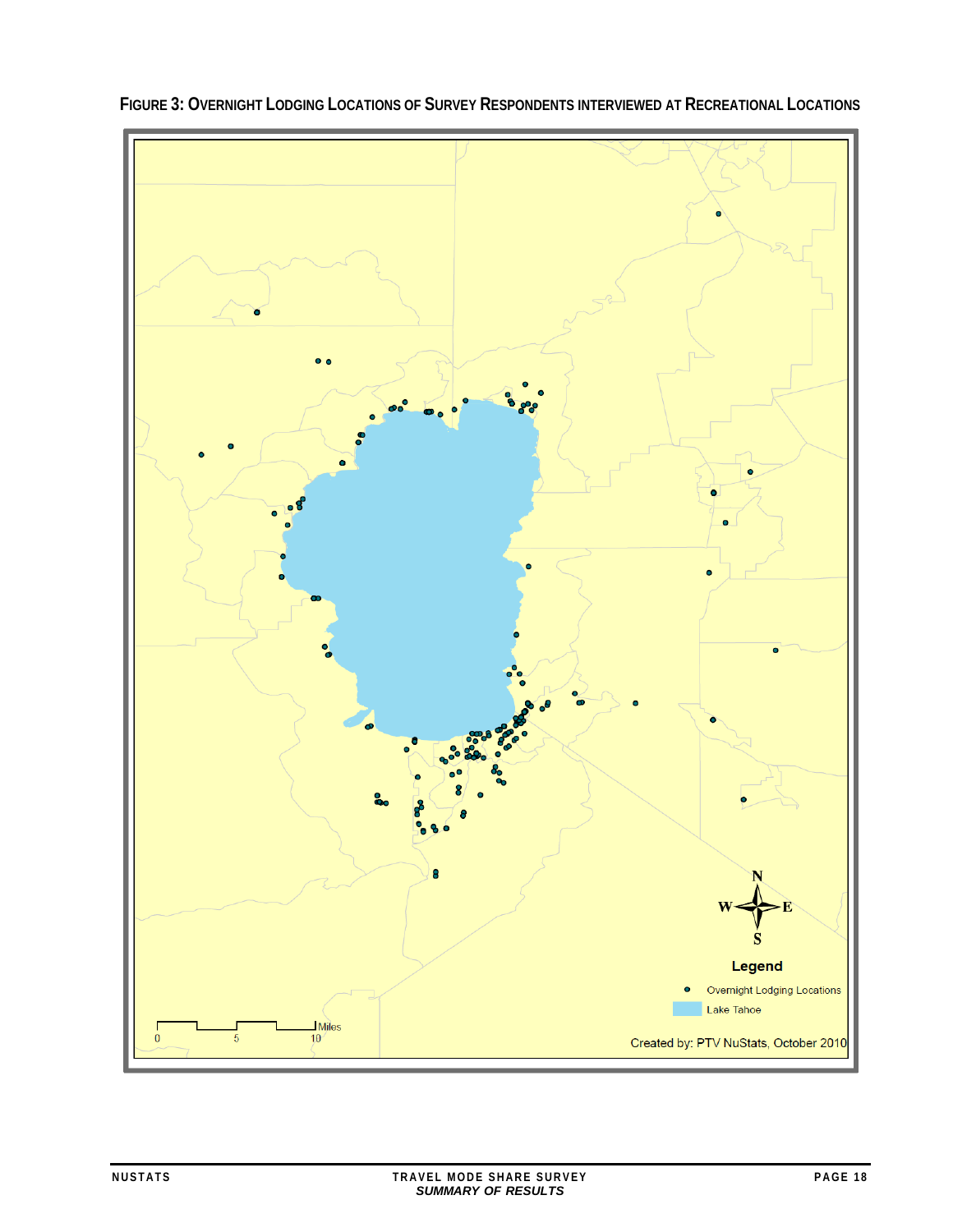<span id="page-22-1"></span><span id="page-22-0"></span>

This section provides survey results as compared to the data collected in 2006. Because these interviews were conducted using a choice sample, the results presented represent only those participants who completed an interview. The final data set contains 1,393 complete, usable records.

Where appropriate, the findings show the data in the aggregate as well as by sample type: commercial or recreational. Tables and graphics in this report display row percents unless otherwise noted.

#### <span id="page-22-2"></span>**MODE SHARE RESULTS**

As shown in the table below, overall, most respondents (81 percent in 2006 and 79 percent in 2010) reported using a car, truck, van, or other automobile to get to the trip destination where they were surveyed. In 2006, less than 10 percent of respondents surveyed at recreational venues walked to the destination, while more than twice that amount walked to get to a commercial destination; this trend was replicated in the 2010 survey data.

<span id="page-22-3"></span>

| <b>TRAVEL MODE</b>    | <b>2006 SURVEY EFFORT</b><br>$(N=2, 157)$                |     |       |                   | <b>2010 SURVEY EFFORT</b><br>$(N=1, 393)$ |              |
|-----------------------|----------------------------------------------------------|-----|-------|-------------------|-------------------------------------------|--------------|
|                       | <b>TOTAL</b><br><b>COMMERCIAL</b><br><b>RECREATIONAL</b> |     |       | <b>COMMERCIAL</b> | <b>RECREATIONAL</b>                       | <b>TOTAL</b> |
| Auto                  | 72%                                                      | 86% | 81%   | 74%               | 84%                                       | 79%          |
| Motorcycle            | 1%                                                       | 1%  | $1\%$ | 3%                | 2%                                        | 2%           |
| <b>Public Transit</b> | 2%                                                       | 0%  | 1%    | 1%                | 1%                                        | 1%           |
| <b>Bike</b>           | 4%                                                       | 4%  | 4%    | 7%                | 5%                                        | 6%           |
| Walk                  | 19%                                                      | 8%  | 12%   | 14%               | 6%                                        | 10%          |
| Other*                | 1%                                                       | 1%  | 1%    | 2%                | 2%                                        | 2%           |

# **TABLE 11: MODE TO LOCATION BY TOTAL AND SAMPLE TYPE**

*\*"Other" includes paratransit, casino shuttle, private shuttle, ferry/boat, and taxi/limo. Note: This table displays column percents.* 

Tables 12a, 12b, 13a and 13b show travel party size by mode of transportation to location where the survey took place and show commercial and recreational sites, respectively.

<span id="page-22-4"></span>

| <b>PARTY SIZE</b> | CAR / TRUCK / VAN /<br><b>MOTORCYCLE / MOPED</b> | <b>PUBLIC TRANSIT</b> | <b>BIKE</b> | <b>WALK</b> | <b>OTHER</b> |
|-------------------|--------------------------------------------------|-----------------------|-------------|-------------|--------------|
|                   | 47%                                              | 64%                   | 65%         | 49%         | 5%           |
|                   | 33%                                              | 23%                   | 29%         | 31%         | 4%           |
|                   | 8%                                               | 5%                    | 3%          | 7%          | 0%           |
| 4                 | 5%                                               | 9%                    | 0%          | 5%          | 0%           |
| $5+$              | 7%                                               | 0%                    | 0%          | 7%          | 33%          |
| Refused           | 0%                                               | 0%                    | 3%          | 1%          | 0%           |

# **TABLE 12A: TRAVEL SIZE BY MODE (COMMERCIAL), 2006 SURVEY**

*Multiple Response table based on 857 responses* 

*Note: This table displays column percents.*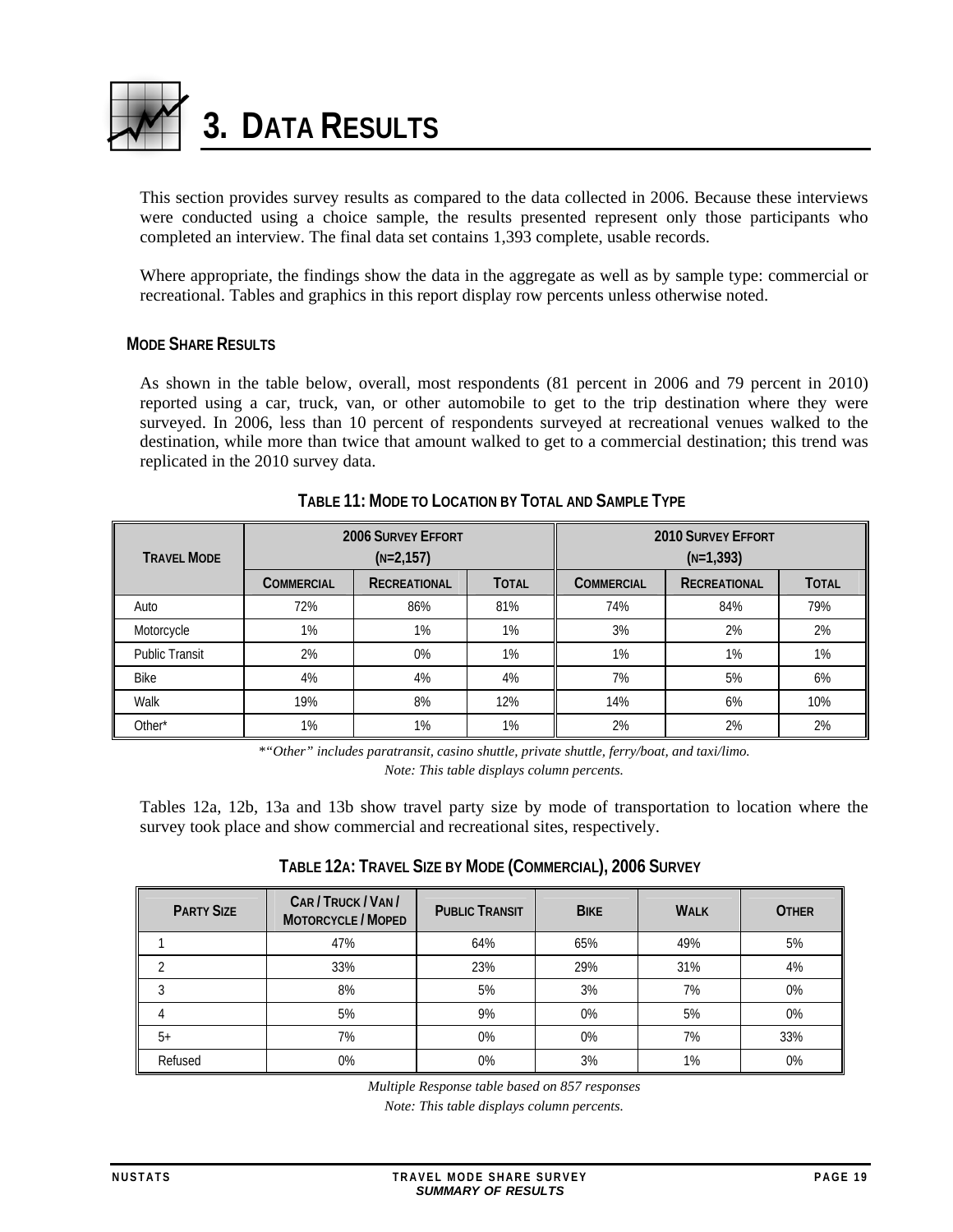<span id="page-23-1"></span><span id="page-23-0"></span>

| <b>PARTY SIZE</b> | CAR / TRUCK / VAN /<br><b>MOTORCYCLE / MOPED</b> | <b>PUBLIC TRANSIT</b> | <b>BIKE</b> | <b>WALK</b> | <b>OTHER</b> |
|-------------------|--------------------------------------------------|-----------------------|-------------|-------------|--------------|
|                   | 35%                                              | 91%                   | 53%         | 26%         | 36%          |
|                   | 35%                                              | 0%                    | 33%         | 49%         | 23%          |
| 3                 | 10%                                              | 0%                    | 8%          | 13%         | 9%           |
| 4                 | 10%                                              | 0%                    | 2%          | 4%          | 14%          |
| $5+$              | 10%                                              | 9%                    | 4%          | 6%          | 18%          |
| Refused           | 0%                                               | 0%                    | 0%          | 1%          | $0\%$        |

**TABLE 12B: TRAVEL SIZE BY MODE (COMMERCIAL), 2010 SURVEY**

*Multiple Response table based on 680 responses* 

*Note: This table displays column percents.* 

# **TABLE 13A: TRAVEL SIZE BY MODE (RECREATIONAL), 2006 SURVEY**

<span id="page-23-2"></span>

| <b>PARTY SIZE</b> | CAR/TRUCK/VAN/<br><b>MOTORCYCLE / MOPED</b> | <b>PUBLIC TRANSIT</b> | <b>BIKE</b> | <b>WALK</b> | <b>OTHER</b> |
|-------------------|---------------------------------------------|-----------------------|-------------|-------------|--------------|
|                   | 37%                                         | 86%                   | 43%         | 44%         | 22%          |
|                   | 34%                                         | 0%                    | 27%         | 33%         | 13%          |
| 3                 | 12%                                         | 14%                   | 7%          | 8%          | 16%          |
| 4                 | 13%                                         | 0%                    | 14%         | 8%          | 25%          |
| $5+$              | 14%                                         | 0%                    | 9%          | 7%          | 2%           |
| Refused           | 0%                                          | 0%                    | $0\%$       | $0\%$       | $0\%$        |

*Multiple Response table based on 1,452 responses* 

*Note: This table displays column percents.* 

# **TABLE 13B: TRAVEL SIZE BY MODE (RECREATIONAL), 2010 SURVEY**

<span id="page-23-3"></span>

| <b>PARTY SIZE</b> | CAR/TRUCK/VAN/<br><b>MOTORCYCLE / MOPED</b> | <b>PUBLIC TRANSIT</b> | <b>BIKE</b> | <b>WALK</b> | <b>OTHER</b> |
|-------------------|---------------------------------------------|-----------------------|-------------|-------------|--------------|
|                   | 35%                                         | 29%                   | 32%         | 17%         | 21%          |
| 2                 | 35%                                         | 14%                   | 36%         | 37%         | 26%          |
| 3                 | 10%                                         | 14%                   | 14%         | 12%         | 5%           |
| 4                 | 10%                                         | 0%                    | 6%          | 19%         | 32%          |
| $5+$              | 10%                                         | 43%                   | 8%          | 15%         | 16%          |
| Refused           | 0%                                          | $0\%$                 | 4%          | $0\%$       | $0\%$        |

*Multiple Response table based on 634 responses* 

*Note: This table displays column percents.*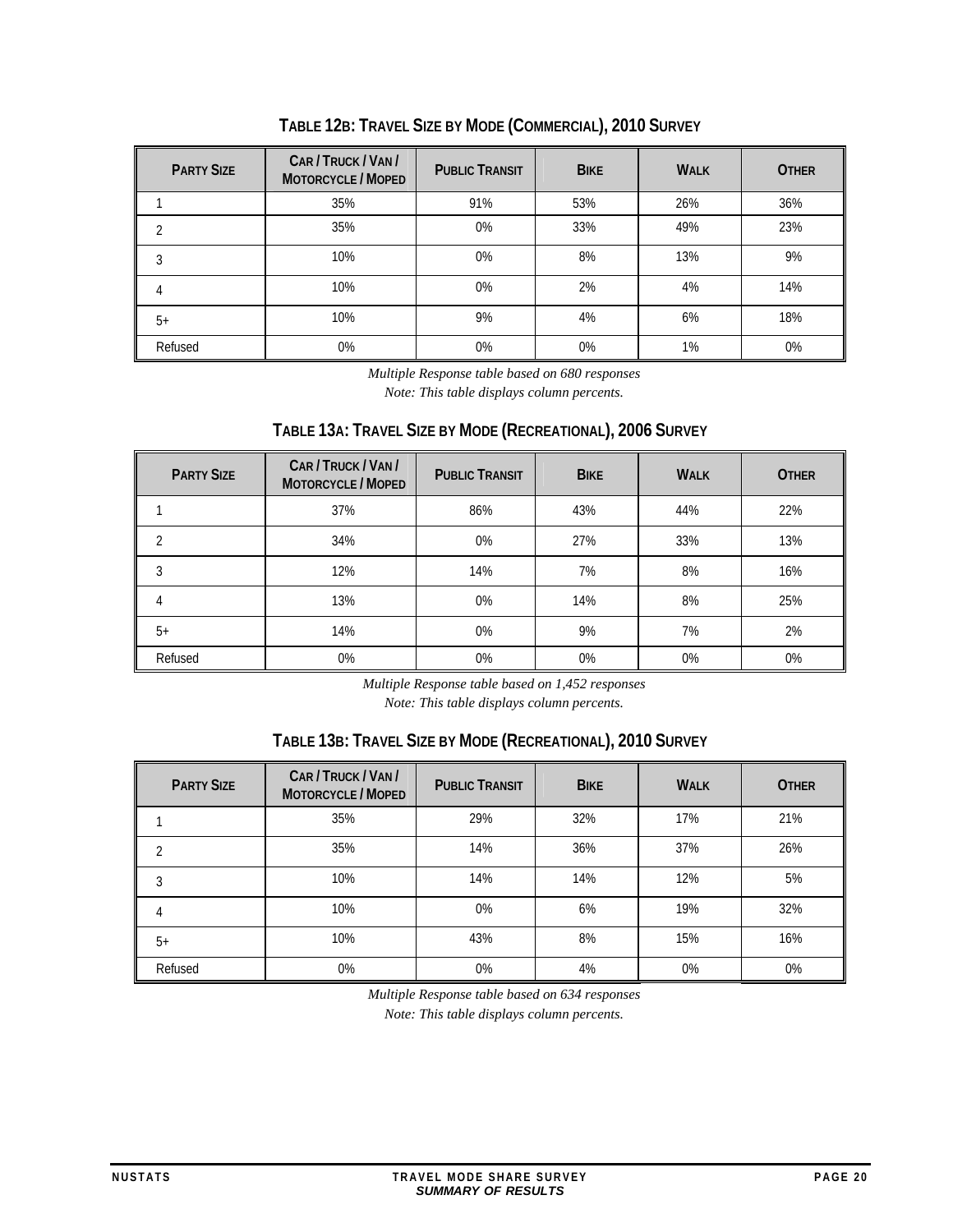# <span id="page-24-1"></span><span id="page-24-0"></span>**RESIDENT AND VISITOR DATA**

<span id="page-24-2"></span>As shown in Figure 4, while the percentage of surveyed full-time residents remained the same in 2010 as in 2006, the percentage of seasonal residents decreased, and the percentage of area visitors increased in the 2010 survey effort.



**FIGURE 4: RESIDENCE STATUS**

<span id="page-24-3"></span>Visitors' primary purpose for visiting the area was overwhelmingly for vacation/relaxation. The 2010 survey effort resulted in a higher percentage of respondents visiting for work or personal business than the 2006 survey effort. See Figure 5 for further details.



**(N2006=1,132) / (N2010=795) 0% 20% 40% 60% 80% 100% 2006 Survey 6% 89% 5% 2010 Survey 7% 86% 7% Work Vacation/ Relaxation Personal Business**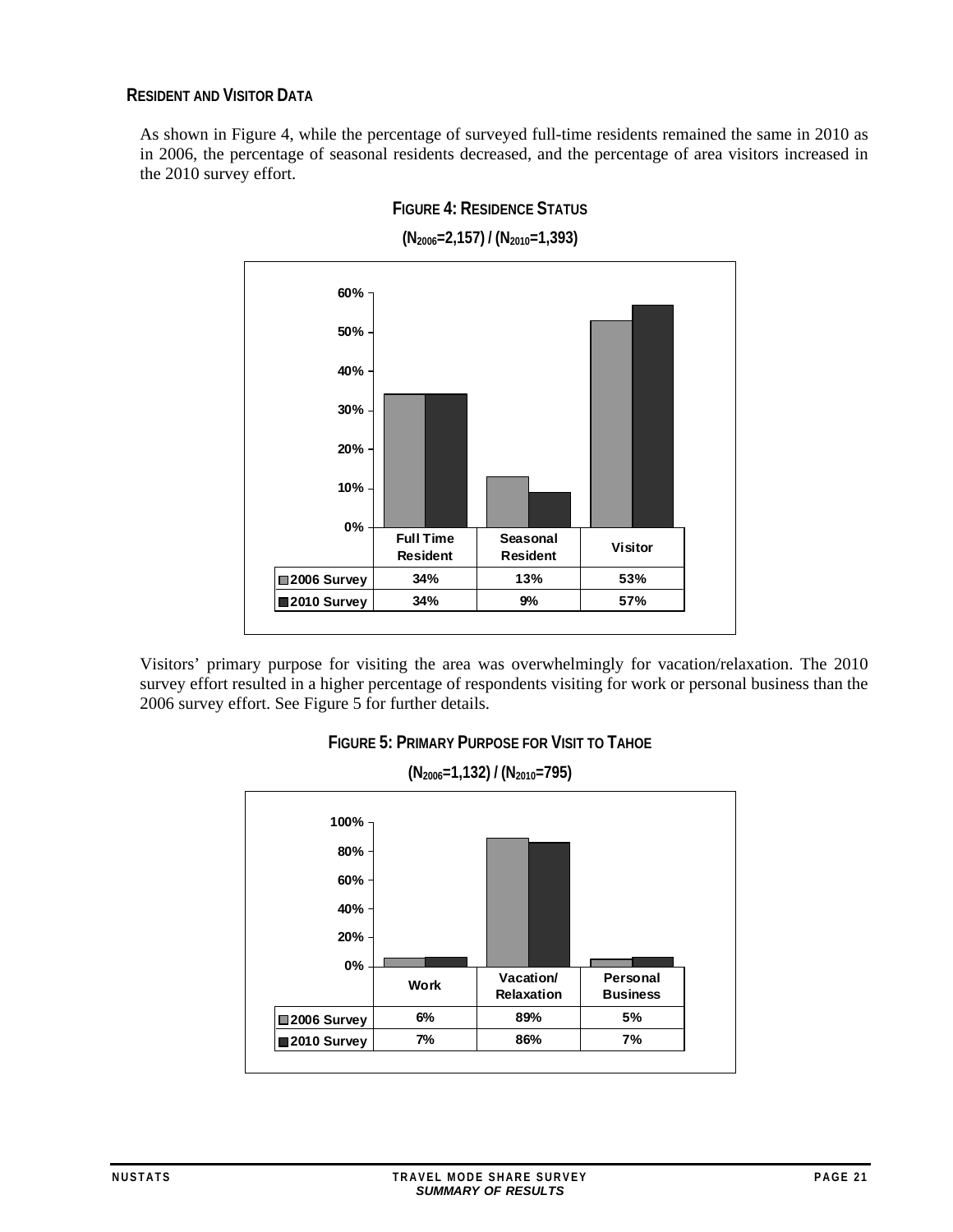<span id="page-25-0"></span>As shown in Figure 6, those visiting Tahoe were primarily staying overnight. The most significant change between the two studies was for those respondents who were visiting for work; whereas most of these visitors were staying just for the day in 2006, these visitors reported staying overnight in 2010.

**FIGURE 6: TRIP PURPOSE BY OVERNIGHT OR DAY VISIT**

<span id="page-25-1"></span>

**(N2006=1,132) / (N2010=790)** 

<span id="page-25-2"></span>While 52 percent of visitors and seasonal residents in 2006 were staying in the area for less than one week, 90 percent of visitors and seasonal residents in 2010 reported staying for the same amount of time. See Figure 7, below, for more details.





**(N2006=1,106) / (N2010=903)** 

Table 14 shows travel purpose by length of visit. Because half of all visitors surveyed in 2006, and 90 percent of all visitors in 2010, were in Tahoe for less than a week, the majority of visitors across all purposes (work, relaxation, or personal business) reported stays of less than one week. In 2006, visitors on personal business were more likely to be in the Tahoe Basin for less than one week, and visitors in town for relaxation were more likely to stay one to two weeks. In 2010, visitors traveling to Tahoe for vacation/relaxation were more likely to stay more than one week than those visiting for other purposes.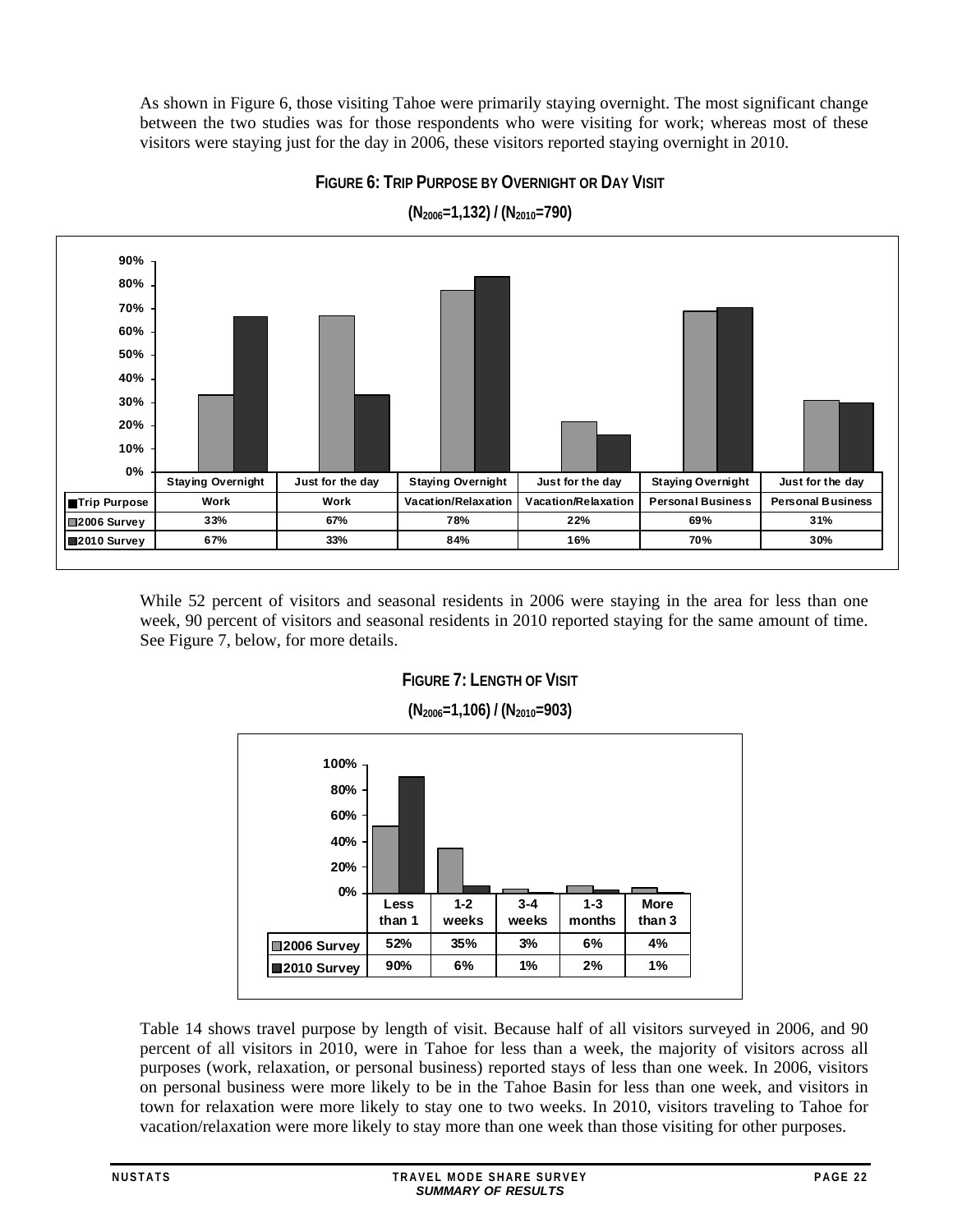<span id="page-26-1"></span><span id="page-26-0"></span>

| <b>LENGTH OF VISIT</b> |             | <b>2006 SURVEY EFFORT</b><br>$(N=833)$ |          | <b>2010 SURVEY EFFORT</b><br>$(N=790)$ |                                      |          |  |
|------------------------|-------------|----------------------------------------|----------|----------------------------------------|--------------------------------------|----------|--|
|                        | <b>WORK</b> | <b>VACATION</b><br><b>RELAXATION</b>   | PERSONAL | <b>WORK</b>                            | <b>VACATION</b><br><b>RELAXATION</b> | PERSONAL |  |
| Less than 1 week       | 54%         | 62%                                    | 68%      | 98%                                    | 84%                                  | 98%      |  |
| 1-2 weeks              | 25%         | 36%                                    | 24%      | 2%                                     | 5%                                   | 2%       |  |
| 3–4 weeks              | $0\%$       | 1%                                     | 2%       | $0\%$                                  | 7%                                   | 0%       |  |
| $1-3$ months           | 13%         | 1%                                     | 3%       | $0\%$                                  | 4%                                   | 0%       |  |
| More than 3 months     | 8%          | 0%                                     | 3%       | $0\%$                                  | $0\%$                                | $0\%$    |  |

**TABLE 14: TRAVEL PURPOSE BY LENGTH OF VISIT**

*Note: This table displays column percents.* 

<span id="page-26-2"></span>When looking at length of stay by residence type, similar trends were seen in 2010 as in 2006. Most of those reporting stays less than one month (in both studies) were visitors, while most of the respondents that reported stays longer than one month (in both studies) were seasonal residents. See Table 15 for more information.

| <b>LENGTH OF VISIT</b> | <b>2006 SURVEY EFFORT</b><br>$(N=1,106)$ |                | <b>2010 SURVEY EFFORT</b><br>$(N=903)$ |                |
|------------------------|------------------------------------------|----------------|----------------------------------------|----------------|
|                        | <b>SEASONAL</b><br><b>RESIDENT</b>       | <b>VISITOR</b> |                                        | <b>VISITOR</b> |
| Less than 1 week       | 23%                                      | 62%            | 8%                                     | 92%            |
| 1-2 weeks              | 33%                                      | 36%            | 32%                                    | 68%            |
| 3-4 weeks              | 8%                                       | 1%             | 50%                                    | 50%            |
| $1-3$ months           | 21%                                      | 1%             | 88%                                    | 12%            |
| More than 3 months     | 15%                                      | 1%             | 100%                                   | 0%             |

**TABLE 15: RESIDENCE STATUS BY LENGTH OF VISIT**

*Note: This table displays column percents.* 

<span id="page-26-3"></span>As seen in Figure 8, survey respondents from 2006 and 2010 said that they visited, or had planned to visit, Lake Tahoe during the survey year with nearly identical frequency.

> **FIGURE 8: NUMBER OF VISITS TO LAKE TAHOE IN SURVEY YEAR (N2006=1,362) / (N2010=894)**

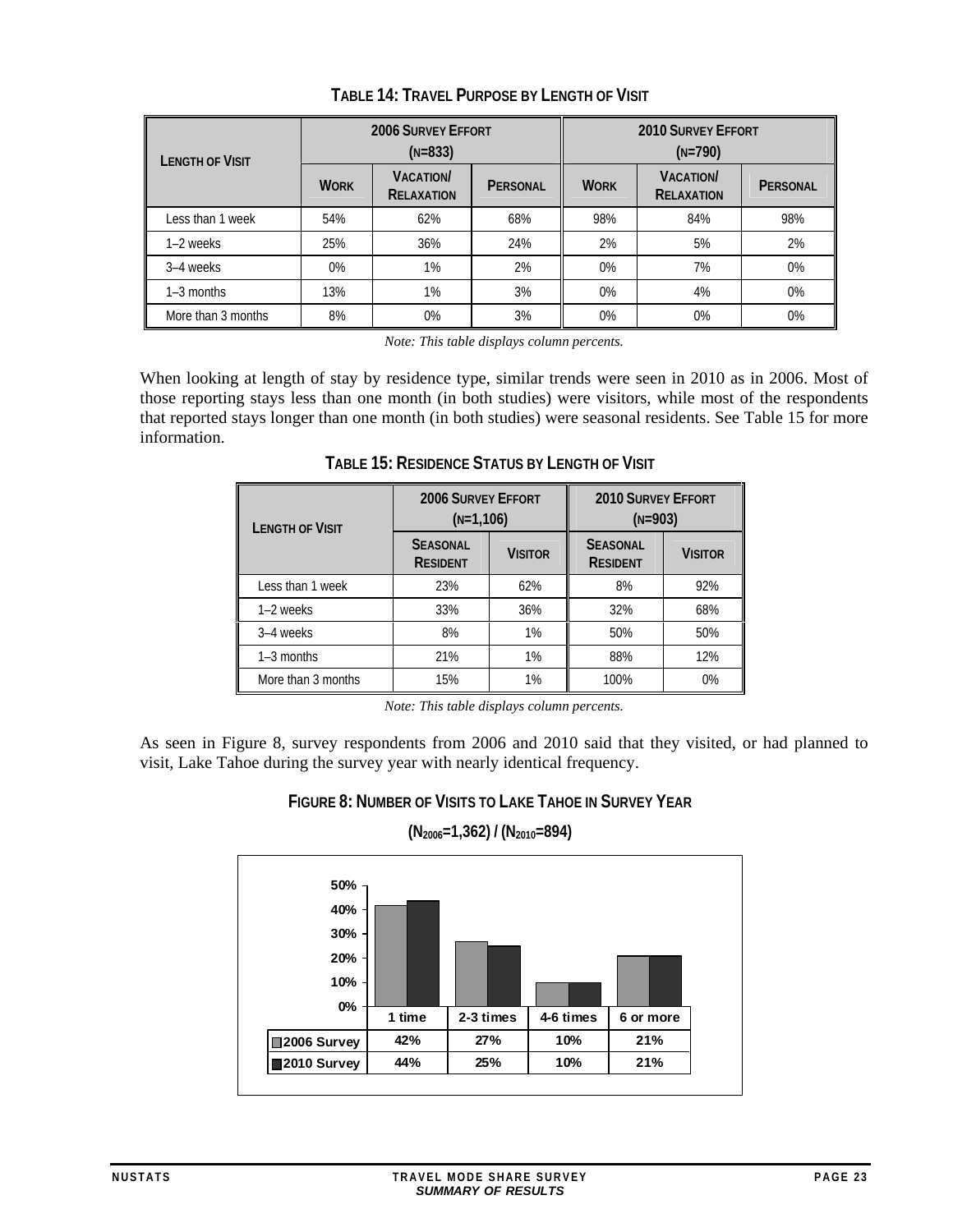<span id="page-27-1"></span><span id="page-27-0"></span>As illustrated in Table 16, nearly one-third of seasonal residents indicated visiting the Tahoe Basin six or more times in 2006. During the 2010 survey effort, this amount increased significantly, with over half of seasonal residents visiting six or more times. In contrast, in both 2006 and 2010, 17 percent of visitors reported visiting six or more times. About half of the visitors were on their only trip to the region during both survey years.

| <b>VISITS IN SURVEY</b> | <b>2006 SURVEY EFFORT</b><br>$(N=1,106)$ |                |                                    | <b>2010 SURVEY EFFORT</b><br>$(N=894)$ |  |  |
|-------------------------|------------------------------------------|----------------|------------------------------------|----------------------------------------|--|--|
| YEAR                    | <b>SEASONAL</b><br><b>RESIDENT</b>       | <b>VISITOR</b> | <b>SEASONAL</b><br><b>RESIDENT</b> | <b>VISITOR</b>                         |  |  |
| One Time                | 25%                                      | 47%            | 13%                                | 48%                                    |  |  |
| 2-3 Times               | 29%                                      | 26%            | 22%                                | 26%                                    |  |  |
| 4-6 Times               | 14%                                      | 10%            | 13%                                | 9%                                     |  |  |
| 6 or more times         | 32%                                      | 17%            | 52%                                | 17%                                    |  |  |

|  | TABLE 16: RESIDENCE STATUS BY NUMBER OF VISITS TO LAKE TAHOE IN SURVEY YEAR |
|--|-----------------------------------------------------------------------------|
|  |                                                                             |

*Note: This table displays column percents.* 

Slightly more respondents were staying in (or live in) a single-family detached home during the 2006 survey effort. In 2006, 18 percent reported they were staying in a motel/hotel, while in 2010, 25 percent of respondents said they were staying in a mote/hotel. See Figure 9 for further details.



<span id="page-27-2"></span>

**(N2006=2,154) / (N2010=1,393)** 

*\*"Other" includes mobile home*.

When viewed by residence status, the data in Table 17 suggest visitors were likely to be staying in motels/hotels (30 percent in 2006 and 43 percent in 2010), while an overwhelming majority of seasonal and full-time residents stayed in single-family homes.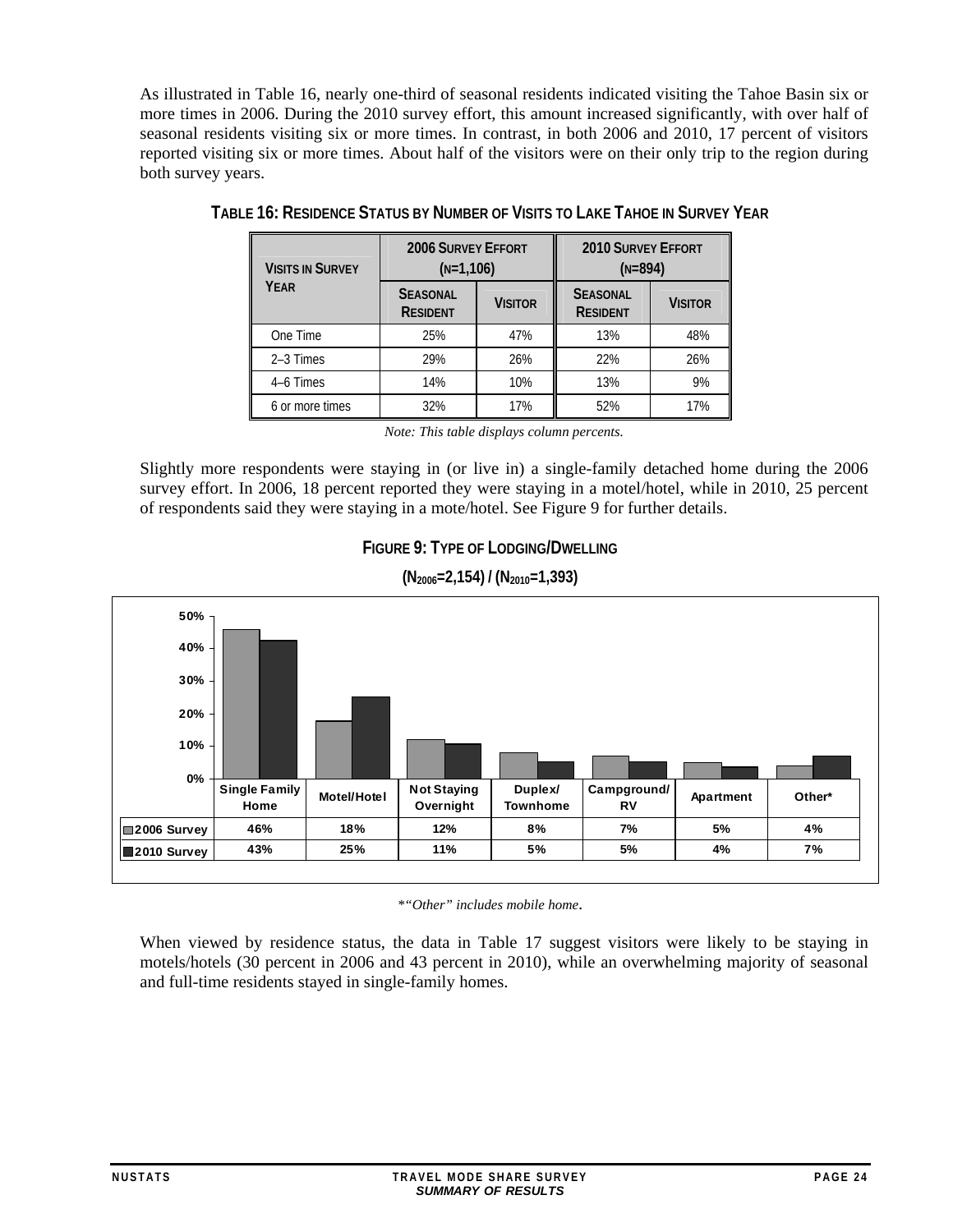<span id="page-28-2"></span><span id="page-28-0"></span>

|                |                       | <b>SINGLE</b><br><b>FAMILY</b> | DUPLEX/<br><b>TOWNHOME</b> | <b>APARTMENT</b> | <b>MOBILE</b><br><b>HOME</b> | MOTEL/<br><b>HOTEL</b> | CAMPGROUND /<br><b>RV</b> | <b>NOT STAYING</b><br><b>OVERNIGHT</b> | <b>OTHER</b> |
|----------------|-----------------------|--------------------------------|----------------------------|------------------|------------------------------|------------------------|---------------------------|----------------------------------------|--------------|
| 2006<br>Survey | Full-time<br>resident | 70%                            | 9%                         | 13%              | 2%                           | 2%                     | 1%                        | 1%                                     | 2%           |
| $(N=2, 154)$   | Seasonal<br>resident  | 62%                            | 14%                        | 5%               | 0%                           | 8%                     | 5%                        | 1%                                     | 5%           |
|                | <b>Visitor</b>        | 25%                            | 5%                         | 0%               | 1%                           | 30%                    | 11%                       | 24%                                    | 4%           |
| 2010<br>Survey | Full-time<br>resident | 79%                            | 6%                         | 10%              | 2%                           | 0%                     | 0%                        | 1%                                     | 2%           |
| $(N=1, 393)$   | Seasonal<br>resident  | 63%                            | 12%                        | 2%               | 1%                           | 9%                     | 3%                        | 1%                                     | 10%          |
|                | <b>Visitor</b>        | 18%                            | 4%                         | 0%               | 2%                           | 43%                    | 9%                        | 18%                                    | 6%           |

**TABLE 17: RESIDENCE STATUS BY TYPE OF LODGING/DWELLING** 

# <span id="page-28-1"></span>**TRIP CHARACTERISTICS**

Residence status by trip purpose and site type is shown in Tables 18 and 19 below. The data suggest that for those respondents intercepted at commercial sites (regardless of survey year), "Work" was the most common trip purpose for full-time residents, and "Outdoor recreation" was the most common trip purpose for visitors. For those respondents intercepted at recreational sites, "Outdoor Recreation" was overwhelmingly the most common trip purpose amongst all resident types and both survey years.

<span id="page-28-3"></span>

|                                |                                     | <b>2006 SURVEY EFFORT</b><br>$(N=742)$ |                |                                     | <b>2010 SURVEY EFFORT</b><br>$(N=657)$ |                |  |  |
|--------------------------------|-------------------------------------|----------------------------------------|----------------|-------------------------------------|----------------------------------------|----------------|--|--|
|                                | <b>FULL-TIME</b><br><b>RESIDENT</b> | <b>SEASONAL</b><br><b>RESIDENT</b>     | <b>VISITOR</b> | <b>FULL-TIME</b><br><b>RESIDENT</b> | <b>SEASONAL</b><br><b>RESIDENT</b>     | <b>VISITOR</b> |  |  |
| At home activities             | 1%                                  | 0%                                     | 0%             | 0%                                  | 0%                                     | 0%             |  |  |
| At home - work                 | 1%                                  | 0%                                     | 0%             | 0%                                  | 0%                                     | 0%             |  |  |
| Work                           | 38%                                 | 6%                                     | 8%             | 24%                                 | 2%                                     | 1%             |  |  |
| Work related                   | 6%                                  | 1%                                     | 1%             | 3%                                  | 0%                                     | 2%             |  |  |
| Restaurant/Bar                 | 8%                                  | 19%                                    | 17%            | 10%                                 | 14%                                    | 20%            |  |  |
| Minor shopping                 | 20%                                 | 28%                                    | 17%            | 23%                                 | 24%                                    | 22%            |  |  |
| Quick stop                     | 5%                                  | 8%                                     | 6%             | 3%                                  | 2%                                     | 2%             |  |  |
| Personal business              | 12%                                 | 3%                                     | 4%             | 8%                                  | 2%                                     | 1%             |  |  |
| Outdoor recreation             | 3%                                  | 18%                                    | 28%            | 21%                                 | 38%                                    | 37%            |  |  |
| Indoor recreation              | 0%                                  | 1%                                     | 0%             | 0%                                  | 2%                                     | 1%             |  |  |
| Entertainment                  | 0%                                  | 0%                                     | 3%             | 0%                                  | 0%                                     | 1%             |  |  |
| Casino gambling                | 2%                                  | 8%                                     | 8%             | 3%                                  | 8%                                     | 5%             |  |  |
| Visiting friends/<br>relatives | 1%                                  | 1%                                     | 2%             | 0%                                  | 4%                                     | 2%             |  |  |
| Loop trip                      | 1%                                  | 0%                                     | 3%             | 1%                                  | 0%                                     | 0%             |  |  |
| Other*                         | 2%                                  | 7%                                     | 3%             | 4%                                  | 4%                                     | 5%             |  |  |

**TABLE 18: RESIDENCE STATUS BY TRIP PURPOSE (COMMERCIAL SITES)** 

*\*"Other" includes major shopping, medical, religious, community/political meeting, picking up/dropping off someone, school, and riding along with someone.* 

*Note: This table displays column percents.*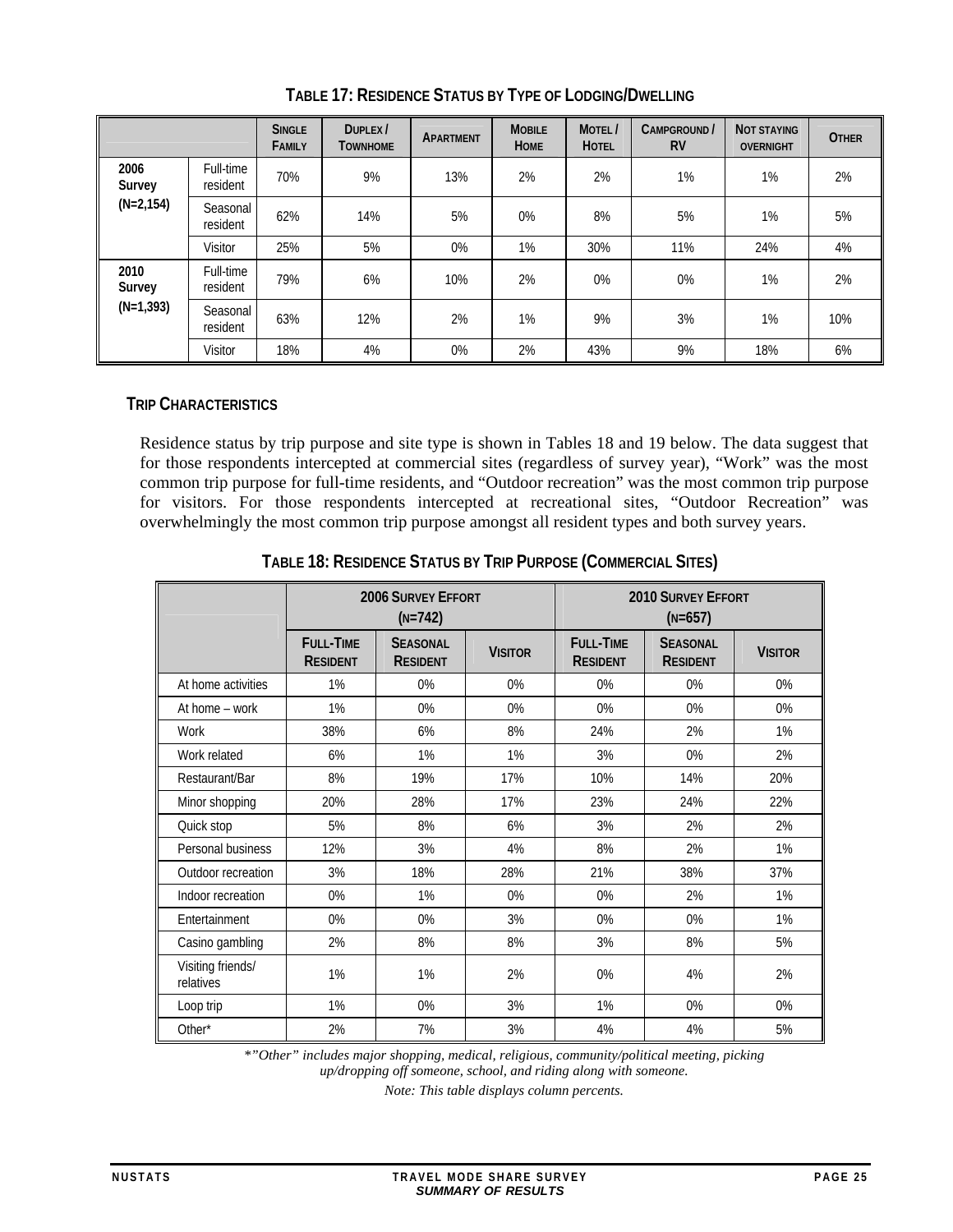<span id="page-29-2"></span><span id="page-29-0"></span>

|                             |                                     | <b>2006 SURVEY EFFORT</b><br>$(N=1,382)$ |                | <b>2010 SURVEY EFFORT</b><br>$(N=736)$ |                                    |                |  |
|-----------------------------|-------------------------------------|------------------------------------------|----------------|----------------------------------------|------------------------------------|----------------|--|
|                             | <b>FULL-TIME</b><br><b>RESIDENT</b> | <b>SEASONAL</b><br><b>RESIDENT</b>       | <b>VISITOR</b> | <b>FULL-TIME</b><br><b>RESIDENT</b>    | <b>SEASONAL</b><br><b>RESIDENT</b> | <b>VISITOR</b> |  |
| At home activities          | 0%                                  | 0%                                       | 0%             | 0%                                     | 0%                                 | 0%             |  |
| At home - work              | 0%                                  | 0%                                       | 0%             | 0%                                     | 0%                                 | 0%             |  |
| Work                        | 29%                                 | 6%                                       | 4%             | 18%                                    | 6%                                 | 2%             |  |
| Work related                | 5%                                  | 2%                                       | 1%             | 3%                                     | 0%                                 | 1%             |  |
| Restaurant/Bar              | 5%                                  | 6%                                       | 6%             | 1%                                     | 3%                                 | 3%             |  |
| Minor shopping              | 10%                                 | 10%                                      | 5%             | 1%                                     | 1%                                 | 1%             |  |
| Quick stop                  | 3%                                  | 3%                                       | 2%             | 0%                                     | 0%                                 | 1%             |  |
| Personal business           | 7%                                  | 2%                                       | 2%             | 1%                                     | 0%                                 | 0%             |  |
| Outdoor recreation          | 30%                                 | 61%                                      | 70%            | 60%                                    | 86%                                | 85%            |  |
| Indoor recreation           | 5%                                  | 4%                                       | 0%             | 4%                                     | 1%                                 | 1%             |  |
| Entertainment               | 0%                                  | 0%                                       | 1%             | 0%                                     | 0%                                 | 0%             |  |
| Casino gambling             | 1%                                  | 2%                                       | 3%             | 0%                                     | 0%                                 | 0%             |  |
| Visiting friends/ relatives | 1%                                  | 1%                                       | 2%             | 2%                                     | 0%                                 | 1%             |  |
| Loop trip                   | 2%                                  | 1%                                       | 2%             | 0%                                     | 0%                                 | 0%             |  |
| Other*                      | 2%                                  | 2%                                       | 2%             | 10%                                    | 3%                                 | 5%             |  |

**TABLE 19: RESIDENCE STATUS BY TRIP PURPOSE (RECREATIONAL SITES)** 

*\*"Other" includes major shopping, medical, religious, community/political meeting, picking up/dropping off someone, school, and riding along with someone.* 

*Note: This table displays column percents.* 

# <span id="page-29-1"></span>**RESPONDENT CHARACTERISTICS**

In the 2006 survey effort, most full-time residents surveyed were between the ages of 25 and 54, with nearly equal percentages among three age groups: 25 to 34 (20 percent), 35 to 44 (19 percent), and 45 to 54 (21 percent). In 2010, full-time residents were most likely to be between the ages of 25 and 34. Seasonal residents interviewed in 2006 tended to be age 45 or older, while those interviewed in 2010 were more likely to be 65 or older. The majority (31 percent) of visitors surveyed in 2006 were between the ages of 45 and 54, with most 2010 respondents (24 percent) also falling in that age group. See Table 20 for further details.

# **TABLE 20: RESIDENCE STATUS BY AGE**

<span id="page-29-3"></span>

| <b>RESPONDENT AGE</b> |                                                                           | <b>2006 SURVEY EFFORT</b><br>$(N=2, 147)$ |                |                                     | 2010 SURVEY FEFORT<br>$(N=1,364)$  |                |  |
|-----------------------|---------------------------------------------------------------------------|-------------------------------------------|----------------|-------------------------------------|------------------------------------|----------------|--|
|                       | <b>SEASONAL</b><br><b>FULL-TIME</b><br><b>RESIDENT</b><br><b>RESIDENT</b> |                                           | <b>VISITOR</b> | <b>FULL-TIME</b><br><b>RESIDENT</b> | <b>SEASONAL</b><br><b>RESIDENT</b> | <b>VISITOR</b> |  |
| $17 - 24$             | 13%                                                                       | 8%                                        | 6%             | 18%                                 | 7%                                 | 9%             |  |
| $25 - 34$             | 20%                                                                       | 6%                                        | 14%            | 21%                                 | 9%                                 | 15%            |  |
| $35 - 44$             | 19%                                                                       | 19%                                       | 22%            | 19%                                 | 10%                                | 18%            |  |
| $45 - 54$             | 21%                                                                       | 26%                                       | 31%            | 15%                                 | 21%                                | 24%            |  |
| $55 - 64$             | 15%                                                                       | 21%                                       | 16%            | 16%                                 | 23%                                | 19%            |  |
| $65+$                 | 12%                                                                       | 20%                                       | 11%            | 10%                                 | 30%                                | 15%            |  |

*Mean Age 2006: Full time resident (44); seasonal resident (50); visitor (46)* 

*Mean Age 2010: Full time resident (42); seasonal resident (53); visitor (48)* 

*Note: This table displays column percents.*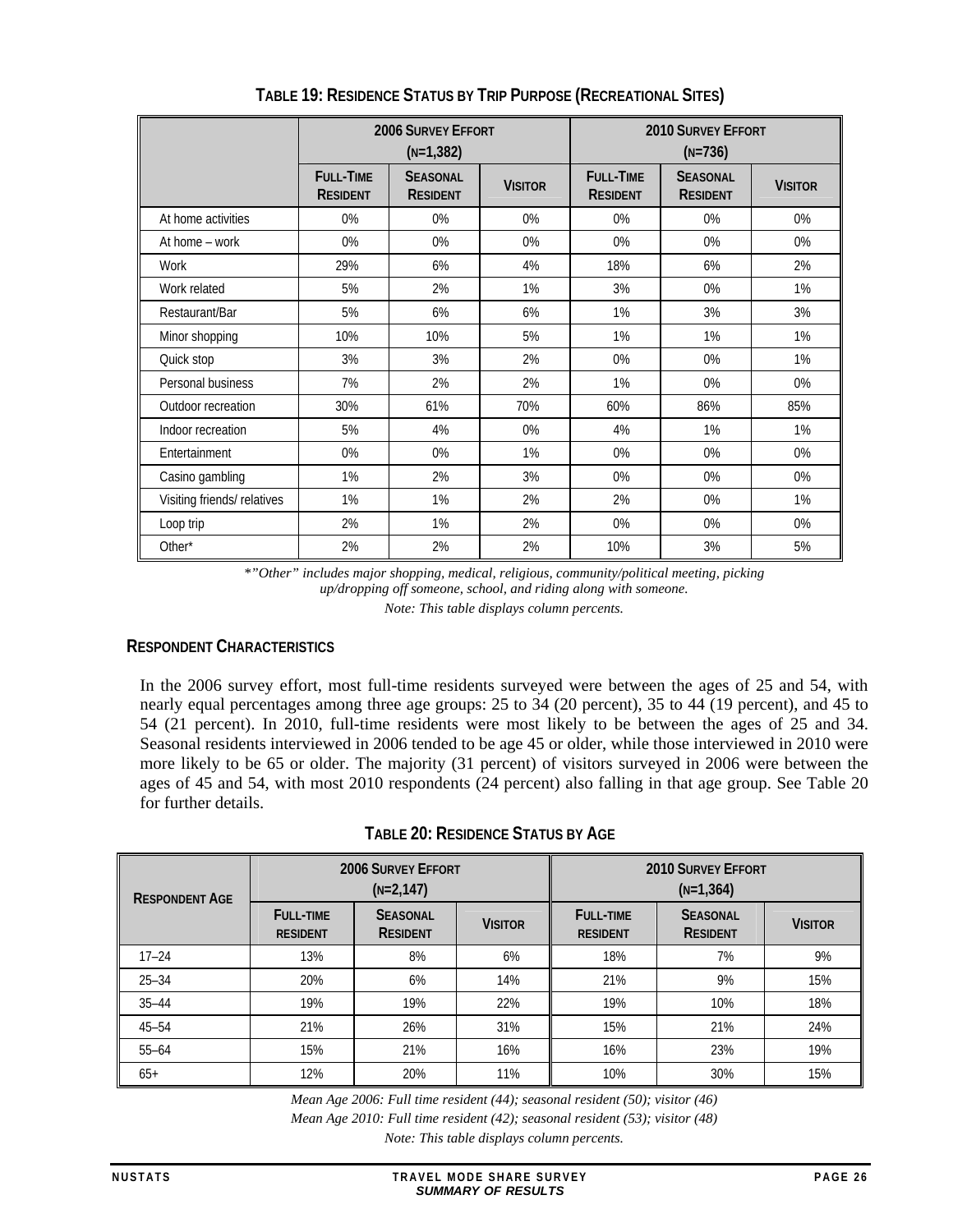<span id="page-30-0"></span>The data in Table 21 indicate similar proportions of residence status for males and females among survey years.

<span id="page-30-1"></span>

| <b>RESPONDENT</b> |                                     | <b>2006 SURVEY EFFORT</b><br>$(N=2,157)$             |     |                                     | <b>2010 SURVEY EFFORT</b><br>$(N=1,393)$ |                |
|-------------------|-------------------------------------|------------------------------------------------------|-----|-------------------------------------|------------------------------------------|----------------|
| <b>GENDER</b>     | <b>FULL-TIME</b><br><b>RESIDENT</b> | <b>SEASONAL</b><br><b>VISITOR</b><br><b>RESIDENT</b> |     | <b>FULL-TIME</b><br><b>RESIDENT</b> | <b>SEASONAL</b><br><b>RESIDENT</b>       | <b>VISITOR</b> |
| Male              | 60%                                 | 55%                                                  | 63% | 58%                                 | 57%                                      | 59%            |
| Female            | 40%                                 | 45%                                                  | 37% | 42%                                 | 43%                                      | 41%            |

**TABLE 21: RESIDENCE STATUS BY GENDER**

*Note: This table displays column percents.* 

Table 22 presents residency by employment status. Most respondents reported working full-time. The percentage of full-time residents who are unemployed increased from 2 percent in 2006 to 4 percent in 2010, while the percent of unemployed visitors increased from 1 percent in 2006 to 3 percent in 2010. The percentage of unemployed seasonal residents remained at a constant 1 percent. See below for more information.

**TABLE 22: RESIDENCE STATUS BY EMPLOYMENT**

<span id="page-30-2"></span>

| <b>EMPLOYMENT</b> | <b>2006 SURVEY EFFORT</b><br>$(N=2, 143)$ |                                    |                | <b>2010 SURVEY EFFORT</b><br>$(N=1,393)$ |                                    |                |  |
|-------------------|-------------------------------------------|------------------------------------|----------------|------------------------------------------|------------------------------------|----------------|--|
|                   | <b>FULL-TIME</b><br><b>RESIDENT</b>       | <b>SEASONAL</b><br><b>RESIDENT</b> | <b>VISITOR</b> | <b>FULL-TIME</b><br><b>RESIDENT</b>      | <b>SEASONAL</b><br><b>RESIDENT</b> | <b>VISITOR</b> |  |
| Full-time         | 70%                                       | 56%                                | 74%            | 55%                                      | 44%                                | 59%            |  |
| Part-time         | 10%                                       | 9%                                 | 6%             | 14%                                      | 11%                                | 7%             |  |
| Volunteer         | 1%                                        | 1%                                 | 0%             | 0%                                       | 2%                                 | 1%             |  |
| Retired           | 15%                                       | 29%                                | 14%            | 14%                                      | 36%                                | 20%            |  |
| Homemaker         | 2%                                        | 5%                                 | 3%             | 5%                                       | 2%                                 | 4%             |  |
| Student           | 2%                                        | 2%                                 | 2%             | 4%                                       | 2%                                 | 5%             |  |
| <b>Disabled</b>   | 1%                                        | $0\%$                              | 0%             | 1%                                       | 2%                                 | 0%             |  |
| Unemployed        | 2%                                        | 1%                                 | $1\%$          | 4%                                       | $1\%$                              | 3%             |  |
| Other             | 1%                                        | $0\%$                              | 8%             | 2%                                       | 1%                                 | 1%             |  |

*Multiple responses Note: This table displays column percents.*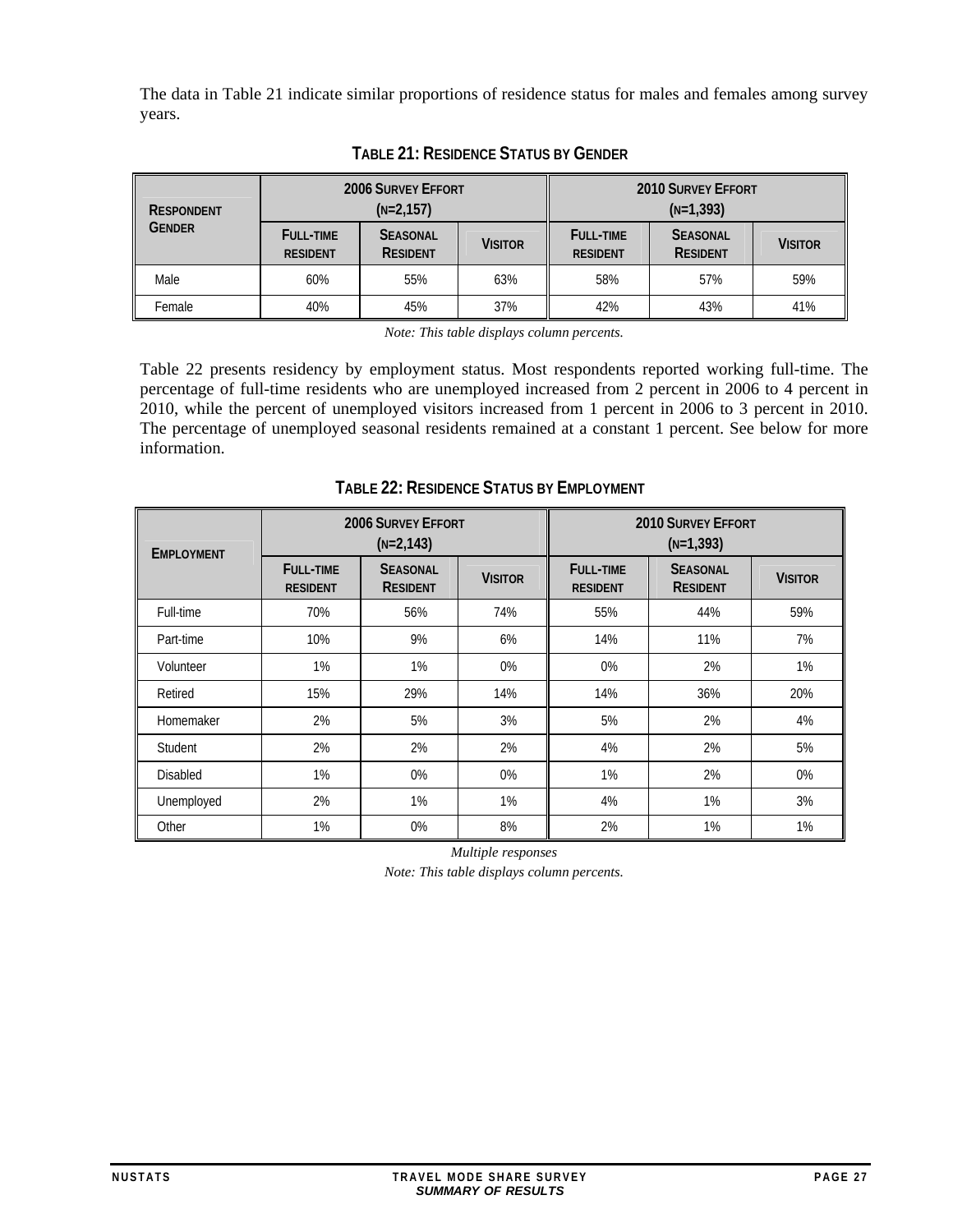<span id="page-31-0"></span>Fifty-six percent of full-time residents interviewed in 2010 reported an annual income less than \$50,000, as compared to 44 percent of those interviewed in 2006. While 77 percent of 2010 seasonal residents reported annual incomes above \$50,000, 84 percent of seasonal residents in 2006 reported earnings in the same category. See Table 23 for additional details.

<span id="page-31-1"></span>

| <b>INCOME</b>       | <b>2006 SURVEY EFFORT</b><br>$(N=1, 154)$ |                                    |                | <b>2010 SURVEY EFFORT</b><br>$(N=1,393)$ |                                    |                |  |
|---------------------|-------------------------------------------|------------------------------------|----------------|------------------------------------------|------------------------------------|----------------|--|
|                     | <b>FULL-TIME</b><br><b>RESIDENT</b>       | <b>SEASONAL</b><br><b>RESIDENT</b> | <b>VISITOR</b> | <b>FULL-TIME</b><br><b>RESIDENT</b>      | <b>SEASONAL</b><br><b>RESIDENT</b> | <b>VISITOR</b> |  |
| Above \$50,000      | N/A                                       | N/A                                | N/A            | 42%                                      | 77%                                | 70%            |  |
| Below \$50,000      | N/A                                       | N/A                                | N/A            | 56%                                      | 22%                                | 26%            |  |
| Up to \$20,000      | 15%                                       | 6%                                 | 3%             | 0%                                       | 0%                                 | 0%             |  |
| \$20,000-\$35,000   | 13%                                       | 1%                                 | 4%             | 0%                                       | 0%                                 | $0\%$          |  |
| \$35,000-\$50,000   | 16%                                       | 10%                                | 11%            | 0%                                       | $0\%$                              | $0\%$          |  |
| \$50,000-\$75,000   | 18%                                       | 15%                                | 21%            | 1%                                       | $0\%$                              | $0\%$          |  |
| \$75,000-\$100,000  | 14%                                       | 20%                                | 23%            | 1%                                       | $0\%$                              | $1\%$          |  |
| \$100,000-\$150,000 | 13%                                       | 23%                                | 19%            | 0%                                       | 0%                                 | 0%             |  |
| \$150,000 or more   | 11%                                       | 26%                                | 18%            | $0\%$                                    | $0\%$                              | 1%             |  |

**TABLE 23: RESIDENCE STATUS BY INCOME**

*Note: This table displays column percents.* 

As shown in Table 24, full-time residents were most likely to be traveling alone in both survey years  $(63\%_{2006}$  and 53%<sub>2010</sub>), while visitors in both survey years were most likely to be traveling with one other person (39%<sub>2006</sub> and 42%<sub>2010</sub>).

<span id="page-31-2"></span>

| <b>TRIP PARTY SIZE</b> |                                     | <b>2006 SURVEY EFFORT</b><br>$(N=2, 152)$            |     |                                     | <b>2010 SURVEY EFFORT</b><br>$(N=1,388)$ |                |
|------------------------|-------------------------------------|------------------------------------------------------|-----|-------------------------------------|------------------------------------------|----------------|
|                        | <b>FULL-TIME</b><br><b>RESIDENT</b> | <b>SEASONAL</b><br><b>VISITOR</b><br><b>RESIDENT</b> |     | <b>FULL-TIME</b><br><b>RESIDENT</b> | <b>SEASONAL</b><br><b>RESIDENT</b>       | <b>VISITOR</b> |
|                        | 63%                                 | 35%                                                  | 19% | 53%                                 | 23%                                      | 14%            |
| ↑                      | 24%                                 | 30%                                                  | 39% | 27%                                 | 39%                                      | 42%            |
| 3                      | 6%                                  | 12%                                                  | 12% | 8%                                  | 10%                                      | 13%            |
| 4                      | 3%                                  | 12%                                                  | 14% | 7%                                  | 16%                                      | 16%            |
| $5+$                   | 4%                                  | 11%                                                  | 16% | 6%                                  | 12%                                      | 16%            |

**TABLE 24: RESIDENCE STATUS BY TRIP PARTY SIZE**

*Note: This table displays column percents.*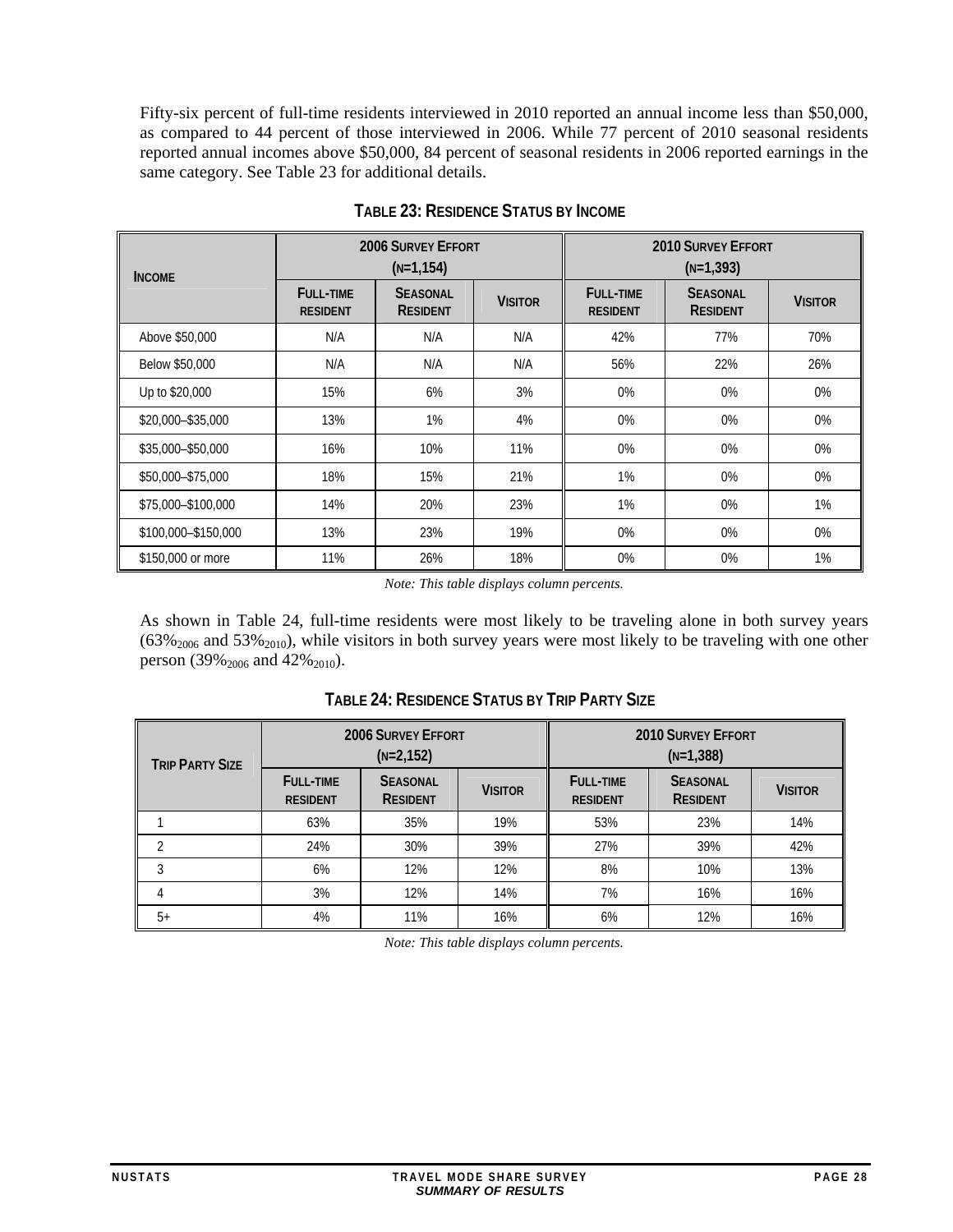<span id="page-32-2"></span><span id="page-32-0"></span>Slightly fewer than half of visitors interviewed reported their travel party would spend less than \$500 on their trip to the Tahoe Basin in both survey years. Figure 10 also shows that another 23 percent in 2006 and 26 percent in 2010 reported they would spend between \$501 and \$1,000. About 30 percent planned to spend more than \$1,000 on this trip.





**(N2006=1,072) / (N2010=762)** 

During both survey efforts, visitors with longer trip lengths reported planning to spend more money in the Tahoe Basin. See Table 25 for further details.

| TABLE 25: AMOUNT PLAN TO SPEND BY LENGTH OF VISIT (VISITORS ONLY) |  |
|-------------------------------------------------------------------|--|

<span id="page-32-1"></span>

| <b>AMOUNT PLAN TO</b> | <b>2006 SURVEY EFFORT</b><br>$(N=803)$ |           |                             | <b>2010 SURVEY EFFORT</b><br>$(N=758)$ |           |                                    |
|-----------------------|----------------------------------------|-----------|-----------------------------|----------------------------------------|-----------|------------------------------------|
| <b>SPEND</b>          | LESS THAN 1<br><b>WEEK</b>             | 1–2 WEEKS | <b>MORE THAN</b><br>3 WEEKS | LESS THAN 1<br><b>WEEK</b>             | 1-2 WEEKS | <b>MORE THAN 3</b><br><b>WEEKS</b> |
| Less than \$500       | 44%                                    | 24%       | 16%                         | 44%                                    | 17%       | 17%                                |
| \$501-\$1,000         | 30%                                    | 26%       | 22%                         | 26%                                    | 33%       | 50%                                |
| $$1,000 - $2,000$     | 16%                                    | 27%       | 6%                          | 17%                                    | 22%       | $0\%$                              |
| More than \$2,000     | 10%                                    | 23%       | 56%                         | 13%                                    | 28%       | 33%                                |

*Note: This table displays column percents.*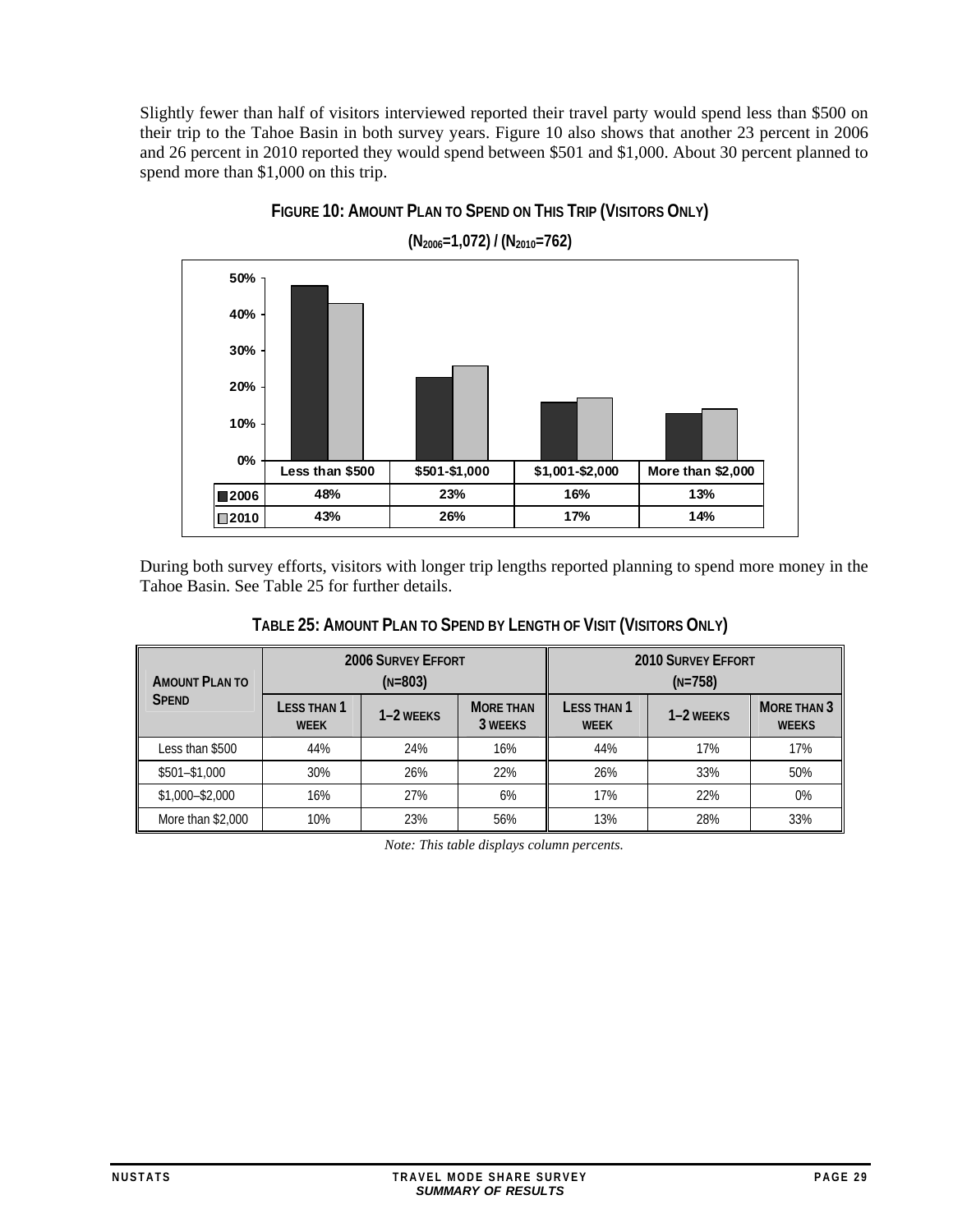<span id="page-33-1"></span><span id="page-33-0"></span>

**4. MODE SPLIT COMPARISON** 

One key goal of the TMS Survey is to identify mode splits among different resident types within the Tahoe Basin. Conducting this research effort over multiple years will provide a mechanism to track changes in mode split over time and to assess TRPA efforts at reducing the use of personal vehicles and/or travel where single occupancy vehicles are the mode of travel.

As 2006 was the first year the TMS Survey was conducted, no other survey data collected was available for comparison during that study. In February and August of 2004, NuStats conducted Winter and Summer Visitor Surveys (respectively), in which mode split data of visitors to the Tahoe Basin were collected. In 2004, respondents were asked to report the travel mode for all trips made on their survey day. In 2006, respondents were asked to report the travel mode for the trip to the location at which they were intercepted.

Below, Table 26 has been updated from the 2006 report to include mode split data from the 2010 data collection effort. Although the 2004 visitor surveys varied in their methodology and data may also have included temporal variation, general consistencies among the surveys can be made. Specifically, the most commonly reported travel mode was car/truck/van. Other modes were utilized to a much lesser extent, including public transit, bikes, and walking. The least utilized mode was motorcycle.

Because of the different methods employed between the Winter Visitor (2004), Summer Visitor (2004), and TMS surveys (2006 and 2010), NuStats recommends these comparisons not be used as an accurate estimate of mode split over time. Rather, it would be more pertinent to compare the 2006 Travel Mode Share Survey data to the data from the current survey effort. The methodology and survey instruments for the 2006 and 2010 TMS surveys were nearly identical. Interestingly, a mode split comparison between these two surveys produces very similar distributions. See Table 26 for more details.

|  | TABLE 26: MODE SPLIT COMPARISON - VISITOR SURVEYS AND TRAVEL MODE SHARE SURVEY |
|--|--------------------------------------------------------------------------------|
|--|--------------------------------------------------------------------------------|

<span id="page-33-2"></span>

|                                    | <b>WINTER SURVEY</b><br>- DAY VISITOR | <b>WINTER SURVEY</b><br>- LONG TERM<br><b>VISITOR</b> | <b>SUMMER SURVEY</b><br>- DAY VISITOR | <b>SUMMER SURVEY</b><br>- LONG TERM<br><b>VISITOR</b> | 2006 TRAVEL<br><b>MODE SHARE</b> | 2010 TRAVEL<br><b>MODE SHARE</b> |
|------------------------------------|---------------------------------------|-------------------------------------------------------|---------------------------------------|-------------------------------------------------------|----------------------------------|----------------------------------|
| Car/Truck/Van                      | 67%                                   | 88%                                                   | 95%                                   | 95%                                                   | 83%                              | 79%                              |
| Motorcycle                         | 0%                                    | $0\%$                                                 | 1%                                    | 0%                                                    | 1%                               | 2%                               |
| <b>Public Transit</b>              | 0%                                    | 3%                                                    | 1%                                    | 1%                                                    | 1%                               | 1%                               |
| Casino/Private<br>Shuttle/Tour Bus | 33%                                   | 8%                                                    | 0%                                    | 2%                                                    | 1%                               | 0%                               |
| <b>Bike</b>                        | 0%                                    | 1%                                                    | 1%                                    | 1%                                                    | 3%                               | 6%                               |
| Walk                               | 0%                                    | 0%                                                    | 1%                                    | $1\%$                                                 | 11%                              | 10%                              |
| Other, specify                     | 0%                                    | 0%                                                    | 1%                                    | $0\%$                                                 | 0%                               | 1%                               |
| Total                              | 100%                                  | 100%                                                  | 100%                                  | 100%                                                  | 100%                             | 100%                             |

**(N=1,1322006 / N=1,3932010)**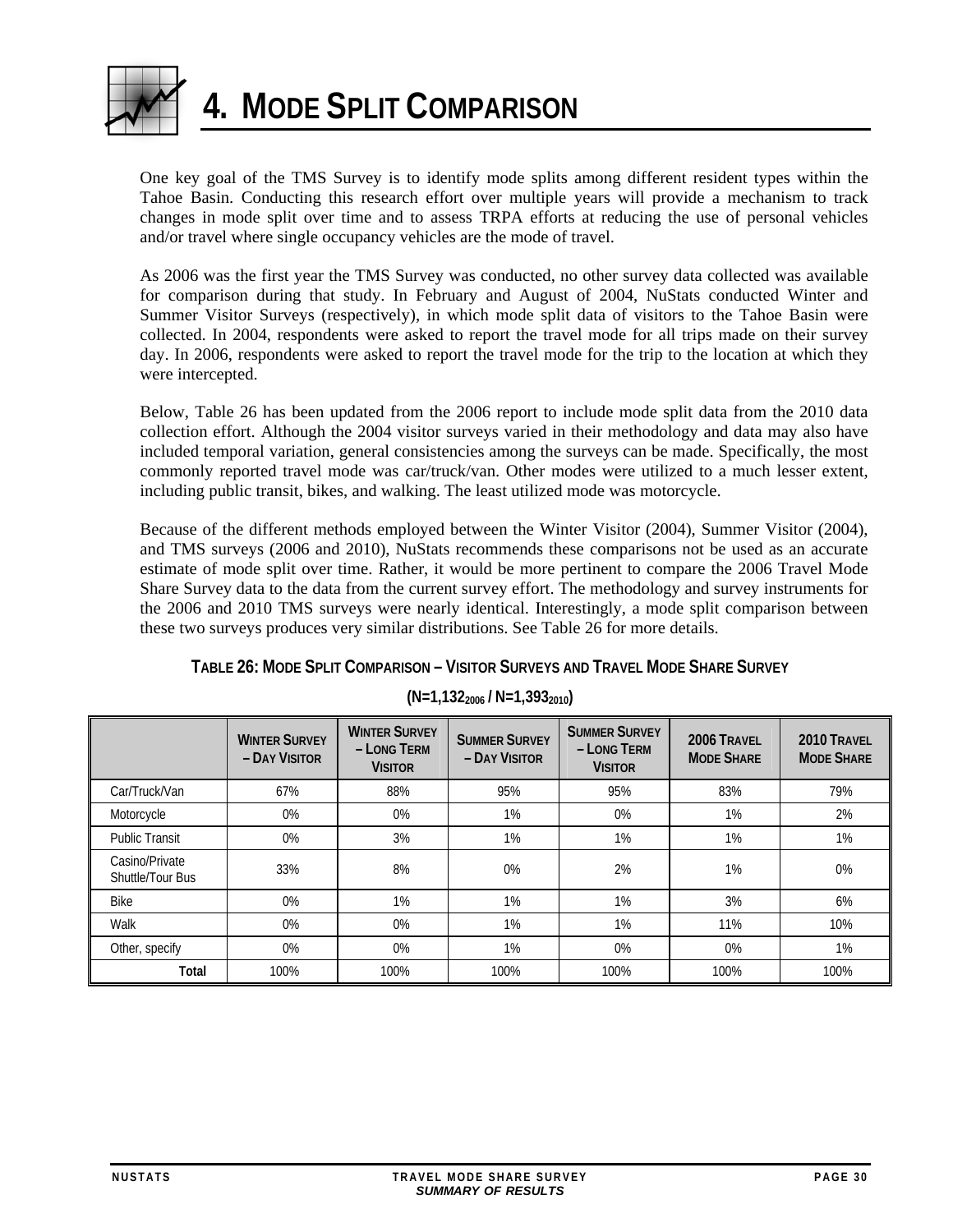<span id="page-34-1"></span><span id="page-34-0"></span>

Г

# **APPENDIX A: SURVEY INSTRUMENT**

| <b>Tahoe Travel Mode Share Survey</b>                                                                                                                                                                                                                                                                                                                                                                                   |                                                                                                                                                                                                                                                                                                        |
|-------------------------------------------------------------------------------------------------------------------------------------------------------------------------------------------------------------------------------------------------------------------------------------------------------------------------------------------------------------------------------------------------------------------------|--------------------------------------------------------------------------------------------------------------------------------------------------------------------------------------------------------------------------------------------------------------------------------------------------------|
| Hello. My name is<br>I'm interviewing residents and visitors in the region about their daily travel activities.<br>This study will take no longer than 5-minutes and will benefit the community by providing information<br>about local travel patterns for better transportation planning. The study is purely a research effort, your<br>participation is voluntary and your answers will be completely confidential. | and I'm conducting a study on behalf of the Tahoe Regional Planning Agency.                                                                                                                                                                                                                            |
| May I please conduct the survey with you?<br>$\bigcirc$ Yes $\bigcirc$ Great, we'll get right into the survey.<br>$\bigcirc$ No $\bigcirc$ Thanks for your time. I hope you have a pleasant day.<br>$\bigcirc$ DK/RF $\bigcirc$ Thanks for your time. I hope you have a pleasant day.<br>1. Are you a full time resident of the Tahoe Basin?<br>$\bigcirc$ Yes $\rightarrow$ SKIP TO Q7<br>$\bigcirc$ No                | 7. What best describes where you are staying?<br>$\bigcirc$ Single family detached (includes cabin)<br>O Duplex, 4-plex, town home<br>○ Apartment<br>$\bigcirc$ Mobile home<br>Motel/Hotel<br>$\bigcirc$ Campground (including RV, tents and campers)<br>O Not staying overnight<br>○ Other → SPECIFY: |
| 2. Are you a seasonal resident?<br>○ Yes → SKIP TO Q5<br>$\bigcirc$ No                                                                                                                                                                                                                                                                                                                                                  | 8. What is the name and address of the place you are<br>staying?                                                                                                                                                                                                                                       |
| 3. Or are you visiting the Tahoe Basin on vacation or<br>business?<br>$\bigcirc$ Yes<br>$\bigcirc$ N <sub>o</sub> $\rightarrow$ GO BACK TO Q1                                                                                                                                                                                                                                                                           | Name<br>Street Address (NO P.O. BOXES PLEASE)<br>Apt.#<br><b>Gtv</b>                                                                                                                                                                                                                                   |
| 4. IF VISITOR: What is your primary purpose for visiting<br>the Tahoe Basin?<br>$\bigcirc$ Work<br>○ Personal Business ♥ SPECIFY:<br>○ Vacation/Relaxation ♥ SPECIFY:                                                                                                                                                                                                                                                   | 9. IF ADDRESS NOT KNOWN: What are the nearest cross<br>streets?<br>Stroot #1<br>and Stroot #2                                                                                                                                                                                                          |
| 5. IF VISITOR/SEASONAL RESIDENT: How many nights<br>will you be staying in the Tahoe Basin?<br>$\bigcirc$ Day<br>$\bigcirc$ 1 Night<br>$\bigcirc$ 2 Nights<br>○ 3 Nights<br>C 4-7 Nights<br>○ More than one week → SPECIFY:<br>O RF                                                                                                                                                                                     | Now I am going to ask you some questions about your<br>trip to this location.<br><b>INTERVIEW NAME LOCATION:</b><br>10. Where are you coming from?                                                                                                                                                     |
| 6. IF VISITOR/SEASONAL RESIDENT: How many times in<br>2009 will you or have you come to Lake Tahoe?<br>$\bigcirc$ 1 Time<br>$O$ 2-3 Times<br>$O$ 4-6 Times<br>○ Greater than 6 times                                                                                                                                                                                                                                    | $\circ$ Home<br>$\circ$ Lodging<br>$\bigcirc$ Work<br>$\circ$ Shopping<br>School/College<br>Recreation/Social visit<br>○ Personal business/Errand<br>$\bigcirc$ Medical<br>$\circ$ Other                                                                                                               |
|                                                                                                                                                                                                                                                                                                                                                                                                                         |                                                                                                                                                                                                                                                                                                        |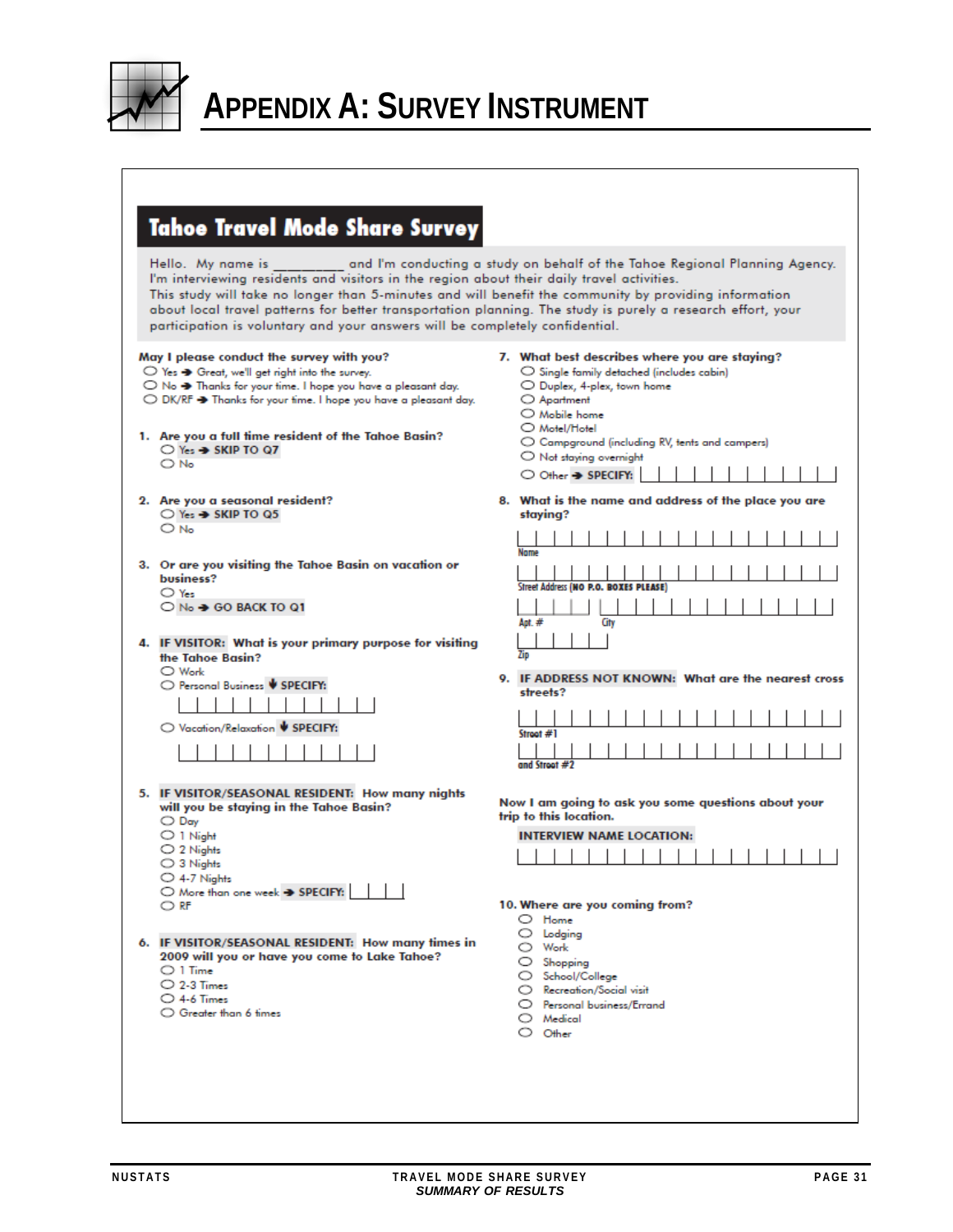| 11. DO NOT ASK IF Q10 = HOME<br>What is the name of that place?                            |                                                                                                 |
|--------------------------------------------------------------------------------------------|-------------------------------------------------------------------------------------------------|
|                                                                                            | 16. IF VISITOR: How many people are you traveling with<br>during your stay in the Tahoe region? |
| 12. How did you get here?<br>MULTIPLE RESPONSE - IF RESPONDENT REFUSES, TERMINATE.         |                                                                                                 |
| $1\quad 2$<br>з                                                                            | 17. Which of the following currently describes your                                             |
| ○ ○ ○ Car/Truck/Van (rented, owned or leased)<br>○ ○ ○ Motorcycle/Moped                    | situation? MULTIPLE RESPONSE                                                                    |
| $\bigcirc$ $\bigcirc$ $\bigcirc$ School bus                                                | ○ Employed full time                                                                            |
| $\bigcirc$ $\bigcirc$ $\bigcirc$ Public transit                                            | C Employed part time<br>O Regular volunteer                                                     |
| $\bigcirc$ $\bigcirc$ $\bigcirc$ Para transit                                              | ○ Retired                                                                                       |
| $\bigcirc$ $\bigcirc$ $\bigcirc$ Casino shuttle                                            | ○ Full time homemaker                                                                           |
| $\bigcirc$ $\bigcirc$ $\bigcirc$ Private shuttle                                           | $\bigcirc$ Full time student, not working                                                       |
| $\bigcirc$ $\bigcirc$ $\bigcirc$ Taxi/Limo                                                 | ○ Disabled                                                                                      |
| $\bigcirc$ $\bigcirc$ $\bigcirc$ Gondola                                                   | $\bigcirc$ Unemployed, looking for work                                                         |
| $\bigcirc$ $\bigcirc$ $\bigcirc$ Ferry or boat                                             | $\bigcirc$ Unemployed, not looking for work                                                     |
| $\bigcirc$ $\bigcirc$ $\bigcirc$ Bike<br>$\circ$ $\circ$ $\circ$ Walk                      |                                                                                                 |
| $\bigcirc$ $\bigcirc$ $\bigcirc$ Other $\blacklozenge$ SPECIFY:                            | ○ Other → SPECIFY:                                                                              |
|                                                                                            | O DK/RF                                                                                         |
|                                                                                            | 18. IF EMPLOYED FULL OR PART TIME:                                                              |
| $\bigcirc$ $\bigcirc$ $\bigcirc$ DK/RF $\rightarrow$ THANK & TERMINATE                     | Please describe your type of employment.                                                        |
| 13. What is the primary purpose of this specific trip to this                              | $\bigcirc$ Retail                                                                               |
| location?                                                                                  | $\bigcirc$ Service - (non-casino hotel/motel/restaurant)                                        |
| $\bigcirc$ At home activities (sleeping, watching TV, eating, personal care, etc.)         | $\bigcirc$ Recreation                                                                           |
| $\bigcirc$ At home - work related                                                          | $\bigcirc$ Gaming (any employment with casino)                                                  |
| $\bigcirc$ Work                                                                            | O Professional Services                                                                         |
| $\bigcirc$ Work related                                                                    | ○ Government                                                                                    |
| C Eating/Drinking at restaurant/Bar                                                        | ○ Construction                                                                                  |
| $\bigcirc$ Minor shopping (grocery shopping, souvenir shopping,                            | O Other                                                                                         |
| frequent, weekly basis, maintenance)                                                       |                                                                                                 |
| O Major shopping (Costco, appliance, car, on occasion)<br>Q Quick stop (coffee, gas, etc.) | 19. What is your age?                                                                           |
| $\bigcirc$ Medical                                                                         |                                                                                                 |
| O Personal business (bank, pay bill, etc.)                                                 |                                                                                                 |
| ○ Outdoor recreation (beach, fishing, hiking, etc.)                                        |                                                                                                 |
| O Indoor recreation (bowling, ice skating, yoga, etc.)                                     | 20. What was the total income by all members of your<br>household in 2009?                      |
| ○ Entertainment (movie, sports event, show)                                                | ○ Above \$50k<br>○ \$75k-\$99,999k                                                              |
| $\bigcirc$ Casino gaming                                                                   | $\bigcirc$ Below \$50k<br>$O$ \$100k-\$149,999k                                                 |
| ○ Visiting friend/Relative                                                                 | $\bigcirc$ Less than \$10k<br>O \$150k-\$299,999k                                               |
| $\bigcirc$ Religious<br>C Community/Political meeting                                      | ○ \$10k-\$19,999k<br>S300k-\$499,999k                                                           |
| $\bigcirc$ School                                                                          | ○ \$20k-\$34,999k<br>$\bigcirc$ Over \$500k                                                     |
| O Picking up someone                                                                       | $\bigcirc$ DK/RF<br>○ \$35k-\$49,999k                                                           |
| O Dropping off someone                                                                     | ○ \$50k-\$74,999k                                                                               |
| O Loop trip (walking dog around block)                                                     |                                                                                                 |
| $\bigcirc$ Riding along with someone on their trip                                         | 21. VISITOR ONLY: How much money do you anticipate                                              |
| ○ Other> SPECIFY:                                                                          | that your traveling party will spend on this trip to                                            |
| $\bigcirc$ DK/RF                                                                           | Tahoe? (A guess is okay if you're not sure.)<br>$\bigcirc$ Less than \$500                      |
|                                                                                            | $\circ$ \$501-\$1,000                                                                           |
| 14. How long will you stay at this trip location?                                          | $\circ$ \$1,001-\$2,000                                                                         |
| ○ Minutes                                                                                  | ○ Greater than \$2,000                                                                          |
| $\bigcirc$ Hours                                                                           |                                                                                                 |
|                                                                                            | 22. DO NOT ASK: Gender                                                                          |
| 15. How many people, including yourself, are in your                                       | $\bigcirc$ Male                                                                                 |
| immediate party and are traveling with you on this                                         | $\bigcirc$ Female                                                                               |
| specific trip?                                                                             |                                                                                                 |
|                                                                                            |                                                                                                 |
|                                                                                            | <b>THANK YOU!</b>                                                                               |
|                                                                                            |                                                                                                 |
|                                                                                            |                                                                                                 |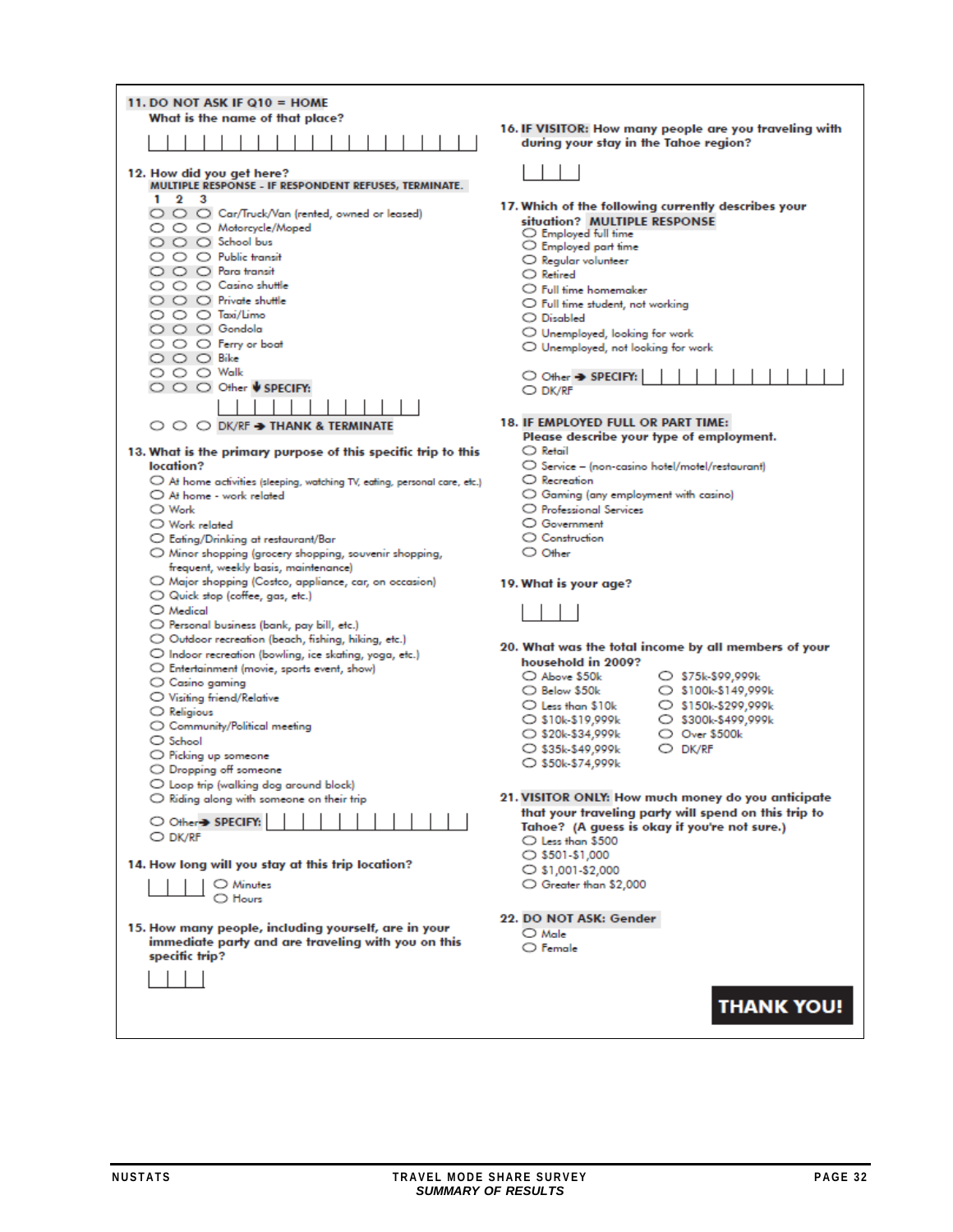<span id="page-36-1"></span><span id="page-36-0"></span>

# **APPENDIX B: DATA FREQUENCIES**

#### **Residence status**

|       |                     | 2006<br><b>FREQUENCY</b><br><b>PERCENT</b> |        | 2010             |                |
|-------|---------------------|--------------------------------------------|--------|------------------|----------------|
|       |                     |                                            |        | <b>FREQUENCY</b> | <b>PERCENT</b> |
| Valid | Full time resident  | 742                                        | 34.4%  | 476              | 34.2%          |
|       | 2 Seasonal resident | 283                                        | 13.1%  | 122              | 8.8%           |
|       | Visitor<br>3        | 1132                                       | 52.5%  | 795              | 57.1%          |
|       | Total               | 2157                                       | 100.0% | 1393             | 100.0%         |

#### **Do you consider yourself a full time resident of the Tahoe Region?**

|       |       | 2006             |                | 2010             |                |
|-------|-------|------------------|----------------|------------------|----------------|
|       |       | <b>FREQUENCY</b> | <b>PERCENT</b> | <b>FREQUENCY</b> | <b>PERCENT</b> |
| Valid | Yes   | 742              | 34.4%          | 476              | 34.2%          |
|       | 2 No  | 1415             | 65.6%          | 917              | 65.8%          |
|       | Total | 2157             | 100.0%         | 1393             | 100.0%         |

#### **Do you consider yourself a seasonal resident?**

|         |        |                  | 2006           | 2010             |                |
|---------|--------|------------------|----------------|------------------|----------------|
|         |        | <b>FREQUENCY</b> | <b>PERCENT</b> | <b>FREQUENCY</b> | <b>PERCENT</b> |
| Valid   | Yes    | 283              | 20.0%          | 122              | 8.8%           |
|         | 2 No   | 1132             | 80.0%          | 1271             | 91.2%          |
|         | Total  | 1415             | 100.0%         | 1393             | 100.0%         |
| Missing | System | 742              |                | 0                |                |
| Total   |        | 2157             | 100.0%         | 1393             | 100.0%         |

#### **What is your primary purpose for visiting the Tahoe Basin?**

|         |                     |                  | 2006<br>2010   |                  |                |
|---------|---------------------|------------------|----------------|------------------|----------------|
|         |                     | <b>FREQUENCY</b> | <b>PERCENT</b> | <b>FREQUENCY</b> | <b>PERCENT</b> |
| Valid   | Work                | 73               | 6.4%           | 58               | 7.3%           |
|         | 2 Relaxation        | 1005             | 88.8%          | 679              | 85.4%          |
|         | 3 Personal Business | 54               | 4.8%           | 58               | 7.3%           |
|         | Total               | 1132             | 100.0%         | 795              | 100.0%         |
| Missing | System              | 1025             |                | 598              |                |
| Total   |                     | 2157             |                | 1393             |                |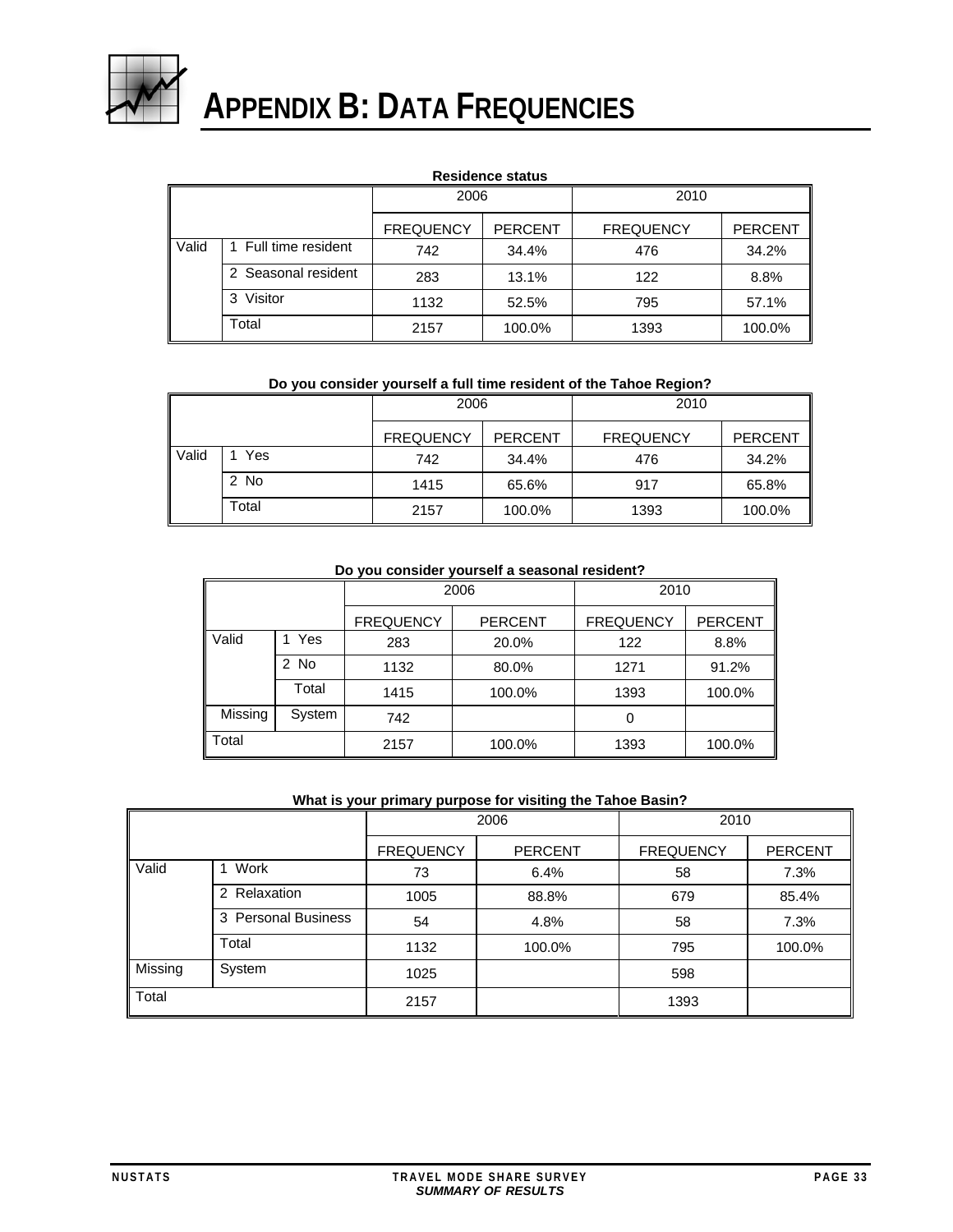|         |           |                  | 2006           | 2010             |                |
|---------|-----------|------------------|----------------|------------------|----------------|
|         |           | <b>FREQUENCY</b> | <b>PERCENT</b> | <b>FREQUENCY</b> | <b>PERCENT</b> |
| Valid   | Overnight | 845              | 74.6%          | 756              | 83.7%          |
|         | 2 Day     | 287              | 25.4%          | 147              | 16.3%          |
|         | Total     | 1132             | 100.0%         | 903              | 100.0%         |
| Missing | System    | 1025             |                | 490              |                |
| Total   |           | 2157             |                | 1,393            |                |

#### **Are you staying overnight or just visiting for the day?**

#### **How long will you be staying in the Tahoe Basin area?**

|         |                      |                  | 2006           | 2010             |                |
|---------|----------------------|------------------|----------------|------------------|----------------|
|         |                      | <b>FREQUENCY</b> | <b>PERCENT</b> | <b>FREQUENCY</b> | <b>PERCENT</b> |
| Valid   | 1 Less than 1 week   | 577              | 52.2%          | 815              | 90.3%          |
|         | 2 1-2 weeks          | 388              | 35.1%          | 53               | 5.9%           |
|         | 3 2-4 weeks          | 30               | 2.7%           | 10               | 1.1%           |
|         | 4 1-3 months         | 66               | 6.0%           | 17               | 1.9%           |
|         | 5 More than 3 months | 45               | 4.1%           | 8                | 0.9%           |
|         | Total                | 1106             | 100.0%         | 903              | 100.0%         |
| Missing | 99 RF                | 22               |                | 14               |                |
|         | System               | 1029             |                | 476              |                |
|         | Total                | 1051             |                | 490              |                |
| Total   |                      | 2157             |                | 1393             |                |

#### **How many times in 2006 will you or have you come to Lake Tahoe?**

|         |                        | 2006             |                | 2010             |                |
|---------|------------------------|------------------|----------------|------------------|----------------|
|         |                        | <b>FREQUENCY</b> | <b>PERCENT</b> | <b>FREQUENCY</b> | <b>PERCENT</b> |
| Valid   | time<br>1<br>1         | 578              | 42.4%          | 396              | 44.3%          |
|         | 2 2-3 times            | 362              | 26.6%          | 226              | 25.3%          |
|         | 3 4-6 times            | 143              | 10.5%          | 84               | 9.4%           |
|         | 4 Greater than 6 times | 279              | 20.5%          | 188              | 21.0%          |
|         | Total                  | 1362             | 100.0%         | 917              | 100.0%         |
| Missing | 99 Refused             | 53               |                | 23               |                |
|         | System                 | 742              |                | 476              |                |
|         | Total                  | 795              |                | 499              |                |
| Total   |                        | 2157             |                | 1393             |                |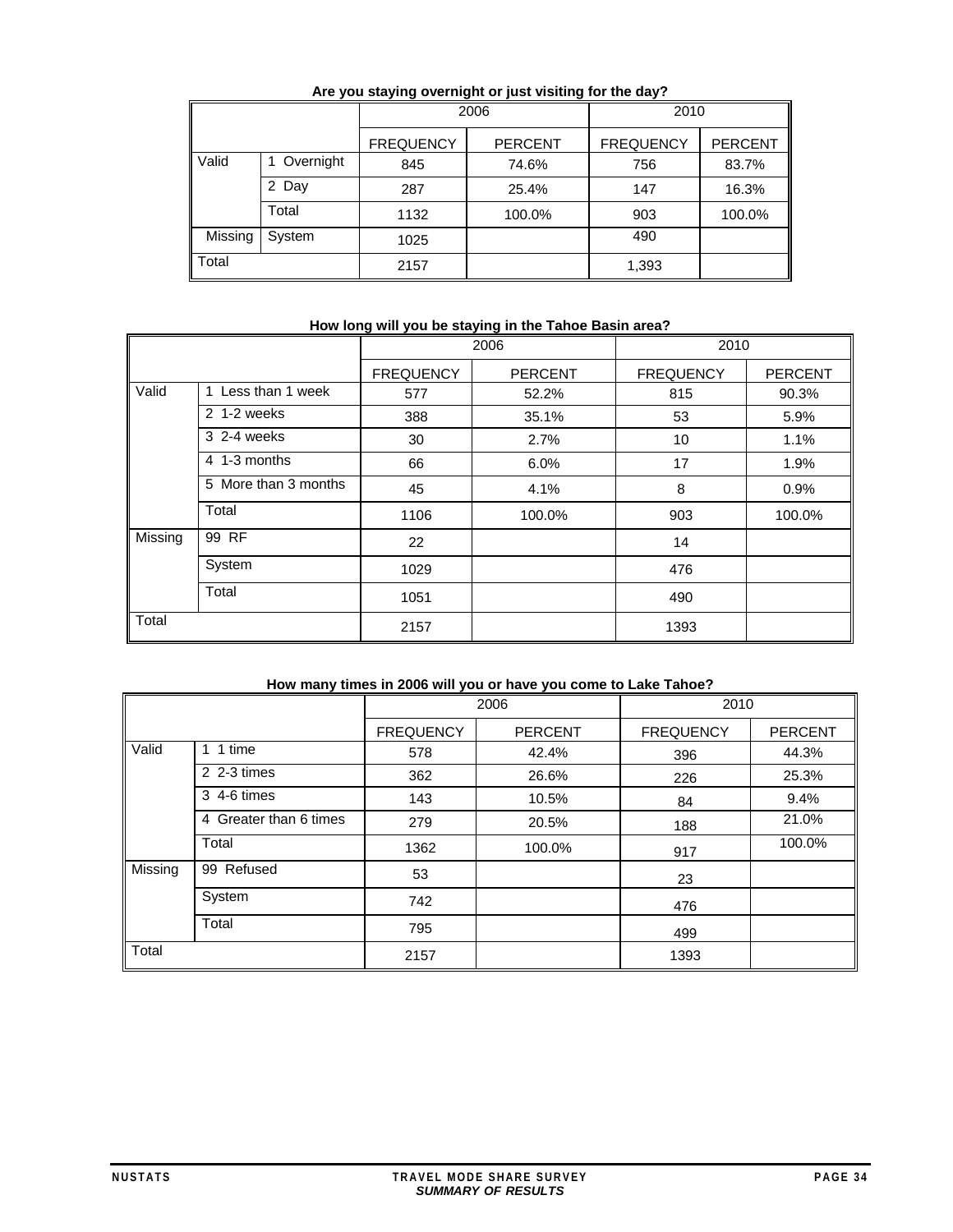|         |                                                   |                  | 2006           |                  | 2010           |
|---------|---------------------------------------------------|------------------|----------------|------------------|----------------|
|         |                                                   | <b>FREQUENCY</b> | <b>PERCENT</b> | <b>FREQUENCY</b> | <b>PERCENT</b> |
| Valid   | Single family detached (includes cabin)           | 980              | 45.5%          | 592              | 42.5%          |
|         | 2 Duplex, 4-plex, town home                       | 166              | 7.7%           | 75               | 5.4%           |
|         | 3 Apartment                                       | 116              | 5.4%           | 53               | 3.8%           |
|         | 4 Mobile home                                     | 28               | 1.3%           | 28               | 2.0%           |
|         | 5 Motel/Hotel                                     | 376              | 17.5%          | 352              | 25.3%          |
|         | 6 Campground (including RV, tents and<br>campers) | 148              | 6.9%           | 75               | 5.4%           |
|         | 7 Not staying overnight                           | 285              | 13.2%          | 150              | 10.8%          |
|         | 97 Other, specify                                 | 55               | 2.6%           | 68               | 4.9%           |
|         | Total                                             | 2154             | 100.0%         | 1393             | 100.0%         |
| Missing | 99 RF                                             | 3                |                | 0                |                |
| Total   |                                                   | 2157             |                | 1393             |                |

#### **Do you live in a house, cabin, duplex, townhome, apartment, or mobile home?**

#### **Where are you coming from?**

|         |                            | 2006             |                | 2010             |                |
|---------|----------------------------|------------------|----------------|------------------|----------------|
|         |                            | <b>FREQUENCY</b> | <b>PERCENT</b> | <b>FREQUENCY</b> | <b>PERCENT</b> |
| Valid   | 1 Home/lodging             | 1467             | 69.5%          | 1058             | 76.3%          |
|         | 2 Work                     | 129              | 6.1%           | 56               | 4.0%           |
|         | 3 Shopping                 | 132              | 6.3%           | 75               | 5.4%           |
|         | 4 School/College           |                  | 0.0%           |                  | 0.5%           |
|         | 5 Recreation/social visit  | 151              | 7.2%           | 44               | 3.2%           |
|         | 6 Personal business/errand | 66               | 3.1%           | 21               | 1.5%           |
|         | 7 Medical                  | 3                | 0.1%           |                  | 0.1%           |
|         | 97 Other                   | 161              | 7.6%           | 124              | 8.9%           |
|         | Total                      | 2110             | 100.0%         | 1386             | 100.0%         |
| Missing | 99 RF                      | 47               |                | 7                |                |
| Total   |                            | 2157             |                | 1393             |                |

#### **How did you get to the place?**

|       |                                            |                  | 2006    |                  | 2010           |
|-------|--------------------------------------------|------------------|---------|------------------|----------------|
|       |                                            | <b>FREQUENCY</b> | PERCENT | <b>FREQUENCY</b> | <b>PERCENT</b> |
| Valid | 1 Car/Truck/Van (rented, owned, or leased) | 1749             | 81.1%   | 1103             | 79.2%          |
|       | 2 Motorcycle/Moped                         | 21               | 1.0%    | 31               | 2.2%           |
|       | 4 Public Transit                           | 25               | 1.2%    | 13               | 0.9%           |
|       | 5 Para Transit                             | $\overline{2}$   | 0.1%    | 2                | 0.1%           |
|       | 6 Casino Shuttle                           | $\overline{2}$   | 0.1%    | 4                | 0.3%           |
|       | 7 Private Shuttle                          | 3                | 0.1%    | 3                | 0.2%           |
|       | 8 Taxi/Limo                                |                  | 0.0%    | 9                | 0.6%           |
|       | Bike<br>11                                 | 82               | 3.8%    | 84               | 6.0%           |
|       | 12 Walk                                    | 261              | 12.1%   | 136              | 9.8%           |
|       | 97 Other, specify                          | 11               | .5%     | 8                | 0.6%           |
| Total |                                            | 2157             | 100.0%  | 1393             | 100.0%         |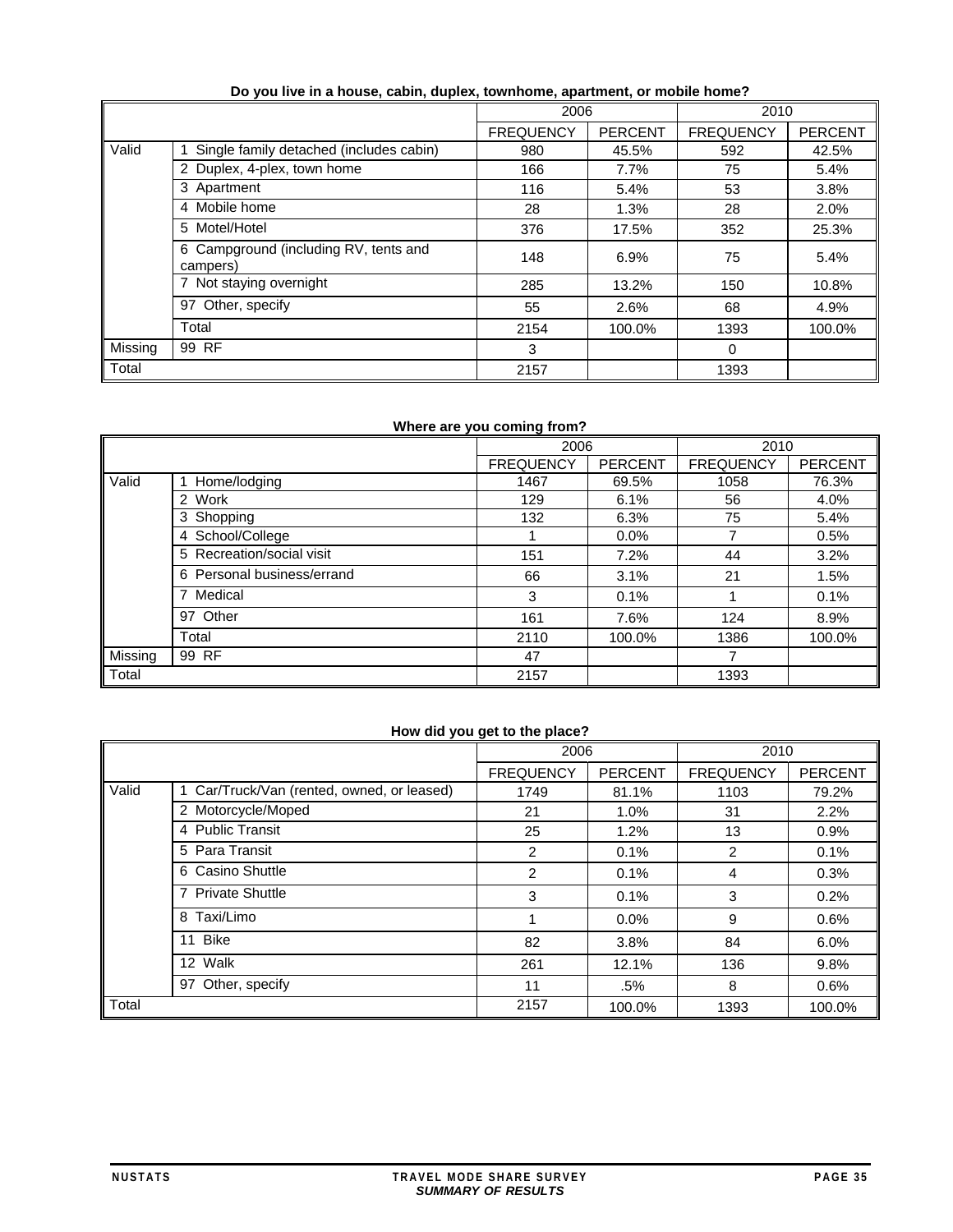|         |                                                                    | 2006             |                | 2010             |                |
|---------|--------------------------------------------------------------------|------------------|----------------|------------------|----------------|
|         |                                                                    | <b>FREQUENCY</b> | <b>PERCENT</b> | <b>FREQUENCY</b> | <b>PERCENT</b> |
| Valid   | 1 At home activities (sleeping, watching TV, eating,<br>personal)  | 4                | 0.2%           | 1                | 0.1%           |
|         | 2 At home - work related                                           | 3                | 0.1%           |                  |                |
|         | $\overline{3}$ Work                                                | 272              | 12.8%          | 121              | 8.7%           |
|         | 4 Work related                                                     | 52               | 2.4%           | 25               | 1.8%           |
|         | 5 Eating/drinking at restaurant/bar                                | 115              | 5.4%           | 122              | 8.8%           |
|         | 6 Minor shopping (grocery/souvenir shopping,<br>frequently/weekly) | 159              | 7.5%           | 156              | 11.2%          |
|         | 7 Major shopping (Costco, appliance, car, on occasion)             | 8                | 0.4%           | 2                | 0.1%           |
|         | 8 Quick stop (coffee, gas, etc.)                                   | 58               | 2.7%           | 21               | 1.5%           |
|         | 9 Medical                                                          | 4                | 0.2%           | 1                | 0.1%           |
|         | 10 Personal business (bank, pay bill, etc.)                        | 78               | 3.7%           | 29               | 2.1%           |
|         | 11 Outdoor recreation (beach, fishing, hiking, etc.)               | 1169             | 55.0%          | 775              | 55.8%          |
|         | 12 Indoor recreation (bowling, ice skating, etc.)                  | 53               | 2.5%           | 15               | 1.1%           |
|         | 13 Entertainment (movie, sports event, show)                       | 12               | 0.6%           | $\overline{4}$   | 0.3%           |
|         | 14 Casino gaming                                                   | 45               | 2.1%           | 29               | 2.1%           |
|         | 15 Visiting friend/relative                                        | 24               | 1.1%           | 17               | 1.2%           |
|         | 16 Religious                                                       | 2                | 0.1%           | 3                | 0.2%           |
|         | 17 Community/political meeting                                     | $\overline{2}$   | 0.1%           | 1                | 0.1%           |
|         | 19 Picking up someone                                              | 3                | 0.1%           | 10               | 0.7%           |
|         | 20 Dropping off someone                                            | 5                | 0.2%           | 12               | 0.9%           |
|         | 21 Loop trip (walking dog around block)                            | 30               | 1.4%           | 3                | 0.2%           |
|         | 22 Riding along with someone on their trip                         | $\overline{2}$   | 0.1%           | $\overline{4}$   | 0.3%           |
|         | 97 Other, specify                                                  | 24               | 1.1%           | 39               | 2.8%           |
|         | Total                                                              | 2124             | 100.0%         | 1390             | 100.0%         |
| Missing | 99 DK/RF                                                           | 33               |                | 3                |                |
| Total   |                                                                    | 2157             |                | 1393             |                |

#### **What is the primary purpose of this trip?**

# **Party Size during Visit to Tahoe Basin**

|         | Party Size during visit to Tance Basili |                  |                |                  |                |  |  |  |
|---------|-----------------------------------------|------------------|----------------|------------------|----------------|--|--|--|
|         |                                         |                  | 2006           | 2010             |                |  |  |  |
|         |                                         | <b>FREQUENCY</b> | <b>PERCENT</b> | <b>FREQUENCY</b> | <b>PERCENT</b> |  |  |  |
| Valid   | 1                                       | 789              | 36.7%          | 53               | 7.1%           |  |  |  |
|         | 2                                       | 693              | 32.2%          | 264              | 35.6%          |  |  |  |
|         | 3                                       | 215              | 10.0%          | 82               | 11.1%          |  |  |  |
|         | 4                                       | 215              | 10.0%          | 129              | 17.4%          |  |  |  |
|         | 5 or more                               | 240              | 11.2%          | 214              | 28.8%          |  |  |  |
|         | Total                                   | 2152             | 100.0%         | 742              | 100.0%         |  |  |  |
| Missing | 9 DK/RF                                 | 5                |                | 53               |                |  |  |  |
|         |                                         |                  |                | 598              |                |  |  |  |
| Total   |                                         | 2157             |                | 1393             |                |  |  |  |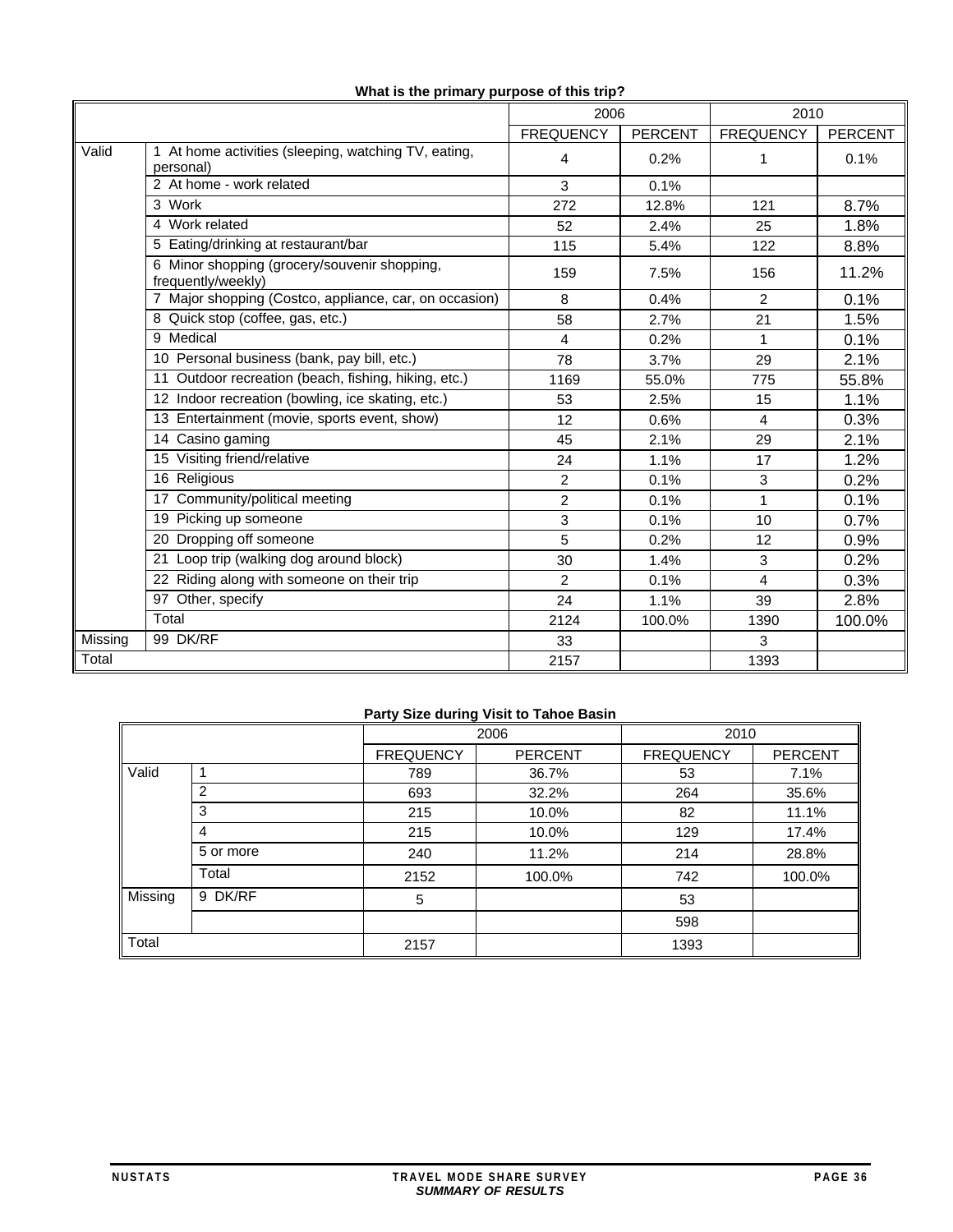#### **Members in Travel Party (Including Self)**

|         |           | 2006             |                | 2010             |                |
|---------|-----------|------------------|----------------|------------------|----------------|
|         |           | <b>FREQUENCY</b> | <b>PERCENT</b> | <b>FREQUENCY</b> | <b>PERCENT</b> |
| Valid   |           | 93               | $9.0\%$        | 388              | 28.0%          |
|         | 2         | 325              | 31.5%          | 506              | 36.5%          |
|         | 3         | 117              | 11.3%          | 151              | 10.9%          |
|         | 4         | 177              | 17.1%          | 177              | 12.8%          |
|         | 5 or more | 321              | 31.1%          | 166              | 12.0%          |
|         | Total     | 1033             | 100.0%         | 1388             | 100.0%         |
| Missing | 9 DK/RF   | 1124             |                | 5                |                |
| Total   |           | 2157             |                | 1393             |                |

#### **Which of the following best describes your current employment situation?**

|         |                                    |                  | 2006           | 2010             |                |  |
|---------|------------------------------------|------------------|----------------|------------------|----------------|--|
|         |                                    | <b>FREQUENCY</b> | <b>PERCENT</b> | <b>FREQUENCY</b> | <b>PERCENT</b> |  |
| Valid   | Employed full time                 | 1499             | 69.9%          | 818              | 59.1%          |  |
|         | 2 Employed part time               | 161              | 7.5%           | 133              | 9.6%           |  |
|         | 3 Regular volunteer                | 12               | 0.6%           |                  | 0.5%           |  |
|         | 4 Retired                          | 342              | 16.0%          | 261              | 18.9%          |  |
|         | 5 Full time homemaker              | 54               | 2.5%           | 56               | 4.0%           |  |
|         | 6 Full time student, not working   | 30               | 1.4%           | 55               | 4.0%           |  |
|         | <b>Disabled</b><br>7               | 9                | 0.4%           | 11               | 0.8%           |  |
|         | 8 Unemployed, looking for work     | 16               | 0.7%           | 25               | 1.8%           |  |
|         | 9 Unemployed, not looking for work | 9                | 0.4%           | 12               | 0.9%           |  |
|         | 97 Other, specify                  | 11               | 0.5%           | 6                | 0.4%           |  |
|         | Total                              | 2143             | 100.0%         | 1384             | 100.0%         |  |
| Missing | 99 DK/RF                           | 14               |                | 9                |                |  |
| Total   |                                    | 2157             |                | 1393             |                |  |

| Age     |               |                  |                |                  |                |  |  |  |
|---------|---------------|------------------|----------------|------------------|----------------|--|--|--|
|         |               |                  | 2006           | 2010             |                |  |  |  |
|         |               | <b>FREQUENCY</b> | <b>PERCENT</b> | <b>FREQUENCY</b> | <b>PERCENT</b> |  |  |  |
| Valid   | $117 - 24$    | 187              | 8.7%           | 166              | 12.2%          |  |  |  |
|         | $225 - 34$    | 317              | 14.8%          | 225              | 16.5%          |  |  |  |
|         | $3\,35 - 44$  | 452              | 21.1%          | 241              | 17.7%          |  |  |  |
|         | $445 - 54$    | 576              | 26.8%          | 280              | 20.5%          |  |  |  |
|         | $555 - 64$    | 348              | 16.2%          | 252              | 18.5%          |  |  |  |
|         | 6 65 and over | 267              | 12.4%          | 200              | 14.7%          |  |  |  |
|         | Total         | 2147             | 100.0%         | 1364             | 100.0%         |  |  |  |
| Missing | 9 DK/RF       | 10               |                | 29               |                |  |  |  |
| Total   |               | 2157             |                | 1393             |                |  |  |  |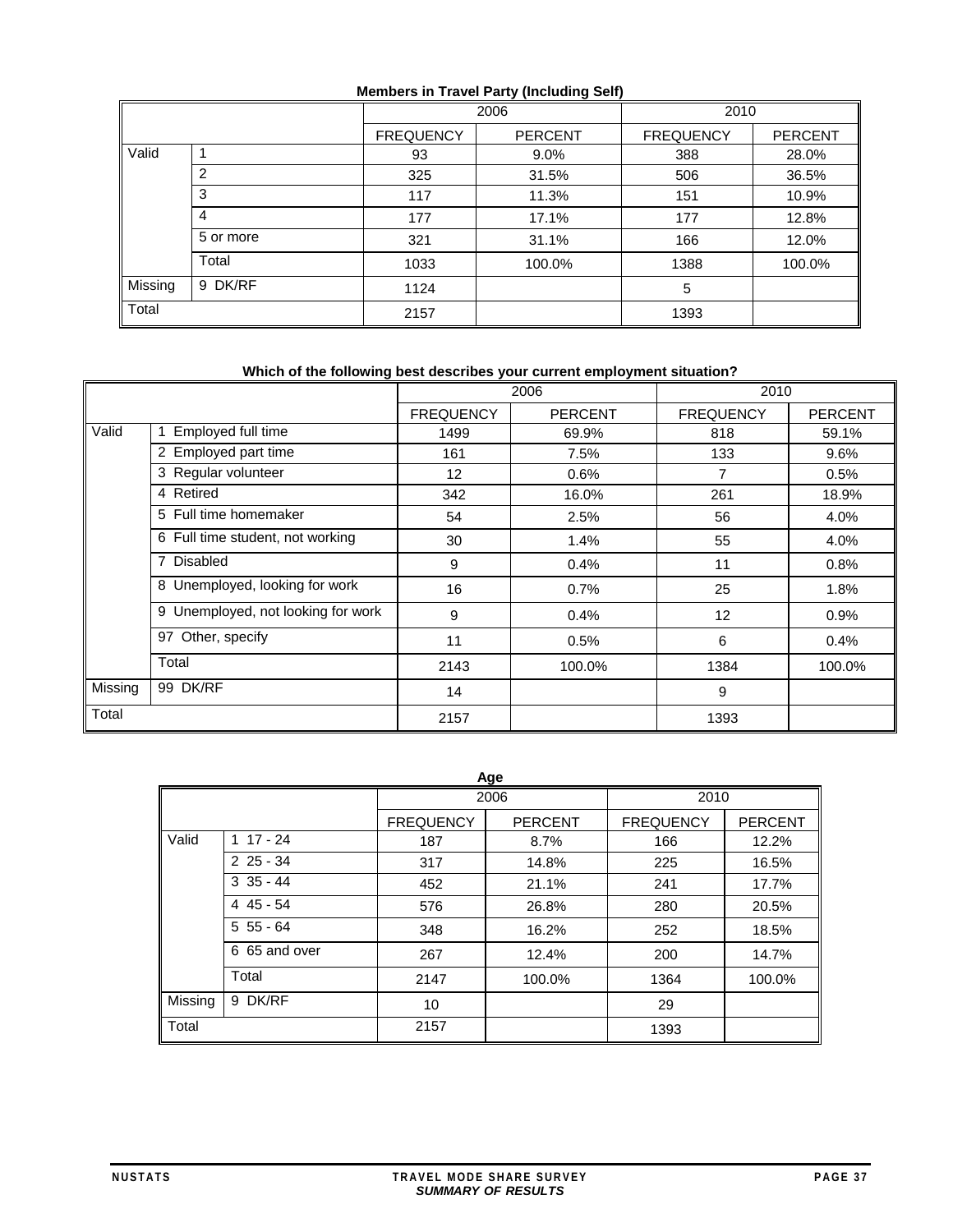|         |                        |                  | 2006           | 2010             |                |  |
|---------|------------------------|------------------|----------------|------------------|----------------|--|
|         |                        | <b>FREQUENCY</b> | <b>PERCENT</b> | <b>FREQUENCY</b> | <b>PERCENT</b> |  |
| Valid   | Above \$50k            | 297              | 18.2%          | 762              | 60.6%          |  |
|         | 2 Below \$50k          | 180              | 11.0%          | 459              | 36.5%          |  |
|         | 3 Less then \$10k      | 27               | 1.7%           |                  | 0.1%           |  |
|         | 4 \$10k - \$20k        | 61               | 3.7%           | 6                | 0.5%           |  |
|         | 5 \$20k - \$35k        | 75               | 4.6%           | 11               | 0.9%           |  |
|         | 6 \$35k - \$50k        | 148              | 9.1%           | $\overline{2}$   | 0.2%           |  |
|         | 7 \$50k - \$75k        | 217              | 13.3%          | 6                | 0.5%           |  |
|         | 8 \$75k - \$100k       | 228              | 14.0%          | 6                | 0.5%           |  |
|         | 9 \$100k - \$150k      | 204              | 12.5%          | 2                | 0.2%           |  |
|         | 10 Greater then \$150k | 194              | 11.9%          | 3                | 0.2%           |  |
|         | Total                  | 1631             | 100.0%         | 1258             | 100.0%         |  |
| Missing | 99 DK/RF               | 526              |                | 135              |                |  |
| Total   |                        | 2157             |                | 1393             |                |  |

#### **What was the total income by all members of your household?**

## **If you are a visitor, how much money do you anticipate that your traveling party will spend on this trip to Tahoe?**

|         |                        | 2006             |                | 2010             |                |
|---------|------------------------|------------------|----------------|------------------|----------------|
|         |                        | <b>FREQUENCY</b> | <b>PERCENT</b> | <b>FREQUENCY</b> | <b>PERCENT</b> |
| Valid   | Less then \$500        | 728              | 50.7%          | 324              | 42.5%          |
|         | $2$ \$501 - \$1,000    | 291              | 20.3%          | 201              | 26.4%          |
|         | $3$ \$1,001 - \$2,000  | 208              | 14.5%          | 129              | 16.9%          |
|         | 4 Greater then \$2,000 | 208              | 14.5%          | 108              | 14.2%          |
|         | Total                  | 1435             | 100.0%         | 762              | 100.0%         |
| Missing | 99 DK/RF               | 722              |                | 631              |                |
| Total   |                        | 2157             |                | 1393             |                |

|       |          |                  | Gender         |                  |                |
|-------|----------|------------------|----------------|------------------|----------------|
|       |          | 2006             |                | 2010             |                |
|       |          | <b>FREQUENCY</b> | <b>PERCENT</b> | <b>FREQUENCY</b> | <b>PERCENT</b> |
| Valid | Male     | 1308             | 60.6%          | 816              | 58.6%          |
|       | 2 Female | 849              | 39.4%          | 577              | 41.4%          |
|       | Total    | 2157             | 100.0%         | 1393             | 100.0%         |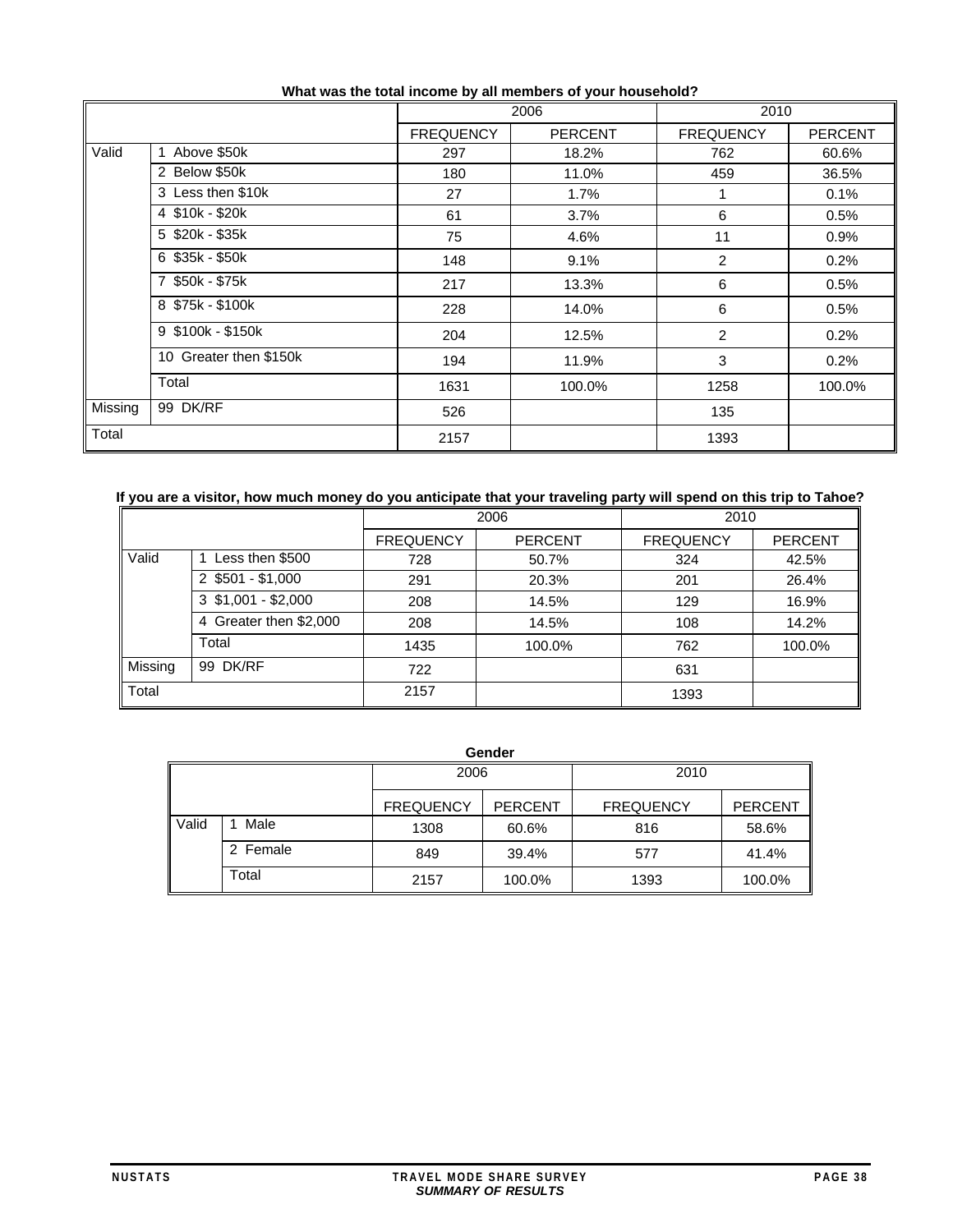<span id="page-42-1"></span><span id="page-42-0"></span>

**APPENDIX C: PRESS RELEASE**

# NEWS RELEASE

# **CONTACT: DENNIS OLIVER, TAHOE REGIONAL PLANNING AGENCY, 775-589-5235**

For Immediate Release August 2, 2010

DATA COLLECTION FOR TRAVEL MODE SURVEY BEGINS THIS MONTH

 STATELINE, NV – August 2, 2010 – The Tahoe Regional Planning Agency will conduct travel surveys with visitors and residents at several commercial and recreational locations throughout the Basin from August 13 to August 22. The interviews will be conducted by a professional survey research company. All surveyors will possess proper identification. Results from the Travel Mode Survey will be used to help access the effectiveness of and plan improvements to the transportation system at Lake Tahoe. The short survey will capture data on travel patterns to commercial and recreation areas, as well as demographic information. The data will be used solely for the transportation planning process.

 The Travel Mode Survey is being conducted by NuStats, an independent, accredited survey research company, and the same firm who implemented previous transportation-related studies in Reno, Lake Tahoe, Sacramento, and San Francisco.

 For more information about the study, please contact Keith Norberg, Transportation Planner, Tahoe Regional Planning Agency, at 775.589.5289 or knorberg@trpa.org.

 Created by California and Nevada, and an act of Congress in 1969, the Tahoe Regional Planning Agency cooperatively leads the effort to preserve, restore, and enhance the unique natural and human environment of the Lake Tahoe region now and in the future.

# # #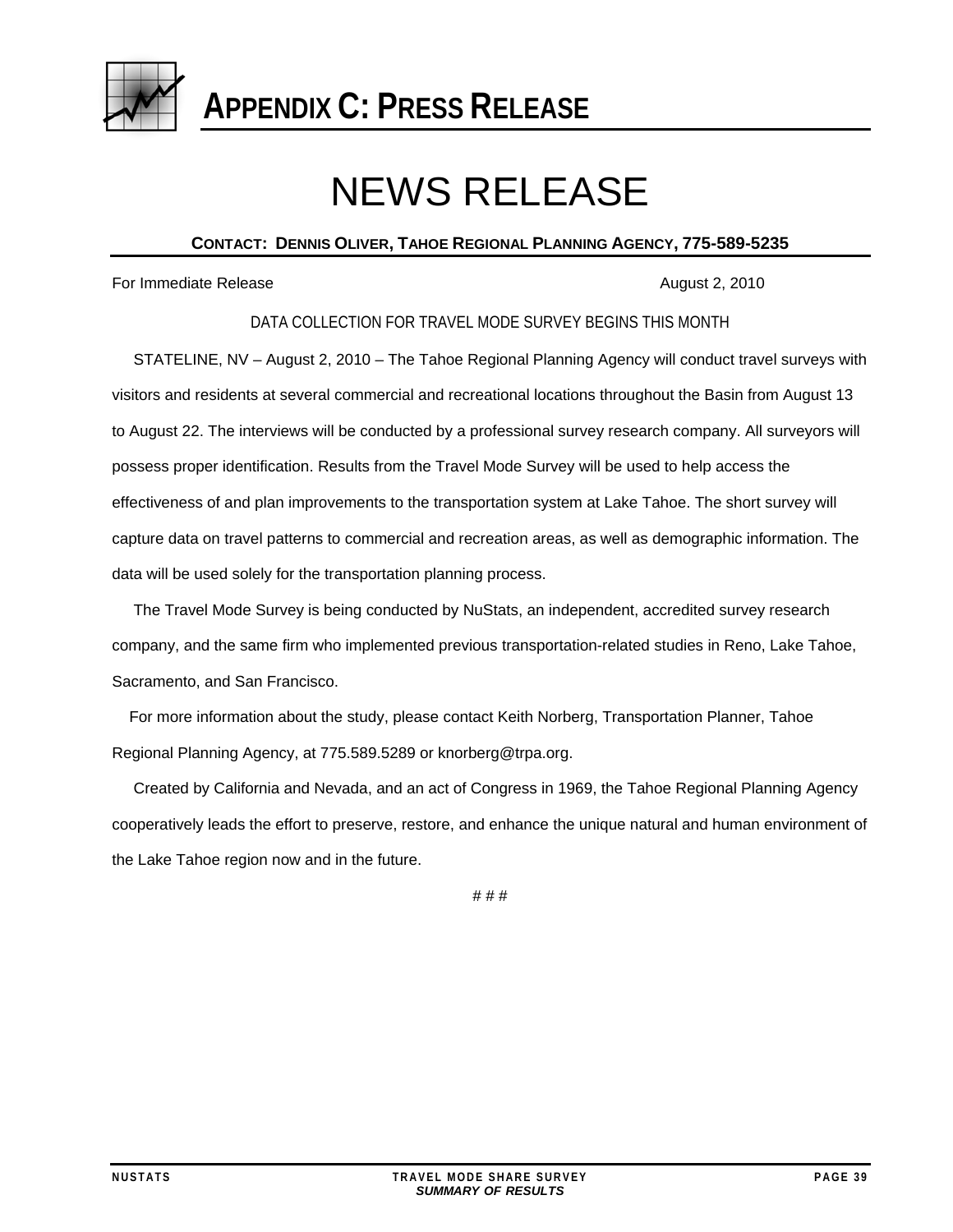<span id="page-43-1"></span><span id="page-43-0"></span>

# **Introduction:**

Welcome to the Travel Mode Survey team. You have been selected to work on an important survey conducted with visitors and residents of the Tahoe Basin Area. This study, sponsored by the Tahoe Regional Planning Agency, will be an essential factor for future planning efforts to improve non-auto travel in and around the North and South Shores of Lake Tahoe.

NuStats PTV: Brad Carlson- 512-740-7740

Client: Tahoe Regional Planning Agency

# **Study Purpose:**

The purpose of the TMS survey is to capture accurate and reliable summer travel mode share data of permanent residents, seasonal residents, and visitors to commercial and recreational sites within the Tahoe Basin

This survey will provide data necessary to support TRPA's efforts to update its long range regional plan and will establish a baseline for future seasonal mode share surveys.

#### **Work Schedule:**

Full study: 8/13-8/22, 2010 (weekdays and weekends)

Normally, surveying will be conducted from 10am to 5pm with a break for lunch. On certain days however, the schedule may be altered by one or two hours. Surveyors will be working 40 hours per week so the supervisor will coordinate a work schedule to allow for days off. Your flexibility is appreciated so a full crew is working Monday through Sunday.

#### **Dress Code:**

You will be provided with a TRPA badge to wear each day you are surveying. Please wear your badge to project legitimacy and a professional appearance for your work.

Since we will be working outdoors each day, feel free to dress comfortably for the heat. You may wear shorts if the bottom of the shorts reaches your finger tips, clean whole dark color jeans, khaki's, and sandals or flip flops. Please remove unusual piercings.

You are welcome to bring bottled water and a snack that will not melt in the heat. Remember that you will be carrying supplies with you so don't overload yourself with unnecessary items.

#### **Work Expectations:**

You will be advised of lunch times and break periods. Please return promptly to work when break periods are over.

We want to carpool to locations as much as possible. Please plan to be at the meeting location 5 minutes prior to when the carpool is scheduled to leave. We cannot wait for late arrivals.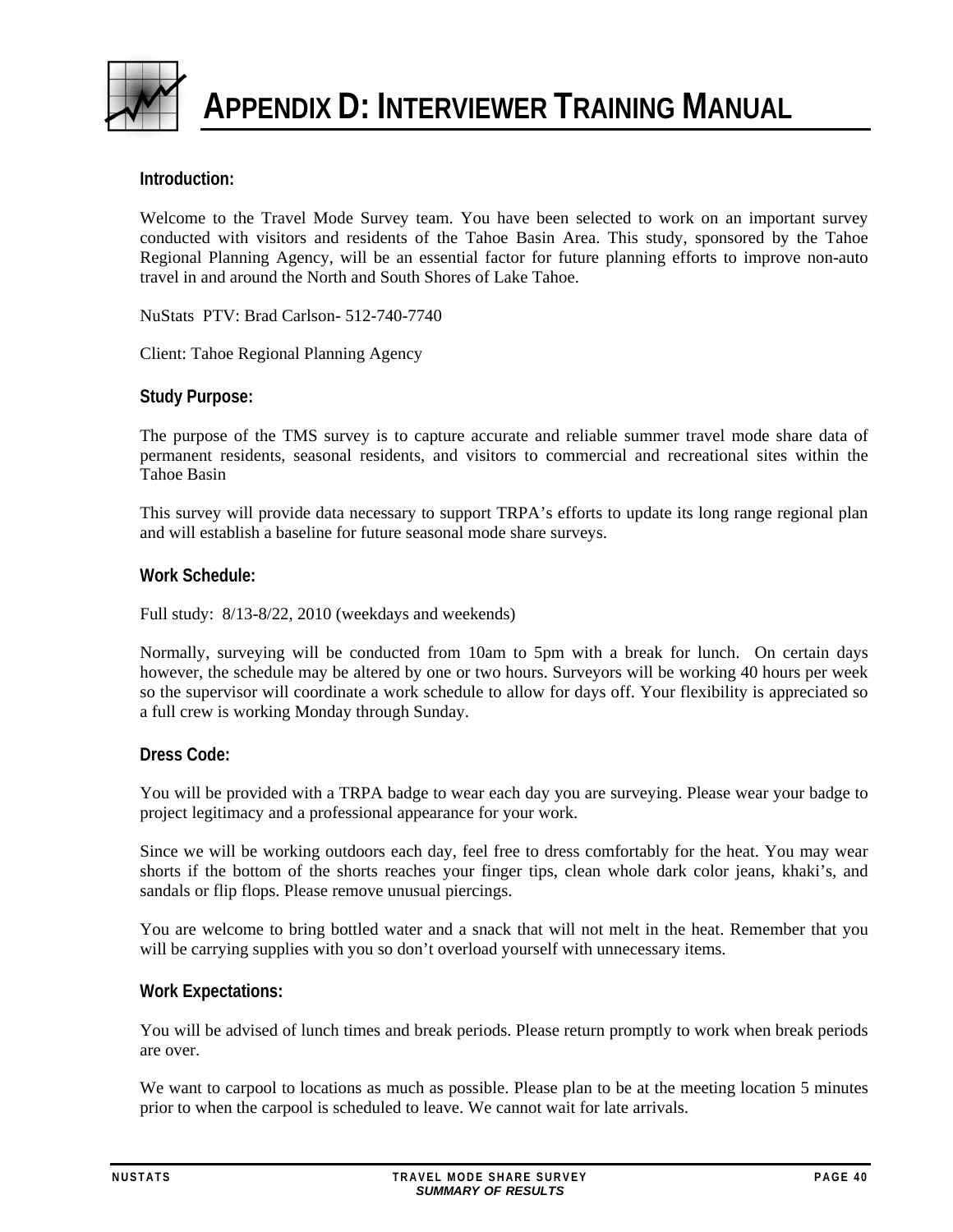In the event of an emergency, please contact the supervisor at 512 740-7740

# **Study Design:**

We will be surveying popular commercial and recreation sites located in the North and South Shore area of the Tahoe Basin. Typically, we will be surveying multiple sites in one day – but these sites will be close together so we don't lose much travel time.

Each site has a specific goal of interviews that needs to be conducted and all data completely and accurately collected. You will be advised of the goal for each site. We will work as a team to make goal.

# **Work Tasks:**

It is important that you are completely familiar with the survey instrument. If you are unsure about what data a question is capturing, ask the supervisor for clarification.

As a surveyor, you will be approaching visitors and residents (over the age of 18) and asking them to participate in a brief five-minute survey. All information collected in the survey is confidential and not identified with any single individual. Participation is voluntary.

At each survey site, your supervisor will designate the location where you will be stationed to approach a respondent.

Only one respondent in a traveling party may participate in the study. At certain sites, you may be asked to approach every nth travel party – in order to insure randomness of participation and not bias study results due to mode of travel or demographic self-selection.

# **Safety:**

Please make sure to drive the speed limit when driving to and from locations. We will be driving on narrow winding roads.

When surveying watch out for all moving vehicles

# **Script:**

*"Hello. My name is \_\_\_\_\_\_\_\_\_\_ and I'm conducting a study on behalf of the Tahoe Regional Planning Agency. I'm interviewing residents and visitors in the region about their daily travel activities. This study will take no longer than 5-minutes and will benefit the community by providing information about local travel patterns for better transportation planning. The study is purely a research effort, your participation is voluntary and your answers will be completely confidential."If a member of the travel party agrees to participate, confirm that he or she is 18 years old or older. If the participant is under age 18, attempt to interview another member of the travel part who meets the age requirements.*

# **Surveying:**

If no member of the travel party wishes to participate in the study, politely stress the importance of participating. If no one still wishes to participate, thank them for their time and tally the group as a single refusal.

Conduct the survey by reading each question on the questionnaire exactly as written. All questions must be answered in order for the questionnaire to count toward the interview site goal. Please completely fill in bubble responses and print text responses neatly.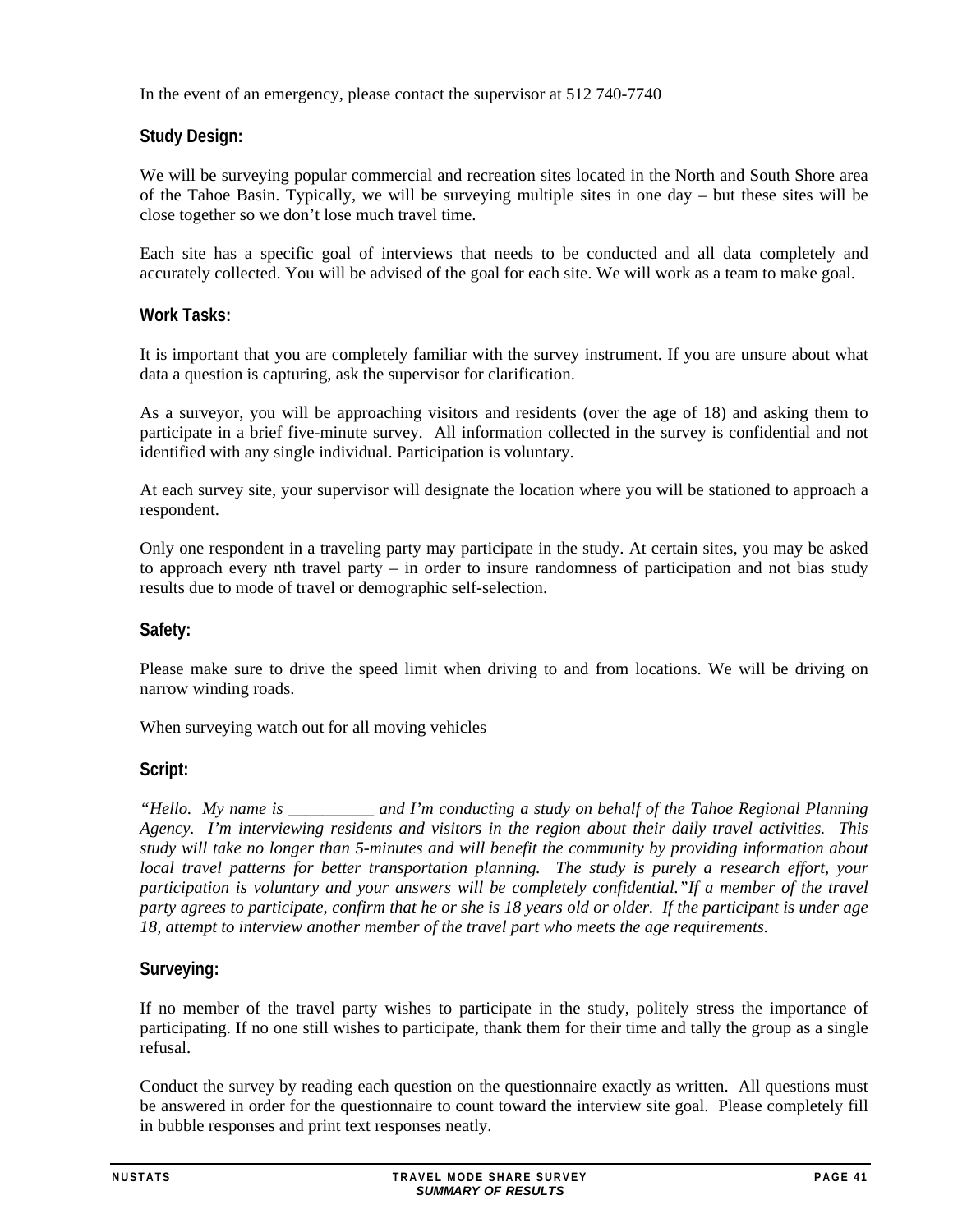It is important to get the correct city and zip for Q10. Please show the map to the respondent if they are unsure.

After you complete five interviews at a site, return the completed questionnaires to the supervisor so a count may be made to determine if goal has been reached. All questionnaires will be reviewed and surveyors will receive constructive feedback.

There will be no bias in surveying. All ethnicities and genders will be surveyed.

**Review Questionnaire**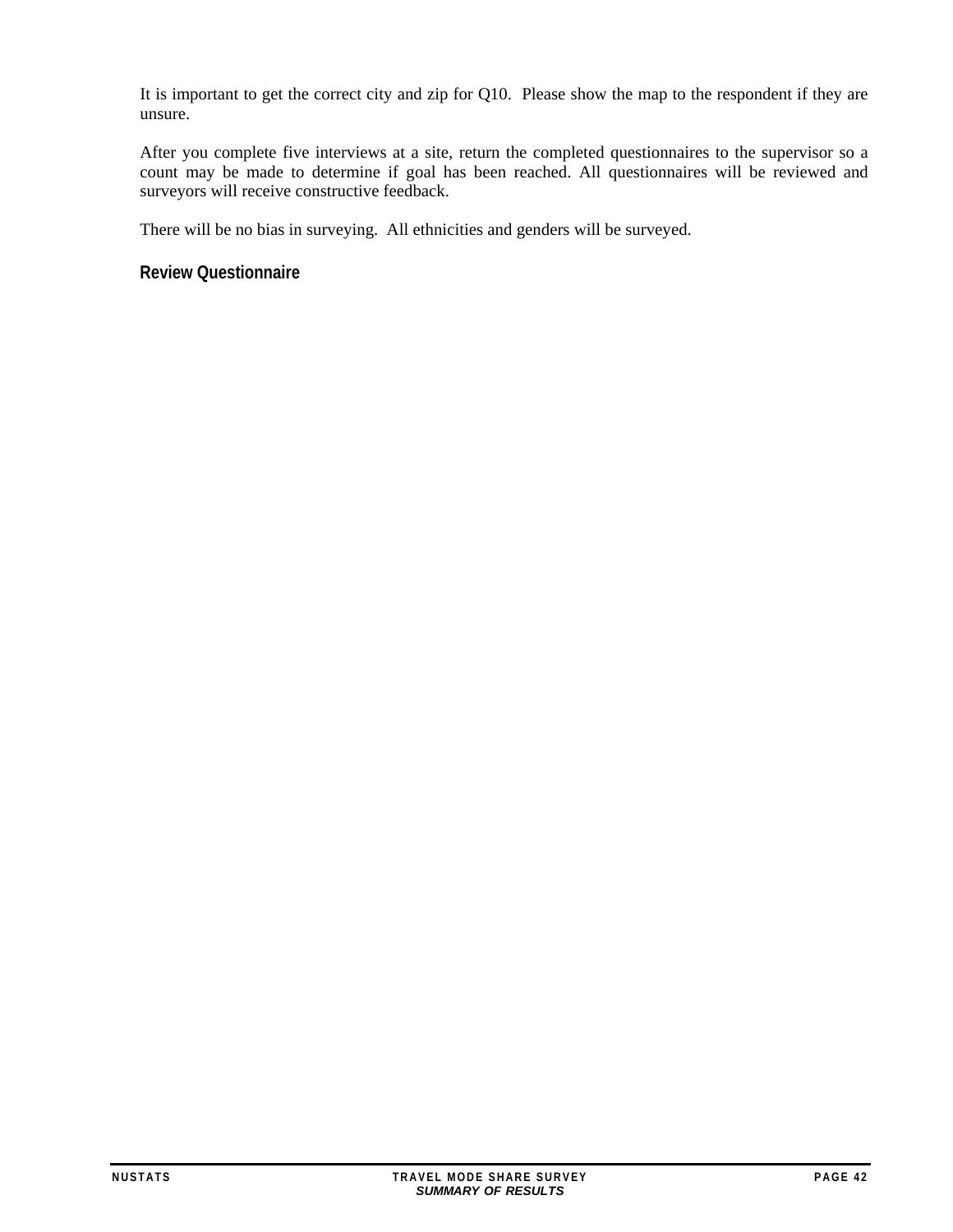<span id="page-46-0"></span>

# **APPENDIX E: SITE-SPECIFIC SURVEY RATES**

<span id="page-46-1"></span>

| Site #       | Location                                     | <b>Refusals</b> | Completed<br><b>Surveys</b> | Contacts | Refusal<br>Rate | Response<br>Rate |
|--------------|----------------------------------------------|-----------------|-----------------------------|----------|-----------------|------------------|
| $\mathbf{1}$ | <b>MEYERS</b>                                | 6               | 15                          | 21       | 29%             | 71.43%           |
| 2            | LAKE VALLEY STATE RECREATION AREA            | 34              | 22                          | 56       | 61%             | 39.29%           |
| 3            | TAHOE PARADISE PARK                          | $\mathbf{1}$    | 4                           | 5        | 20%             | 80.00%           |
| 4            | EL DORADO BEACH/ BOAT RAMP                   | 5               | 25                          | 30       | 17%             | 83.33%           |
| 5            | <b>BIJOU/AL TAHOE CP</b>                     | $\overline{7}$  | 30                          | 37       | 19%             | 81.08%           |
| 6            | KINGSBURY COMMUNITY PLAN                     | 26              | 6                           | 32       | 81%             | 18.75%           |
| 7            | SIERRA TRACT                                 | 4               | 4                           | 8        | 50%             | 50.00%           |
| 8            | REGAN BEACH                                  | 4               | 26                          | 30       | 13%             | 86.67%           |
| 9            | LAKESIDE BEACH/ MARINA                       | 9               | 15                          | 24       | 38%             | 62.50%           |
| 10           | <b>DOLLAR HILL</b>                           | $\overline{2}$  | 3                           | 5        | 40%             | 60.00%           |
| 11           | HOMEWOOD COMMERCIAL/HOMEWOOD SKI AREA        | 11              | 8                           | 19       | 58%             | 42.11%           |
| 12           | SUNNYSIDE                                    | $\mathbf{1}$    | 5                           | 6        | 17%             | 83.33%           |
| 13           | <b>TAHOMA COMMERCIAL</b>                     | 3               | 6                           | 9        | 33%             | 66.67%           |
| 14           | INCLINE VILLAGE TENNIS COMPLEX               | 6               | 20                          | 26       | 23%             | 76.92%           |
| 15           | TAHOE VISTA COMMERCIAL                       | 5               | 6                           | 11       | 45%             | 54.55%           |
| 16           | CAL-NEVA                                     | 3               | 3                           | 6        | 50%             | 50.00%           |
| 17           | NORTH TAHOE REGIONAL PARK                    | 6               | 15                          | 21       | 29%             | 71.43%           |
| 18           | INCLINE VILLAGE TOURIST                      | 68              | 107                         | 175      | 39%             | 61.14%           |
| 19           | RECREATION COMPLEX                           | 18              | 12                          | 30       | 60%             | 40.00%           |
| 20           | KAHLE COMMUNITY PARK AND CENTER              | 22              | 22                          | 44       | 50%             | 50.00%           |
| 21           | CAVE ROCK                                    | 17              | 25                          | 42       | 40%             | 59.52%           |
| 22           | STATELINE COMMUNITY PLAN                     | 19              | 28                          | 47       | 40%             | 59.57%           |
| 23           | SAWMILL POND (rescheduled to 8/16 from 8/13) | $\mathbf{1}$    | 11                          | 12       | 8%              | 91.67%           |
| 24           | LOGAN SHOALS VISTA                           | 13              | 6                           | 19       | 68%             | 31.58%           |
| 25           | ZEPHYR COVE MARINA/ RESORT/MS DIXIE          | 10              | 25                          | 35       | 29%             | 71.43%           |
| 26           | EAGLE FALLS TRAILHEAD/ PICNIC AREA           | $\mathbf{1}$    | 30                          | 31       | 3%              | 96.77%           |
| 27           | <b>GLEN ALPINE TRAILHEAD</b>                 | 16              | 28                          | 44       | 36%             | 63.64%           |
| 28           | SOUTH Y COMMERCIAL                           | 28              | 53                          | 81       | 35%             | 65.43%           |
| 29           | <b>INSPIRATION POINT</b>                     | 30              | 66                          | 96       | 31%             | 68.75%           |
| 30           | POPE BEACH                                   | 9               | 23                          | 32       | 28%             | 71.88%           |
| 31           | <b>BALDWIN BEACH</b>                         | 10              | 74                          | 84       | 12%             | 88.10%           |
| 32           | CAMP RICHARDSON RESORT                       | 8               | 38                          | 46       | 17%             | 82.61%           |
| 33           | ROUND HILL COMMUNITY PLAN                    | 36              | 43                          | 79       | 46%             | 54.43%           |
| 34           | COMMUNITY BALL FIELDS-LTCC                   | 3               | 10                          | 13       | 23%             | 76.92%           |
| 35           | <b>SKI RUN</b>                               | 24              | 57                          | 81       | 30%             | 70.37%           |